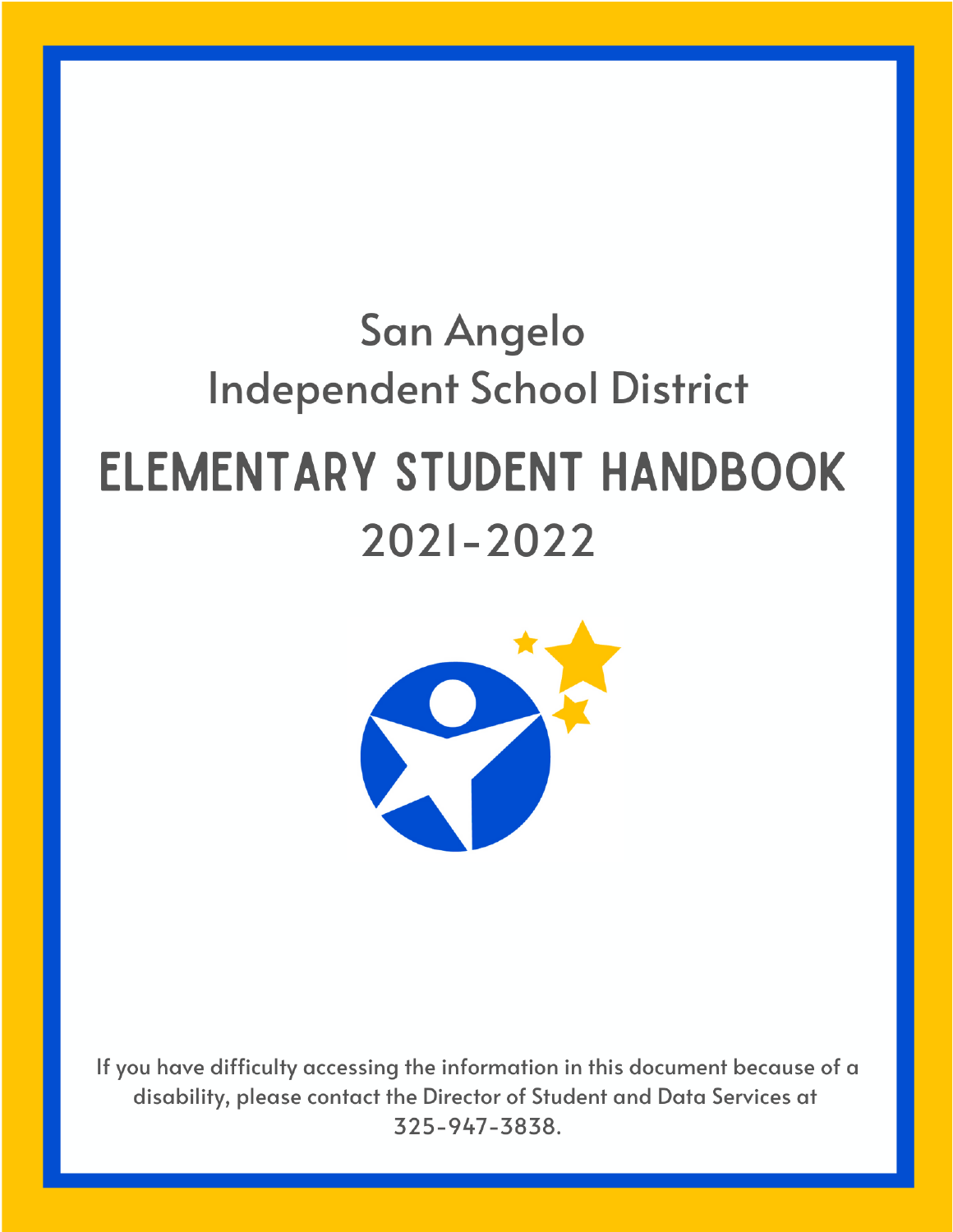| Contents |  |
|----------|--|
|          |  |

| Consent to Display a Student's Original Works and Personal Information5                   |  |
|-------------------------------------------------------------------------------------------|--|
| Consent to Video or Audio Record a Student when Not Already Permitted by Law 6            |  |
| Limiting Electronic Communications between Students and District Employees 6              |  |
|                                                                                           |  |
|                                                                                           |  |
| Removing a Student from Instruction or Excusing a Student from a Required Component of    |  |
|                                                                                           |  |
|                                                                                           |  |
|                                                                                           |  |
|                                                                                           |  |
|                                                                                           |  |
| Right of Access to Student Records, Curriculum Materials, and District Records/Policies10 |  |
|                                                                                           |  |
|                                                                                           |  |
| Participation in Federally Required, State-Mandated, and District Assessments 10          |  |
|                                                                                           |  |
|                                                                                           |  |
|                                                                                           |  |
|                                                                                           |  |
|                                                                                           |  |
|                                                                                           |  |
|                                                                                           |  |
|                                                                                           |  |
| A Student Who Has Learning Difficulties or Who Needs Special Education or Section 504     |  |
| A Student Who Receives Special Education Services with Other School-Aged Children in the  |  |
|                                                                                           |  |
| A Student with Physical or Mental Impairments Protected under Section 504  18             |  |
|                                                                                           |  |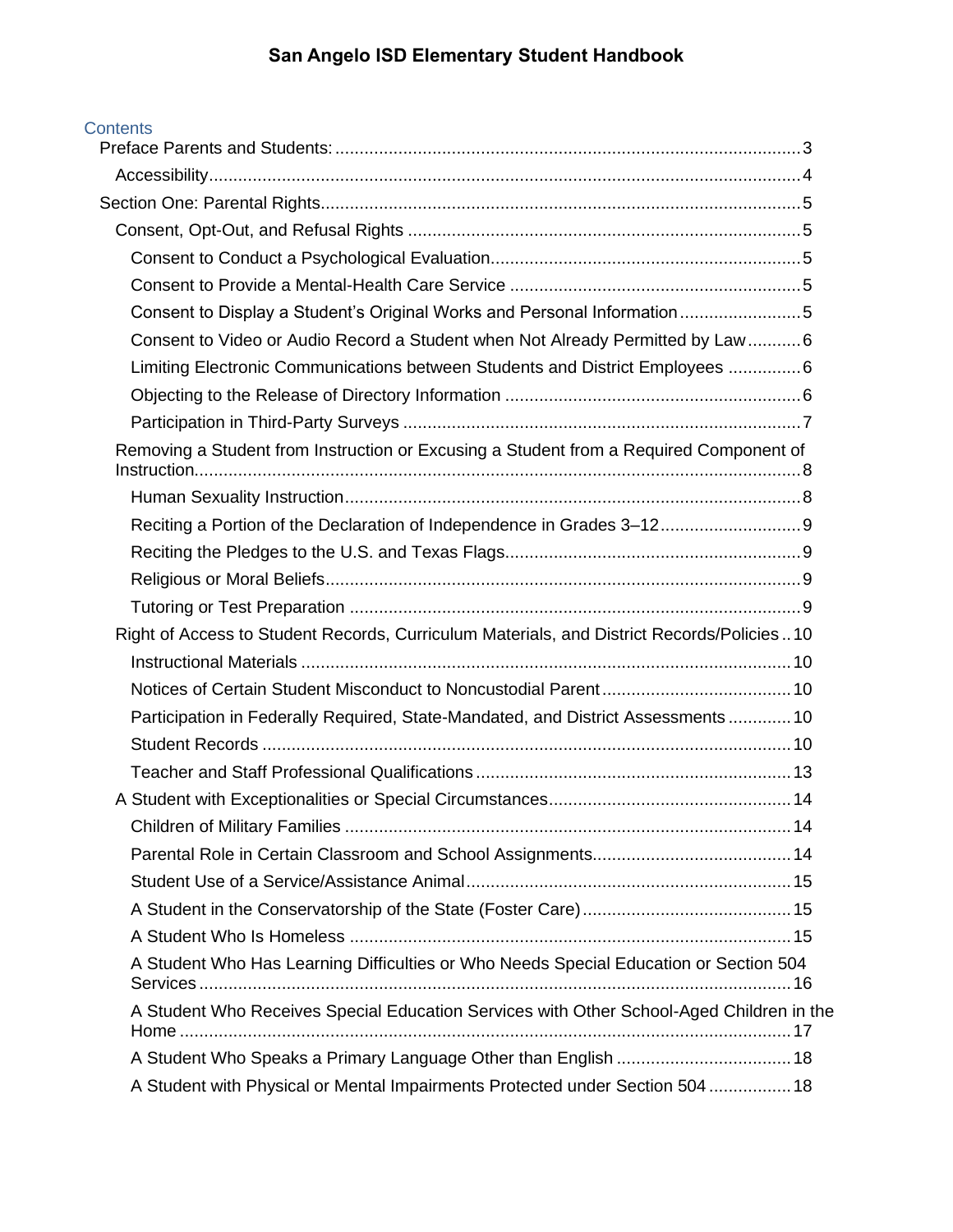| Section Two: Other Important Information for Parents and Students  19                     |  |
|-------------------------------------------------------------------------------------------|--|
|                                                                                           |  |
|                                                                                           |  |
|                                                                                           |  |
|                                                                                           |  |
|                                                                                           |  |
|                                                                                           |  |
|                                                                                           |  |
|                                                                                           |  |
|                                                                                           |  |
|                                                                                           |  |
|                                                                                           |  |
|                                                                                           |  |
|                                                                                           |  |
| Reporting and Responding to Sexual Abuse, Trafficking, and Other Maltreatment of Children |  |
| Further Resources on Sexual Abuse, Trafficking, and Other Maltreatment of Children  26    |  |
|                                                                                           |  |
|                                                                                           |  |
|                                                                                           |  |
|                                                                                           |  |
|                                                                                           |  |
|                                                                                           |  |
|                                                                                           |  |
|                                                                                           |  |
|                                                                                           |  |
|                                                                                           |  |
|                                                                                           |  |
|                                                                                           |  |
|                                                                                           |  |
|                                                                                           |  |
| Dating Violence, Discrimination, Harassment, and Retaliation (All Grade Levels) 30        |  |
|                                                                                           |  |
|                                                                                           |  |
|                                                                                           |  |
|                                                                                           |  |
|                                                                                           |  |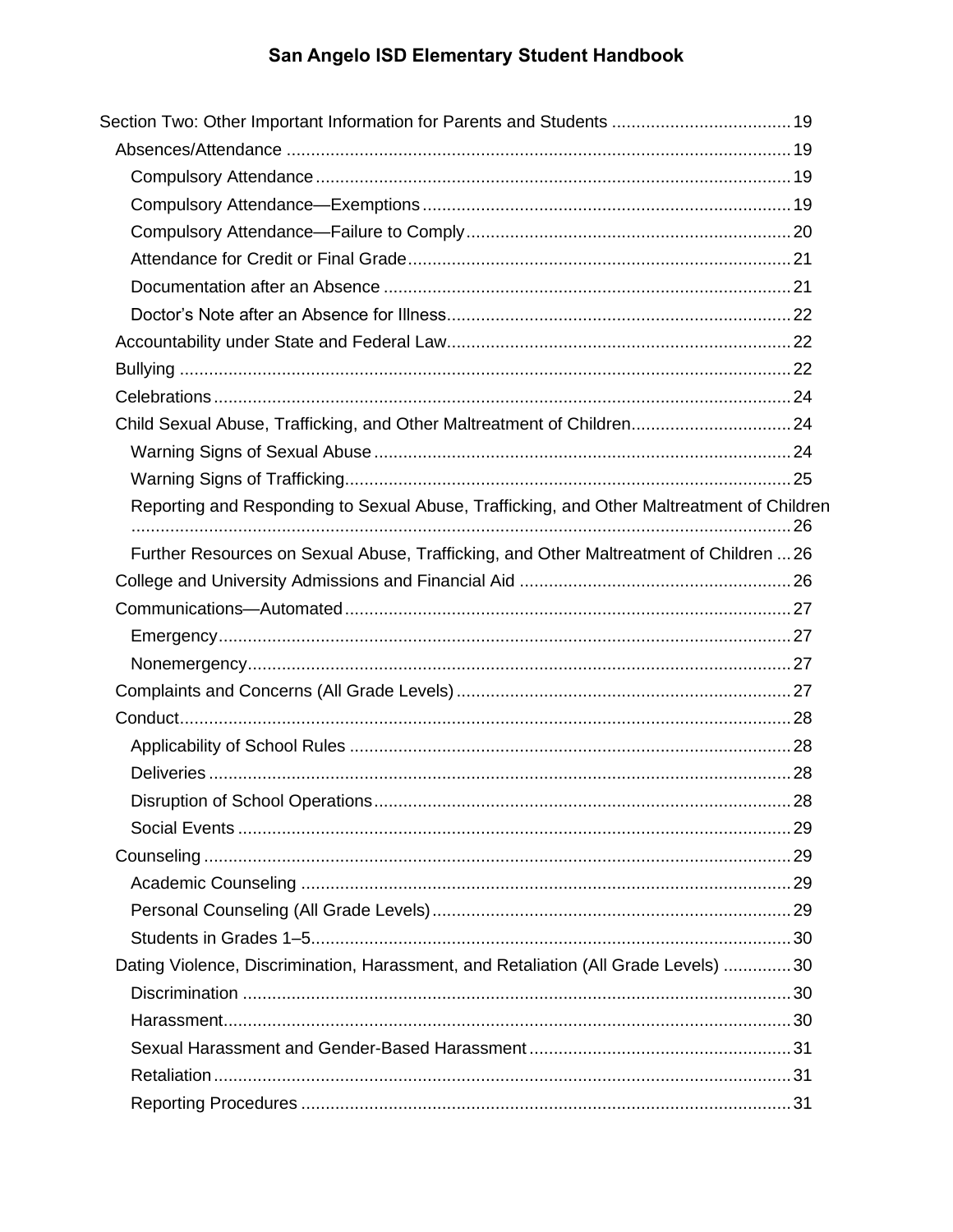| Distribution of Literature, Published Materials, or Other Documents (All Grade Levels)32    |  |
|---------------------------------------------------------------------------------------------|--|
|                                                                                             |  |
|                                                                                             |  |
|                                                                                             |  |
|                                                                                             |  |
| Possession and Use of Personal Telecommunications Devices, Including Cell Phones, and Other |  |
| Instructional Use of Personal Telecommunications and Other Electronic Devices35             |  |
|                                                                                             |  |
|                                                                                             |  |
|                                                                                             |  |
|                                                                                             |  |
|                                                                                             |  |
|                                                                                             |  |
|                                                                                             |  |
|                                                                                             |  |
|                                                                                             |  |
|                                                                                             |  |
|                                                                                             |  |
|                                                                                             |  |
|                                                                                             |  |
|                                                                                             |  |
|                                                                                             |  |
|                                                                                             |  |
|                                                                                             |  |
|                                                                                             |  |
|                                                                                             |  |
|                                                                                             |  |
|                                                                                             |  |
|                                                                                             |  |
|                                                                                             |  |
| Tobacco and E-Cigarettes Prohibited (All Grade Levels and All Others on School Property)    |  |
|                                                                                             |  |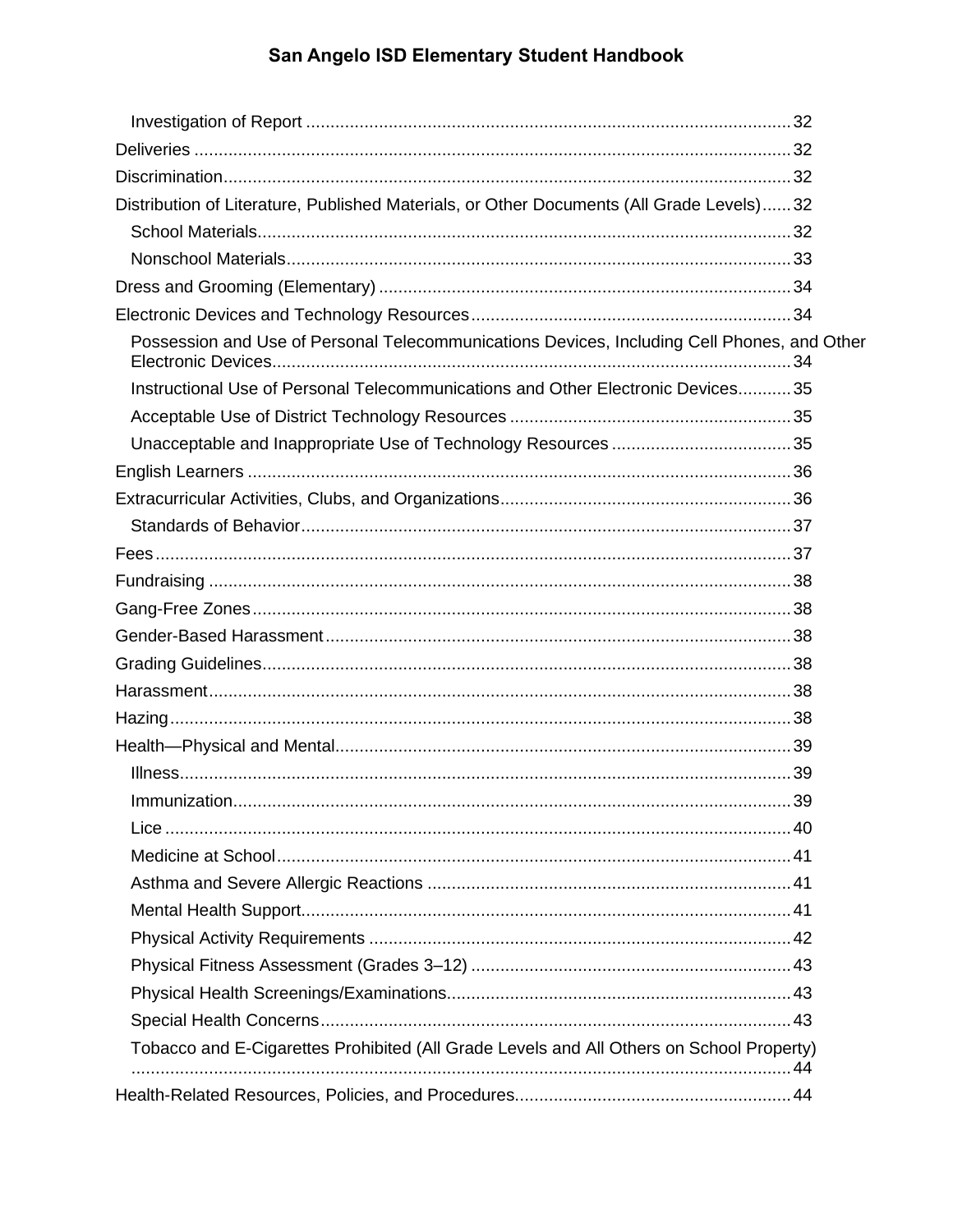| Policies and Procedures that Promote Student Physical and Mental Health 44           |  |
|--------------------------------------------------------------------------------------|--|
|                                                                                      |  |
|                                                                                      |  |
|                                                                                      |  |
|                                                                                      |  |
|                                                                                      |  |
|                                                                                      |  |
|                                                                                      |  |
|                                                                                      |  |
|                                                                                      |  |
|                                                                                      |  |
|                                                                                      |  |
|                                                                                      |  |
| In-School Suspension (ISS) and Out-of-School Suspension (OSS) Makeup Work (All Grade |  |
|                                                                                      |  |
|                                                                                      |  |
|                                                                                      |  |
|                                                                                      |  |
|                                                                                      |  |
|                                                                                      |  |
|                                                                                      |  |
|                                                                                      |  |
|                                                                                      |  |
|                                                                                      |  |
|                                                                                      |  |
|                                                                                      |  |
| Preparedness Drills: Evacuation, Severe Weather, and Other Emergencies52             |  |
|                                                                                      |  |
|                                                                                      |  |
|                                                                                      |  |
|                                                                                      |  |
|                                                                                      |  |
|                                                                                      |  |
|                                                                                      |  |
|                                                                                      |  |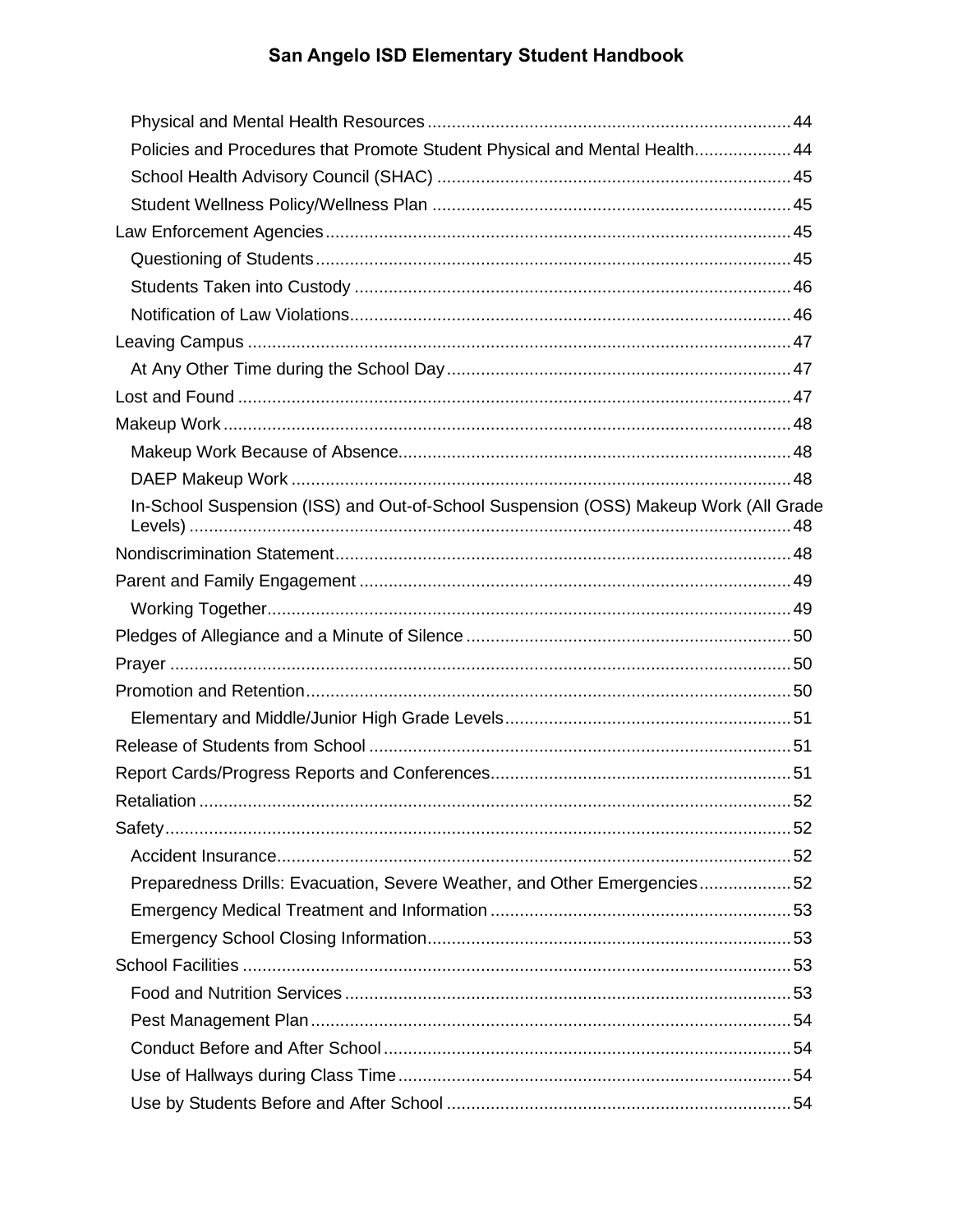| Textbooks, Electronic Textbooks, Technological Equipment, and Other Instructional Materials |  |
|---------------------------------------------------------------------------------------------|--|
|                                                                                             |  |
|                                                                                             |  |
|                                                                                             |  |
|                                                                                             |  |
|                                                                                             |  |
|                                                                                             |  |
|                                                                                             |  |
|                                                                                             |  |
|                                                                                             |  |
|                                                                                             |  |
|                                                                                             |  |
|                                                                                             |  |
|                                                                                             |  |
|                                                                                             |  |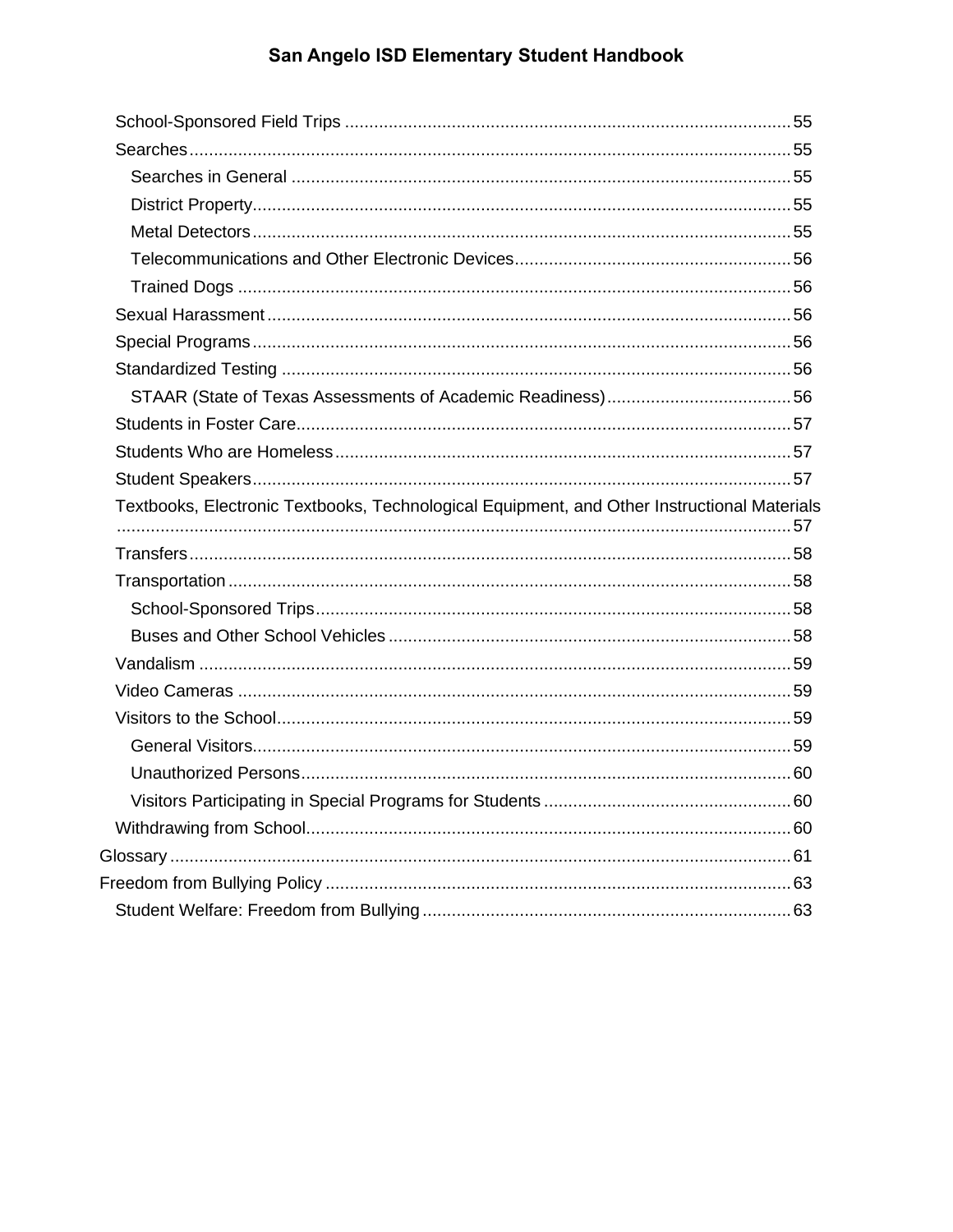#### **Mission**

The mission of San Angelo Independent School District (ISD) is to engage all students in a relevant and inspiring education that produces future-ready graduates.

#### **Vision**

In Pursuit of Excellence

#### **Core Beliefs and Commitments**

#### **We believe student achievement is our highest priority and core principle for all decisions that impact the district.**

We will engage high-yield and research based instructional strategies, provide viable aligned curriculum, eliminate achievement gaps, and offer rigorous advanced curriculum, in order that all students reach their highest potential and learn regardless of ethnicity, socio-economic background, gender, native language, special needs, or area of residence.

#### **We believe equitable allocation of resources ensures each student will have the opportunity to become a capable, productive and contributing citizen.**

We will be responsible stewards of local, state, and federal resources. To ensure a positive climate of academic achievement and student success, we will create and implement programs and processes that address the needs of students and staff.

#### **We believe stakeholder partnerships are vital links to student achievement and essential connections that foster student success.**

We will actively engage, communicate with, be responsive to, and seek input and participation from all stakeholders including parents, grandparents, guardians, caregivers, businesses, elected and appointed officials, military, civic and faith-based organizations, institutions of higher education, medical and social service agencies, district leadership, staff, and students.

#### **We believe in the value of each employee, in his/her personal and professional growth and empowerment to ensure academic achievement and student success.**

We will invest in highly qualified human capital, engage them in professional learning communities and provide focused training to ensure they will be active contributors to academic achievement and student success. We will treat each employee with fairness, empower each employee to focus on high performance, and hold each employee accountable for results that contribute to student achievement and success.

#### **We believe all students learn best in a safe, supportive, and secure environment.**

We will provide facilities management for the safety of students and staff. We will ensure that learning and work environments are stable and our discipline policies are conducive to student achievement and success.

**SAISD Leadership**

**Board of Trustees**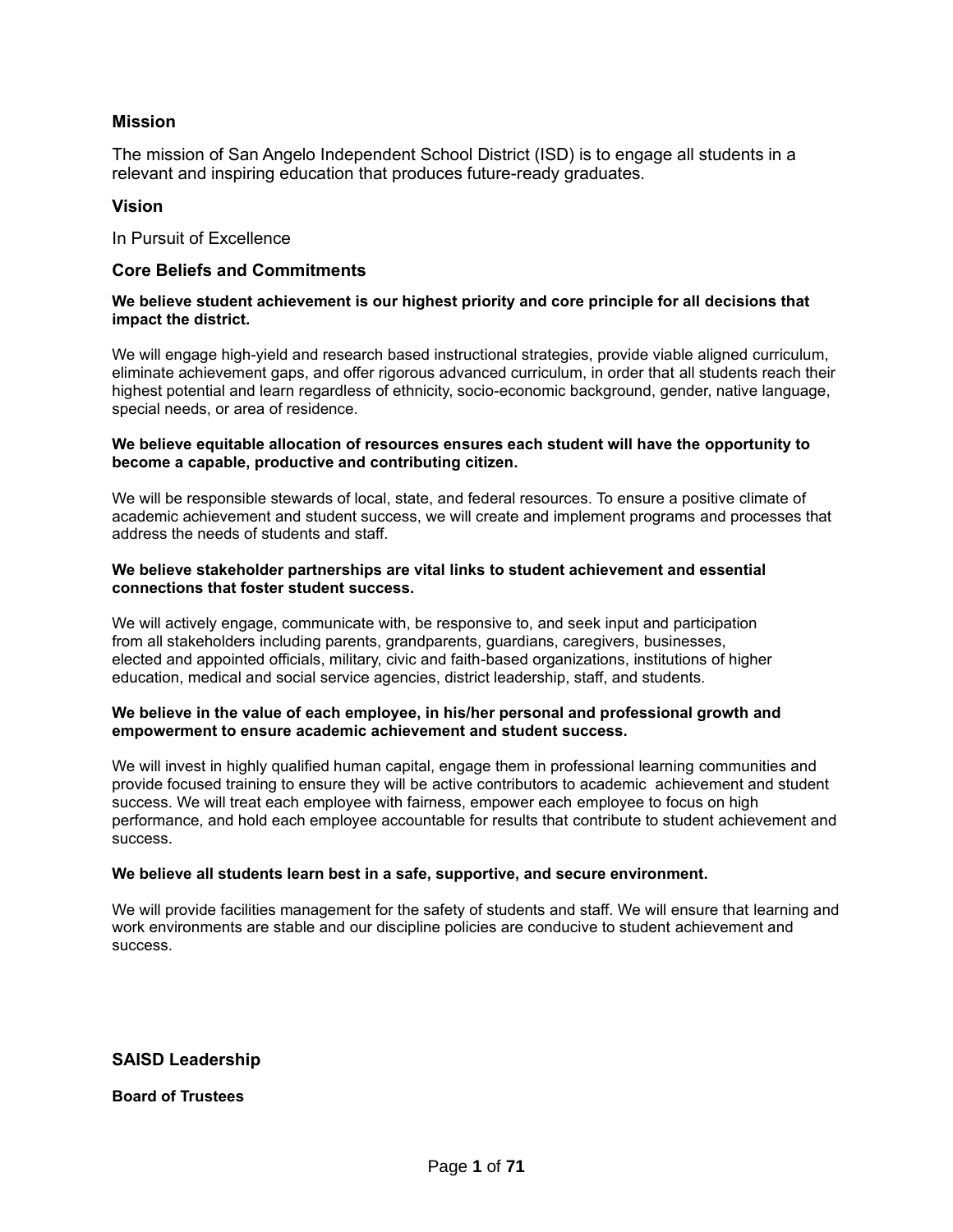- Max Parker, Board President, District 5
- Bill Dendle, Board Vice President, District 1
- Dr. Taylor Kingman, Board Treasurer, District 3
- Gerard Gallegos,Board Secretary District 6
- Lupita Arroyo, District 2
- Ami Mizell-Flint, District 4
- Lanny Layman, Member At Large

#### **SAISD Administration**

- Dr. Carl Dethloff, Superintendent
- Greg McIntyre, Deputy Superintendent of District Services
- Dr. George McFarland, Assistant Superintendent of Business and Support Services
- Dr. Farrah Gomez, Assistant Superintendent of Human Resources and Professional Learning
- Dr. Jana Rueter, Assistant Superintendent of Curriculum and Instruction
- Wes Underwood, Chief of School Leadership
- Shelly Huddleston, Executive Director of Teaching and Learning
- Rodney Chant, Executive Director of Athletics
- Whitney Wood, Executive Director of Communications

#### **Campus Leadership**

- Central High School Bill Waters, Principal
- Lake View High School Zach Ramirez, Principal
- Glenn Middle School Michael Kalnbach, Principal
- Lone Star Middle School Amy Lemaster, Principal
- Lincoln Middle School Joe Gandar, Principal
- Alta Loma Elementary Lauri Herndon, Principal
- Austin Elementary Brooke Kalnbach, Principal
- Belaire Elementary Laura Eubank, Principal
- Bonham Elementary Heidi Wierzowiecki, Principal
- 
- Bradford Elementary Bertha Carrasco, Principal
- Crockett Elementary Clayton Hubbard, Principal
- Fannin Elementary Cathy Humble, Principal
- Ft. Concho Elementary Lori Barton, Principal
- Glenmore Elementary Teri Gould, Principal
- Goliad Elementary Shannon Klepac, Principal
- Holiman Elementary **Ginger Luther, Principal**
- Lamar Elementary Dr. Jennifer Ryan, Principal
- McGill Elementary Dr. John Rueter, Principal
- Reagan Elementary Brandy Tyner, Principal
- San Jacinto Elementary Kimberly Spurgers, Principal
- Santa Rita Elementary Kay Scott, Principal
- Carver Learning Center Claudia Becerra, Principal
- 

- 
- -
	-
- 
- 
- 
- Bowie Elementary Darius Flowers, Principal
	-
	-
	-
	-
	-
	-
	-
	- -
		-
	-
	-
	- PAYS **EXAMPLE 2018** Claudia Becerra, Principal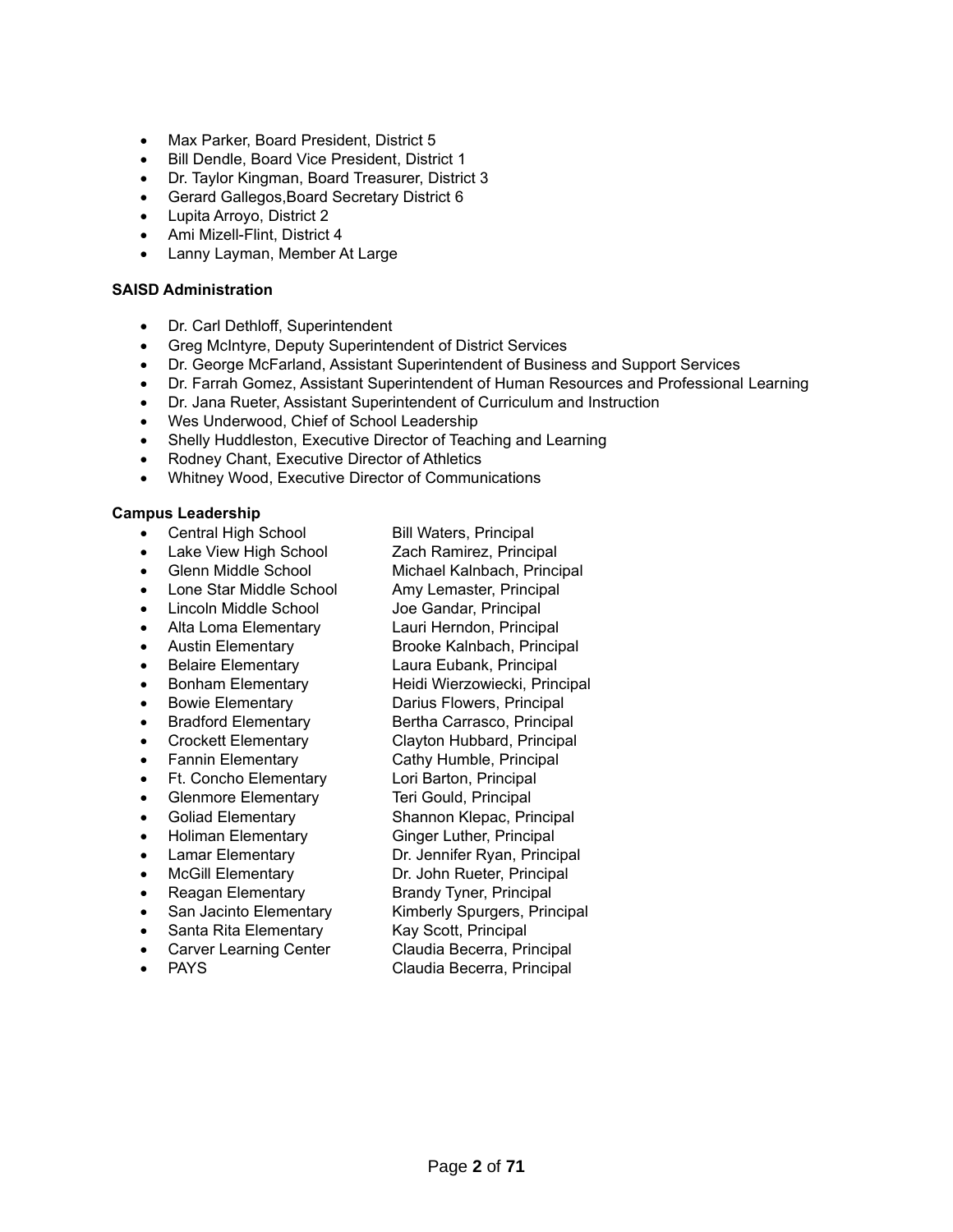# <span id="page-8-0"></span>**Preface Parents and Students:**

Welcome to the new school year!

Education is a team effort. Students, parents, teachers, and other staff members working together will make this a successful year.

The San Angelo ISD Elementary Student Handbook is a general reference guide that is divided into two sections:

**Section One: Parental Rights** describes certain parental rights as specified in state or federal law.

**Section Two: Other Important Information for Parents and Students** is organized alphabetically by topic. Where applicable, the topics are further organized by grade level.

**Note:** Unless otherwise noted, the term "parent" refers to the parent, legal guardian, any person granted some other type of lawful control of a student, or any other person who has agreed to assume school-related responsibility for a student.

The Student Handbook is designed to align with law, board-adopted policy, and the Student Code of Conduct, a board-adopted document intended to promote school safety and an atmosphere for learning. The Student Handbook is not meant to be a complete statement of all policies, procedures, or rules in any given circumstance.

In case of conflicts between board policy (including the Student Code of Conduct) and any Student Handbook provision, the district will follow board policy and the Student Code of Conduct.

Therefore, parents and students should become familiar with the San Angelo ISD Student Code of Conduct. To review the Code of Conduct, visit the district's website [here.](https://resources.finalsite.net/images/v1597349129/saisdorg/hbqmeug9tnocnrf1nm9i/StudentCodeofConduct2020-2021.pdf) State law requires that the Code of Conduct be prominently displayed or made available for review at each campus.

The Student Handbook is updated annually; however, policy adoption and revisions may occur throughout the year. The district encourages parents to stay informed of proposed policy changes by attending board meetings and reviewing newsletter and other communications explaining changes in policy or other rules that affect Student Handbook provisions. The district reserves the right to modify the Student Handbook at any time. Notice of revisions will be provided as is reasonably practical.

Although the Student Handbook may refer to rights established through law or district policy, it does not create additional rights for parents and students. It does not, nor is it intended to, represent a contract between any parent or student and the district.

A hard copy of either the Student Code of Conduct or Student Handbook can be requested at your child's campus or the district administration office.

**Note:** References to board policy codes are included for ease of reference. The hard copy of the district's official policy manual is available for review in the district administration office, and an unofficial electronic copy is available [here.](https://pol.tasb.org/Home/Index/1139)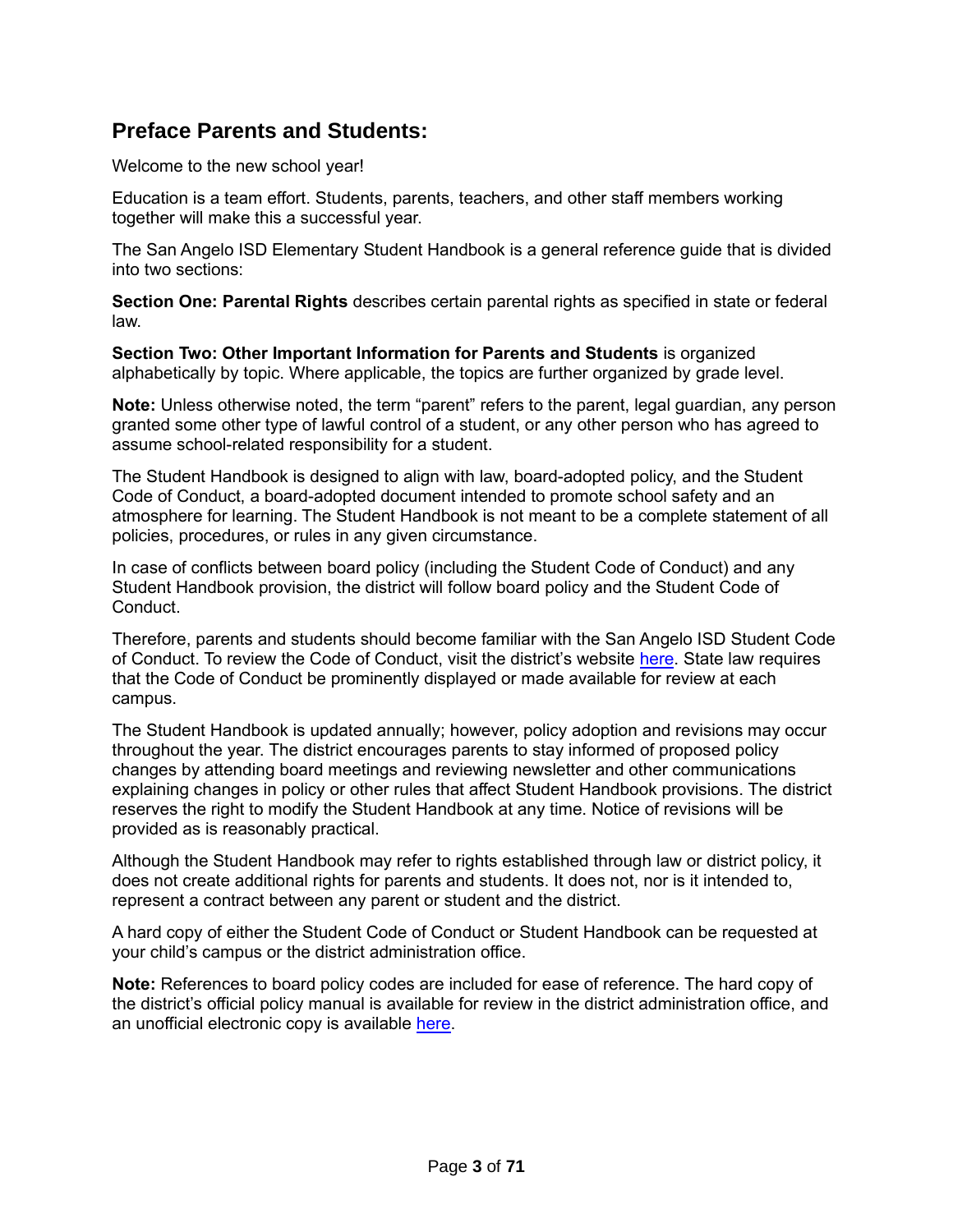The policy manual includes:

- Legally referenced (LEGAL) policies that contain provisions from federal and state laws and regulations, case law, and other legal authorities that provide the legal framework for school districts.
- Board-adopted (LOCAL) policies that articulate the board's choices and values regarding district practices.

When you registered your child electronically, you acknowledged that you had signed the forms below. If you would like to see a paper copy, please contact your child's campus.

- Acknowledgment Form or Acknowledgment of Electronic Distribution of Student Handbook,
- Notice Regarding Directory Information and Parent's Response Regarding Release of Student Information,
- Parent's Objection to the Release of Student Information to Military Recruiters and Institutions of Higher Education (if you choose to restrict the release of information to these entities), and
- Consent/Opt-Out Form for participation in third-party surveys.

For questions about the material in this handbook, please contact:

*Dr. Jason Skelton Director of Student and Data Services 1621 University Drive, San Angelo, TX 76904 Jason.skelton@saisd.org 325-947-3838*

[See **Objecting to the Release of Directory Information** on page [6](#page-11-2) and **Consent Required Before Student Participation in a Federally Funded Survey** on page [7](#page-12-1) for more information.]

# <span id="page-9-0"></span>**Accessibility**

If you have difficulty accessing this handbook because of a disability, please contact:

*Dr. Jason Skelton Director of Student and Data Services 1621 University Drive, San Angelo, TX 76904 Jason.skelton@saisd.org 325-947-3838*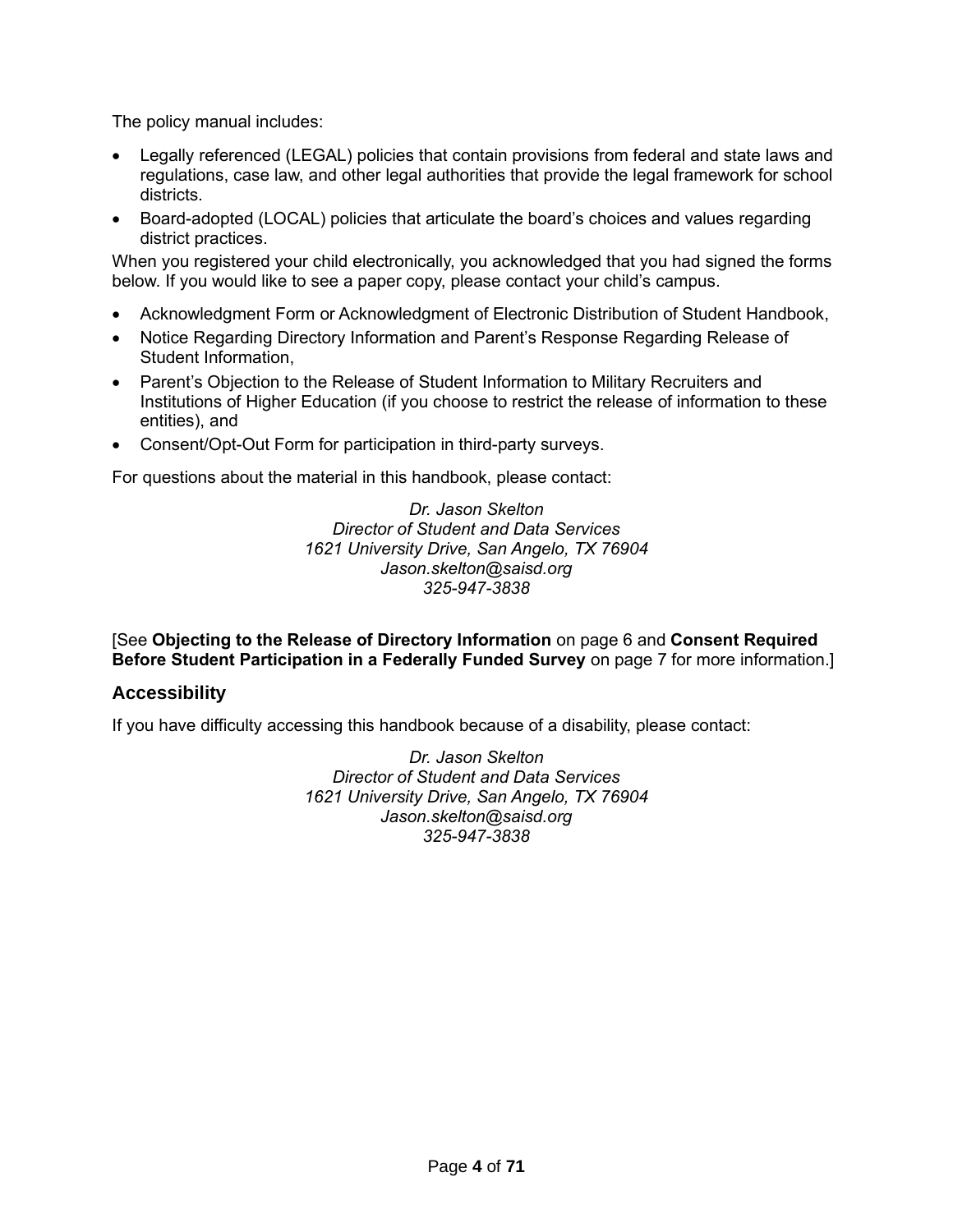# <span id="page-10-0"></span>**Section One: Parental Rights**

This section describes certain parental rights as specified in state or federal law.

# <span id="page-10-1"></span>**Consent, Opt-Out, and Refusal Rights**

### <span id="page-10-2"></span>**Consent to Conduct a Psychological Evaluation**

Unless required under state or federal law, a district employee will not conduct a psychological examination, test, or treatment without obtaining prior written parental consent.

**Note:** An evaluation may be legally required under special education rules or by the Texas Education Agency for child abuse investigations and reports.

#### <span id="page-10-3"></span>**Consent to Provide a Mental-Health Care Service**

The district will not provide a mental health care service to a student or conduct a medical screening of a student as part of the district's intervention procedures except as permitted by law.

The district has established procedures for recommending to a parent an intervention for a student with early warning signs of mental health concerns, substance abuse, or suicide risk. The district's mental health liaison will notify the student's parent within a reasonable amount of time after the liaison learns that a student has displayed early warning signs and provide information about available counseling options.

The district has also established procedures for staff to notify the mental health liaison regarding a student who may need intervention.

The mental health liaison, our campus counselors, can be reached at your child's campus and can provide further information regarding these procedures as well as educational materials on identifying risk factors, accessing resources for treatment or support on and off campus, and accessing available student accommodations provided on campus.

For further information, see **Mental Health Support** on page [41.](#page-46-2)

### <span id="page-10-4"></span>**Consent to Display a Student's Original Works and Personal Information**

Teachers may display a student's work in classrooms or elsewhere on campus as recognition of student achievement without seeking prior parental consent. These displays may include personally identifiable student information. Student work includes:

- Artwork,
- Special projects,
- Photographs,
- Original videos or voice recordings, and
- Other original works.

However, the district will seek parental consent before displaying a student's work on the district's website, a website affiliated or sponsored by the district (such as a campus or classroom website), or in district publications, which may include printed materials, videos, or other methods of mass communication.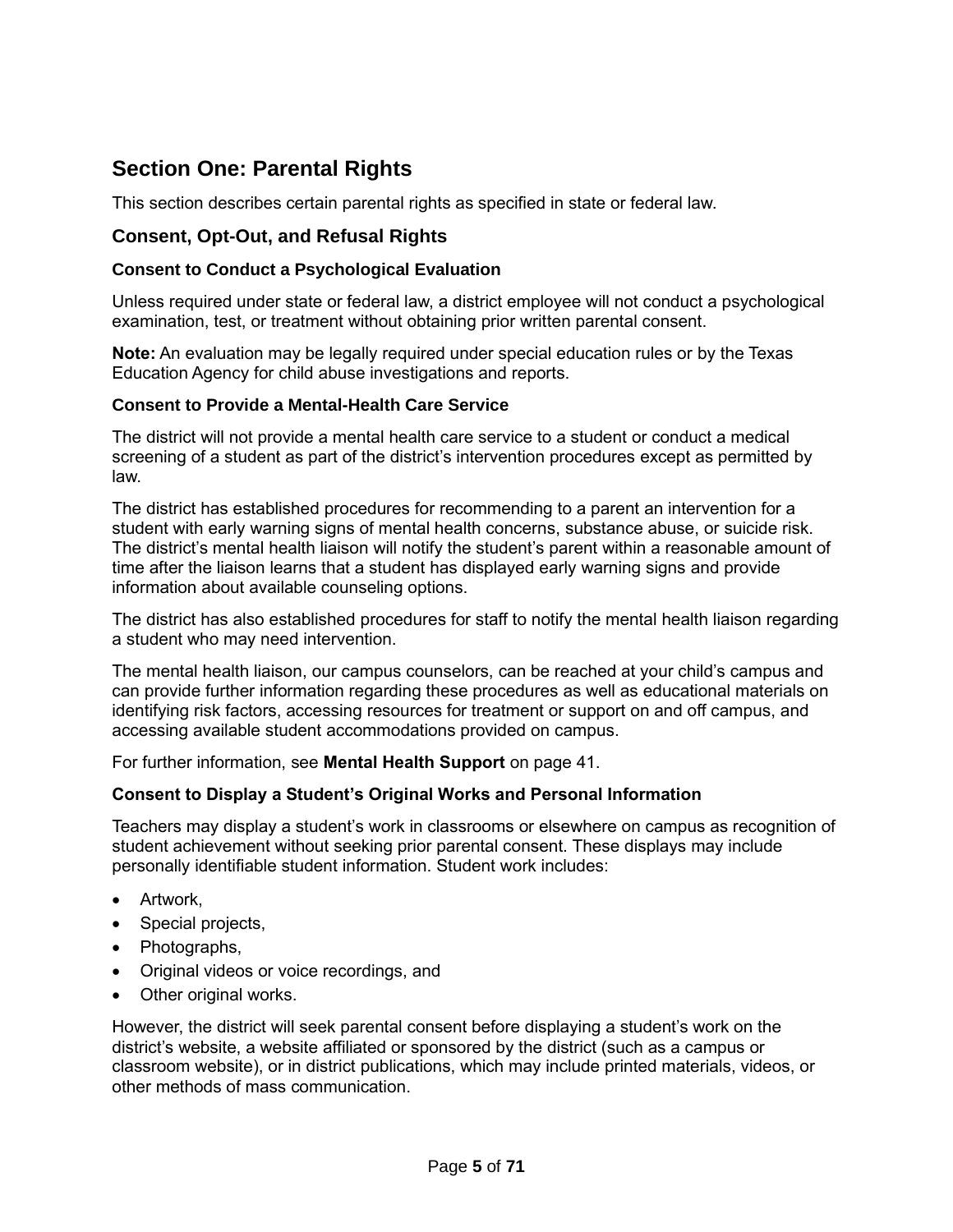# <span id="page-11-0"></span>**Consent to Video or Audio Record a Student when Not Already Permitted by Law**

State law permits the school to make a video or voice recording without parental permission when it:

- Is to be used for school safety,
- Relates to classroom instruction or a cocurricular or extracurricular activity,
- Relates to media coverage of the school, or
- Relates to the promotion of student safety as provided by law for a student receiving special education services in certain settings.

In other circumstances, the district will seek written parental consent before making a video or voice recording of a student.

Please note that parents and visitors to a classroom, both virtual and in person, may not record video or audio or take photographs or other still images without permission from the teacher or other school official.

### <span id="page-11-1"></span>**Limiting Electronic Communications between Students and District Employees**

The district permits teachers and other approved employees to use electronic communications with students within the scope of professional responsibilities, as described by district guidelines.

For example, a teacher may create a social networking page for his or her class to relay information regarding class work, homework, and tests. A parent is welcome to access such a page.

However, text messages sent to an individual student are only allowed if a district employee with responsibility for an extracurricular activity must communicate with a student participating in that activity.

A parent who does not want his or her child to receive one-to-one electronic communications from a district employee should contact the campus principal.

### <span id="page-11-2"></span>**Objecting to the Release of Directory Information**

The Family Educational Rights and Privacy Act, or FERPA, permits the district to disclose appropriately designated "directory information" from a student's education records without written consent.

"Directory information" is information that, if released, is generally not considered harmful or an invasion of privacy. Examples include:

- A student's photograph (for publication in the school yearbook);
- A student's name and grade level (for communicating class and teacher assignments);
- The name, weight, and height of an athlete (for publication in a school athletic program);
- A list of student birthdays (for generating schoolwide or classroom recognition);
- A student's name and photograph (posted on a district-approved and-managed social media platform); and
- The names and grade levels of students submitted by the district to a local newspaper or other community publication (to recognize the A/B honor roll for a specific grading period.)

Directory information will be released to anyone who follows procedures for requesting it.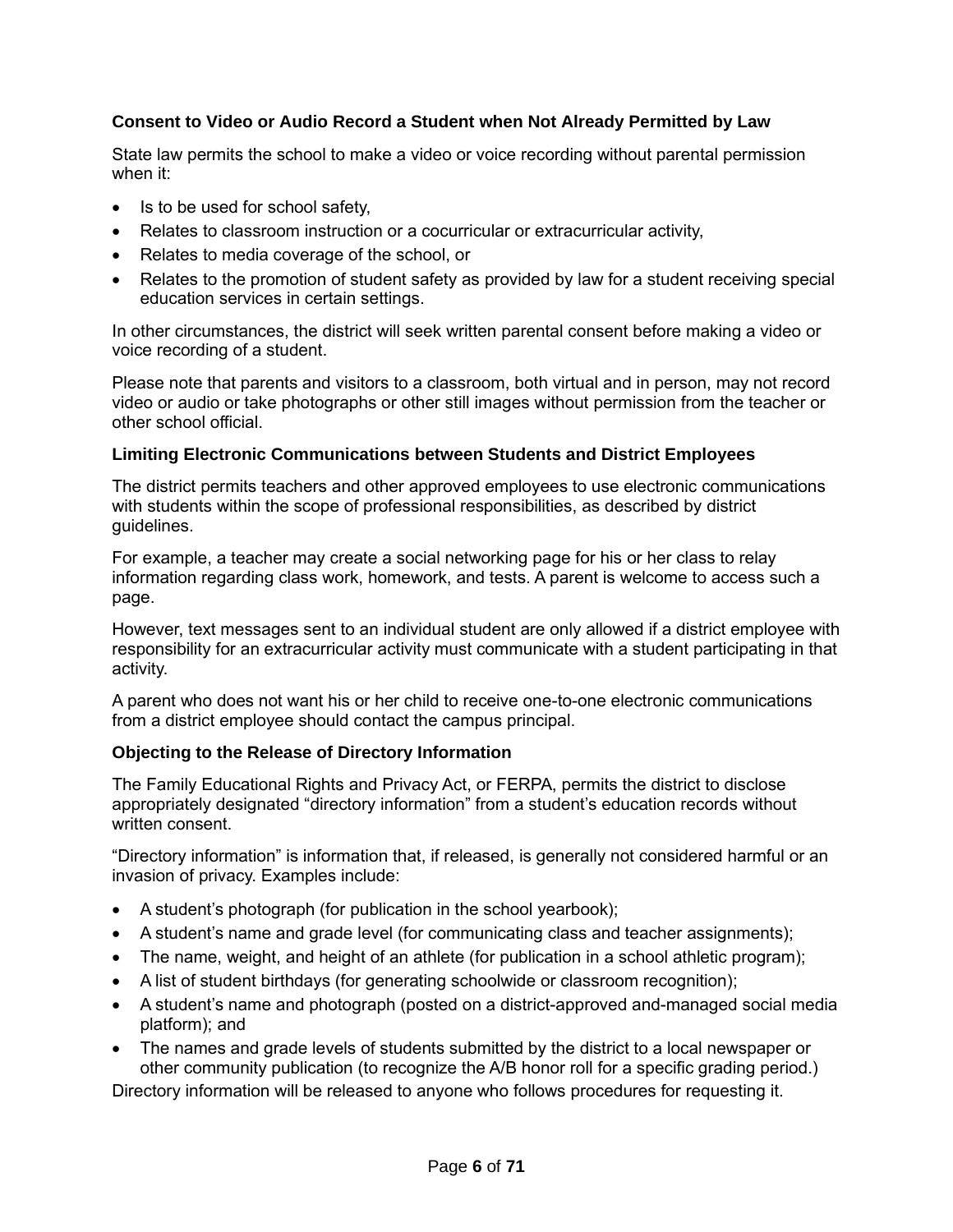However, a parent or eligible student may object to the release of this information. Any objection must be made in writing to the principal within ten school days of the student's first day of instruction for this school year [See **Notice Regarding Directory Information and Parent's Response Regarding Release of Student Information**, included in the forms packet.]

The district requests that families living in a shelter for survivors of family violence or trafficking notify district personnel that the student currently resides in such a shelter. Families may want to opt out of the release of directory information so that the district does not release any information that might reveal the location of such a shelter.

The district has identified the following as directory information: student name; address; telephone listing; electronic mail address; photograph; date and place of birth; major field of study; degrees, honors, and awards received; dates of attendance; grade level; most recent educational institution attended; participation in officially recognized activities and sports; and weight and height of members of athletic teams*.* If a parent objects to the release of the student's information included on the directory information response form, this objection also applies to the use of that information for school-sponsored purposes, such as:

- Honor roll,
- School newspaper,
- Yearbook,
- Recognition activities, and
- News releases

**Note:** Review **Authorized Inspection and Use of Student Records** on page [11.](#page-16-0)

#### <span id="page-12-0"></span>**Participation in Third-Party Surveys**

### <span id="page-12-1"></span>*Consent Required Before Student Participation in a Federally Funded Survey*

The Protection of Pupil Rights Amendment (PPRA) provides parents certain rights regarding participation in surveys, the collection and use of information for marketing purposes, and certain physical exams.

A parent has the right to consent before a student is required to submit to a survey funded by the U.S. Department of Education that concerns any of the following protected areas:

- Political affiliations or beliefs of the student or the student's parent;
- Mental or psychological problems of the student or the student's family;
- Sex behavior or attitudes;
- Illegal, antisocial, self-incriminating, or demeaning behavior;
- Critical appraisals of individuals with whom the student has a close family relationship;
- Legally recognized privileged relationships, such as with lawyers, doctors, and ministers;
- Religious practices, affiliations, or beliefs of the student or parent; or
- Income, except when the information is required by law and will be used to determine the student's eligibility for a program.

A parent can inspect the survey or other instrument and any corresponding instructional materials used in connection with such a survey. [See policy EF(LEGAL) for more information.]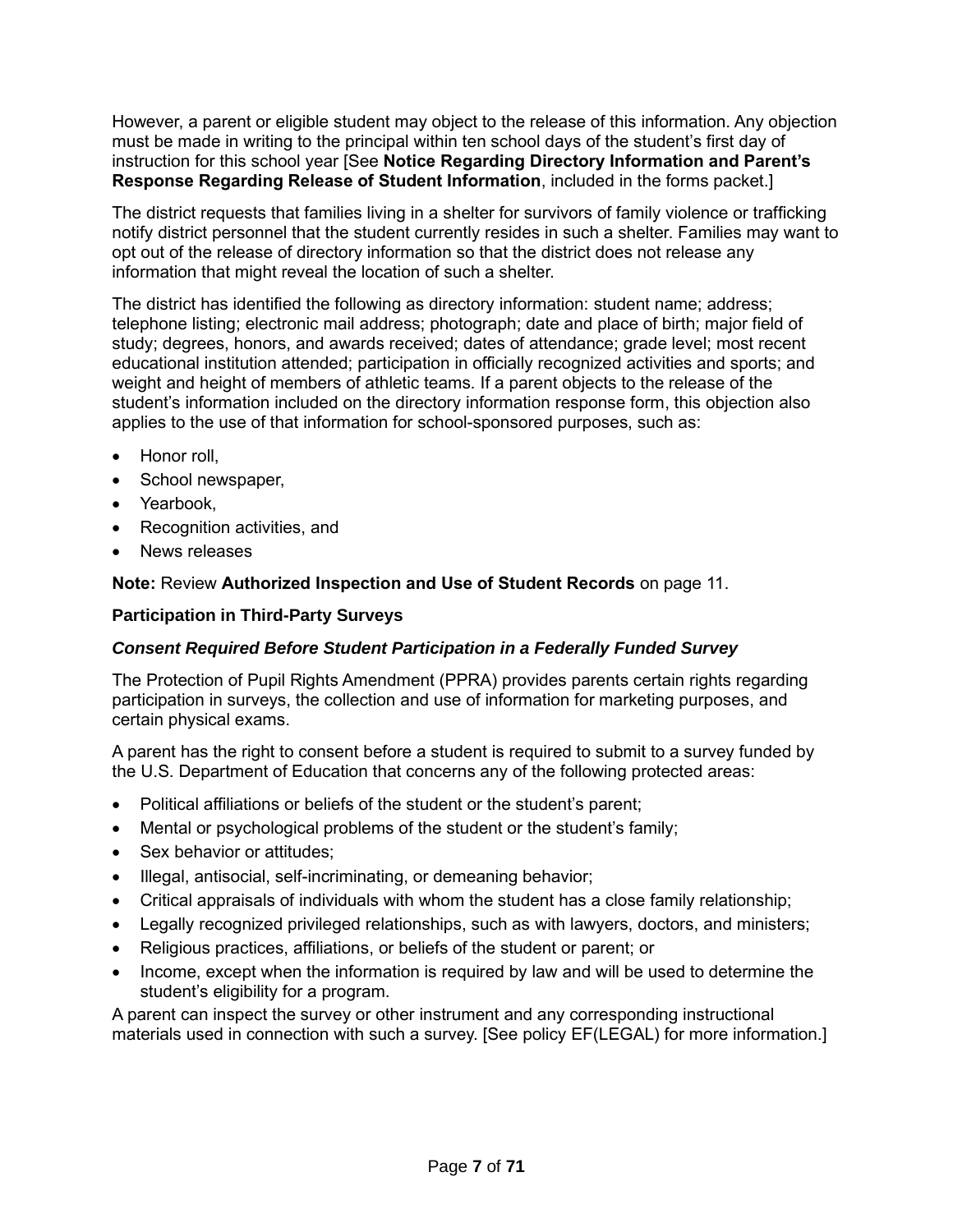## *"Opting Out" of Participation in Other Types of Surveys or Screenings and the Disclosure of Personal Information*

The PPRA gives parents the right to receive notice and an opportunity to opt a student out of:

- Activities involving the collection, disclosure, or use of personal information gathered from the child for the purpose of marketing, selling, or otherwise disclosing that information to others.
- Any nonemergency, invasive physical examination or screening required as a condition of attendance, administered by the school or its agent, and not necessary to protect the immediate health and safety of the student.

Exceptions are hearing, vision, or spinal screenings, or any physical examination or screening permitted or required under state law. [See policies EF and FFAA for more information.]

A parent may inspect:

- Protected information surveys of students and surveys created by a third party;
- Instruments used to collect personal information from students for any of the above marketing, sales, or other distribution purposes; and
- Instructional material used as part of the educational curriculum.

The ED provides extensive information about the **Protection of Pupil Rights Amendment**, including a [PPRA Complaint Form.](https://studentprivacy.ed.gov/file-a-complaint)

# <span id="page-13-0"></span>**Removing a Student from Instruction or Excusing a Student from a Required Component of Instruction**

### <span id="page-13-1"></span>**Human Sexuality Instruction**

As a part of the district's curriculum, students receive instruction related to human sexuality. The School Health Advisory Council (SHAC) makes recommendations for course materials.

State law requires that the district provide written notice before each school year of the board's decision to provide human sexuality instruction.

State law also requires that instruction related to human sexuality, sexually transmitted diseases, or human immunodeficiency virus (HIV) or acquired immune deficiency syndrome (AIDS):

- Present abstinence from sexual activity as the preferred choice in relationship to all sexual activity for unmarried persons of school age;
- Devote more attention to abstinence from sexual activity than to any other behavior;
- Emphasize that abstinence, if used consistently and correctly, is the only method that is 100 percent effective in preventing pregnancy, sexually transmitted infections and the emotional trauma associated with adolescent sexual activity;
- Direct adolescents to abstain from sexual activity before marriage as the most effective way to prevent pregnancy and sexually transmitted diseases; and
- If included in the content of the curriculum, teach contraception and condom use in terms of human use reality rates instead of theoretical laboratory rates.

A parent is entitled to review the curriculum materials. In addition, a parent may remove his or her child from any part of the human sexuality instruction without academic, disciplinary, or other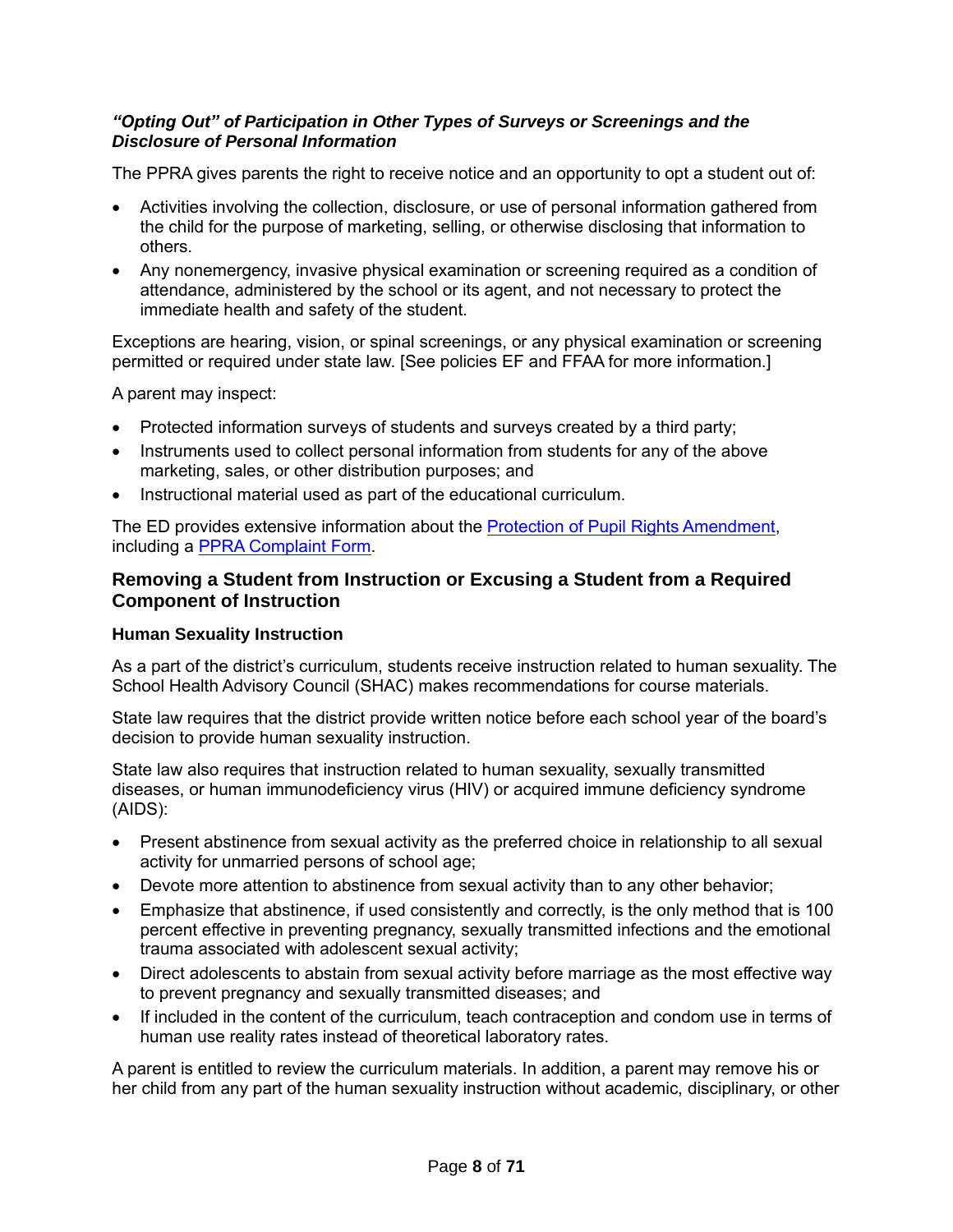penalties. A parent may also choose to become more involved with the development of this curriculum by becoming a member of the district's SHAC. (See the campus principal for details.)

## <span id="page-14-0"></span>**Reciting a Portion of the Declaration of Independence in Grades 3–12**

State law designates the week of September 17 as Celebrate Freedom Week and requires all social studies classes provide:

- Instruction concerning the intent, meaning, and importance of the Declaration of Independence and the U.S. Constitution, and
- A specific recitation from the Declaration of Independence for students in grades 3–12.

Per state law, a student may be excused from recitation of a portion of the Declaration of Independence if:

- A parent provides a written statement requesting that his or her child be excused,
- The district determines that the student has a conscientious objection to the recitation, or
- A parent is a representative of a foreign government to whom the U.S. government extends diplomatic immunity.

[See policy EHBK(LEGAL) for more information.]

### <span id="page-14-1"></span>**Reciting the Pledges to the U.S. and Texas Flags**

A parent may request that his or her child be excused from participation in the daily recitation of the Pledge of Allegiance to the U.S. flag and the Pledge of Allegiance to the Texas flag. The request must be made in writing.

State law, however, requires that all students participate in one minute of silence following recitation of the pledges.

[See **Pledges of Allegiance and a Minute of Silence** on page [50](#page-55-0) and policy EC(LEGAL) for more information.]

#### <span id="page-14-2"></span>**Religious or Moral Beliefs**

A parent may remove his or her child temporarily from the classroom if a scheduled instructional activity conflicts with the parent's religious or moral beliefs.

The removal may not be used to avoid a test and may not extend for an entire semester. Further, the student must satisfy grade-level and graduation requirements as determined by the school and by state law.

### <span id="page-14-3"></span>**Tutoring or Test Preparation**

A teacher may determine that a student needs additional targeted assistance for the student to achieve mastery in state-developed essential knowledge and skills based on:

- Informal observations,
- Evaluative data such as grades earned on assignments or tests, or
- Results from diagnostic assessments.

The school will always attempt to provide tutoring and strategies for test-taking in ways that prevent removal from other instruction as much as possible.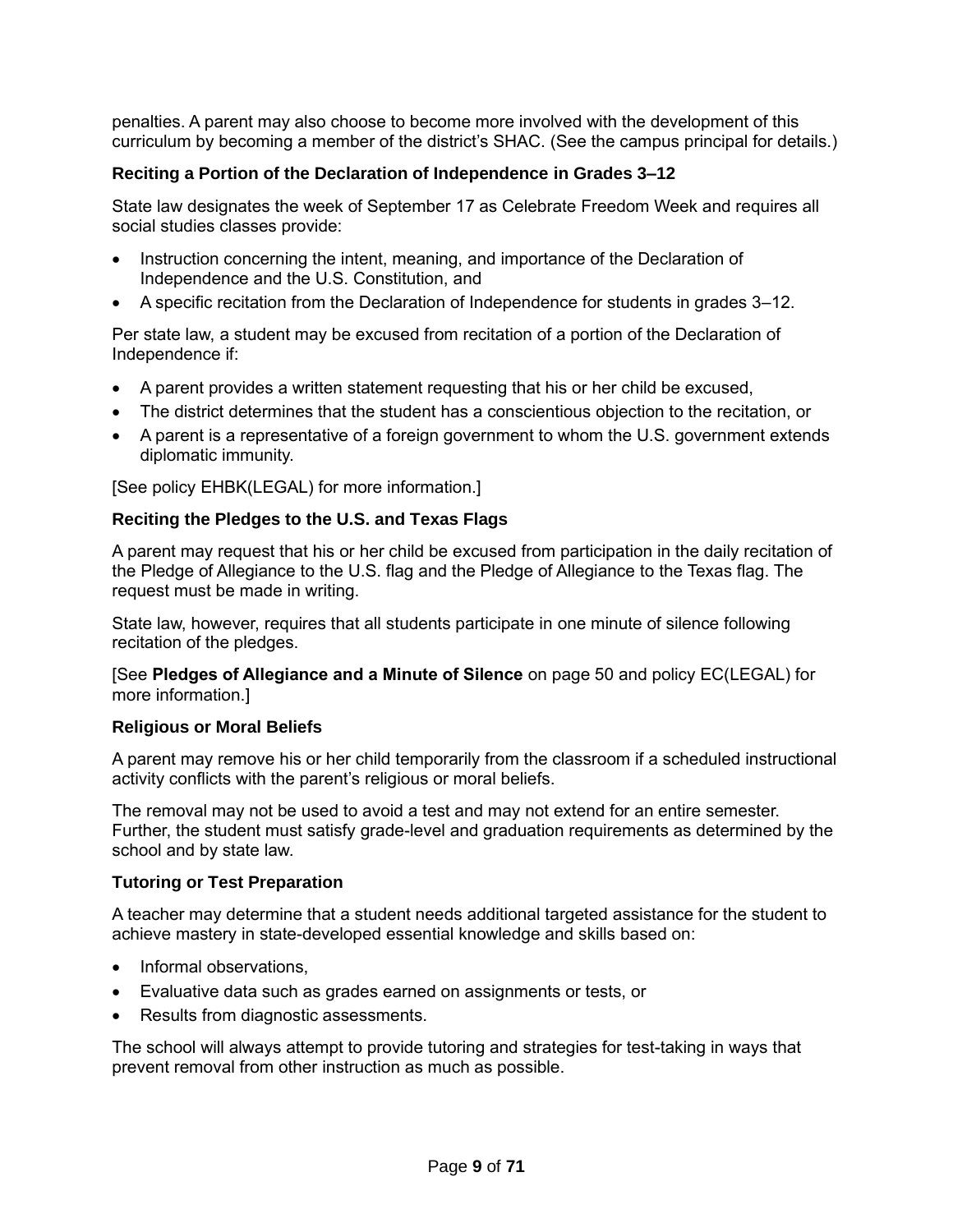In accordance with state law and policy EC, districts must obtain parental permission before removing a student from a regularly scheduled class for remedial tutoring or test preparation for more than ten percent of the days the class is offered.

Under state law, students with grades below 70 for a reporting period are required to attend tutorial services—if the district offers these services.

[For questions about school-provided tutoring programs, contact the student's teacher and see policies EC and EHBC.]

# <span id="page-15-0"></span>**Right of Access to Student Records, Curriculum Materials, and District Records/Policies**

#### <span id="page-15-1"></span>**Instructional Materials**

A parent has the right to review teaching materials, textbooks, and other teaching aids and instructional materials used in the curriculum, and to examine tests that have been administered.

A parent is also entitled to request that the school allow the student to take home instructional materials the student uses. The school may ask the student to return the materials at the beginning of the next school day.

A school must provide printed versions of electronic instructional materials to a student if the student does not have reliable access to technology at home.

#### <span id="page-15-2"></span>**Notices of Certain Student Misconduct to Noncustodial Parent**

A noncustodial parent may request in writing that he or she be provided, for the remainder of the school year, a copy of any written notice usually provided to a parent related to his or her child's misconduct that may involve placement in a disciplinary alternative education program (DAEP) or expulsion. [See the Student Code of Conduct and policy FO(LEGAL) for more information.]

### <span id="page-15-3"></span>**Participation in Federally Required, State-Mandated, and District Assessments**

In accordance with the Every Student Succeeds Act (ESSA), a parent may request information regarding any federal, state, or district policy related to his or her child's participation in required assessments.

### <span id="page-15-4"></span>**Student Records**

#### *Accessing Student Records*

A parent may review his or her child's records. These records include:

- Attendance records,
- Test scores,
- Grades,
- Disciplinary records,
- Counseling records,
- Psychological records,
- Applications for admission,
- Health and immunization information,
- Other medical records,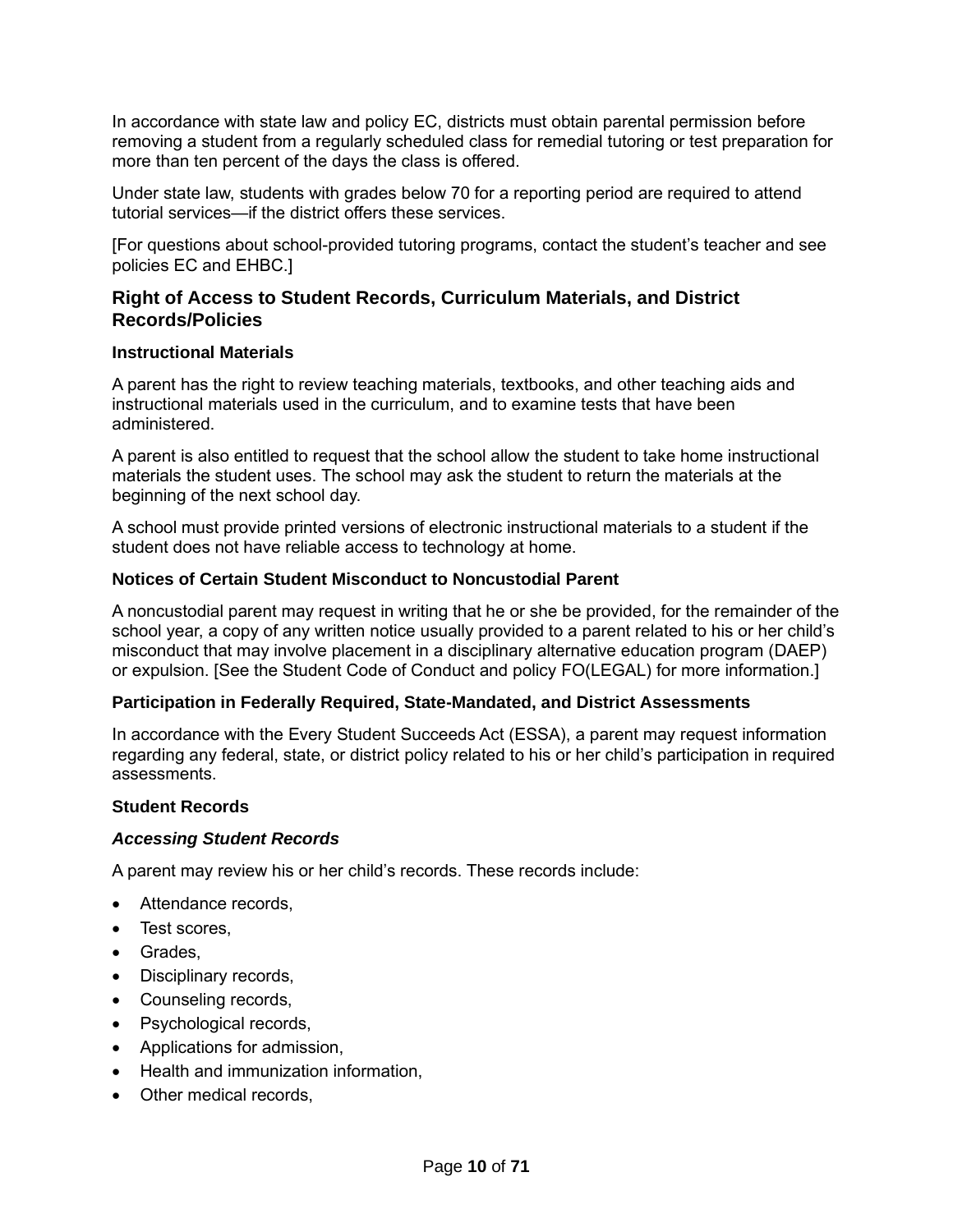- Teacher and school counselor evaluations,
- Reports of behavioral patterns.
- Records relating to assistance provided for learning difficulties, including information collected regarding any intervention strategies used with the child, as the term "intervention strategy" is defined by law,
- State assessment instruments that have been administered to the child, and
- Teaching materials and tests used in the child's classroom.

#### <span id="page-16-0"></span>*Authorized Inspection and Use of Student Records*

The Family Educational Rights and Privacy Act (FERPA) affords parents and eligible students certain rights regarding student education records.

For purposes of student records, an "eligible" student is anyone age 18 or older or who attends a postsecondary educational institution. These rights, as discussed here and at **Objecting to the Release of Directory Information** on page [6,](#page-11-2) are the right to:

- Inspect and review student records within 45 days after the day the school receives a request for access;
- Request an amendment to a student record the parent or eligible student believes is inaccurate, misleading, or otherwise in violation of FERPA;
- Provide written consent before the school discloses personally identifiable information from the student's records, except to the extent that FERPA authorizes disclosure without consent; and
- File a complaint with the U.S. Department of Education concerning failures by the school to comply with FERPA requirements.

For more information about how to file a complaint, see [https://studentprivacy.ed.gov/file-a](https://studentprivacy.ed.gov/file-a-complaint)[complaint.](https://studentprivacy.ed.gov/file-a-complaint)

Both FERPA and state laws safeguard student records from unauthorized inspection or use and provide parents and eligible students certain rights of privacy.

Before disclosing personally identifiable information from a student's records, the district must verify the identity of the person, including a parent or the student, requesting the information.

Virtually all information pertaining to student performance—including grades, test results, and disciplinary records—is considered confidential educational records.

Inspection and release of student records is restricted to an eligible student or a student's parent unless the school receives a copy of a court order terminating parental rights or the right to access a student's education records. A parent's rights regarding access to student records are not affected by the parent's marital status.

Federal law requires that control of the records goes to the student as soon as the student:

- Reaches the age of 18,
- Is emancipated by a court, or
- Enrolls in a postsecondary educational institution.

However, the parent may continue to have access to the records if the student is a dependent for tax purposes and, under limited circumstances, when there is a threat to the health and safety of the student or other individuals.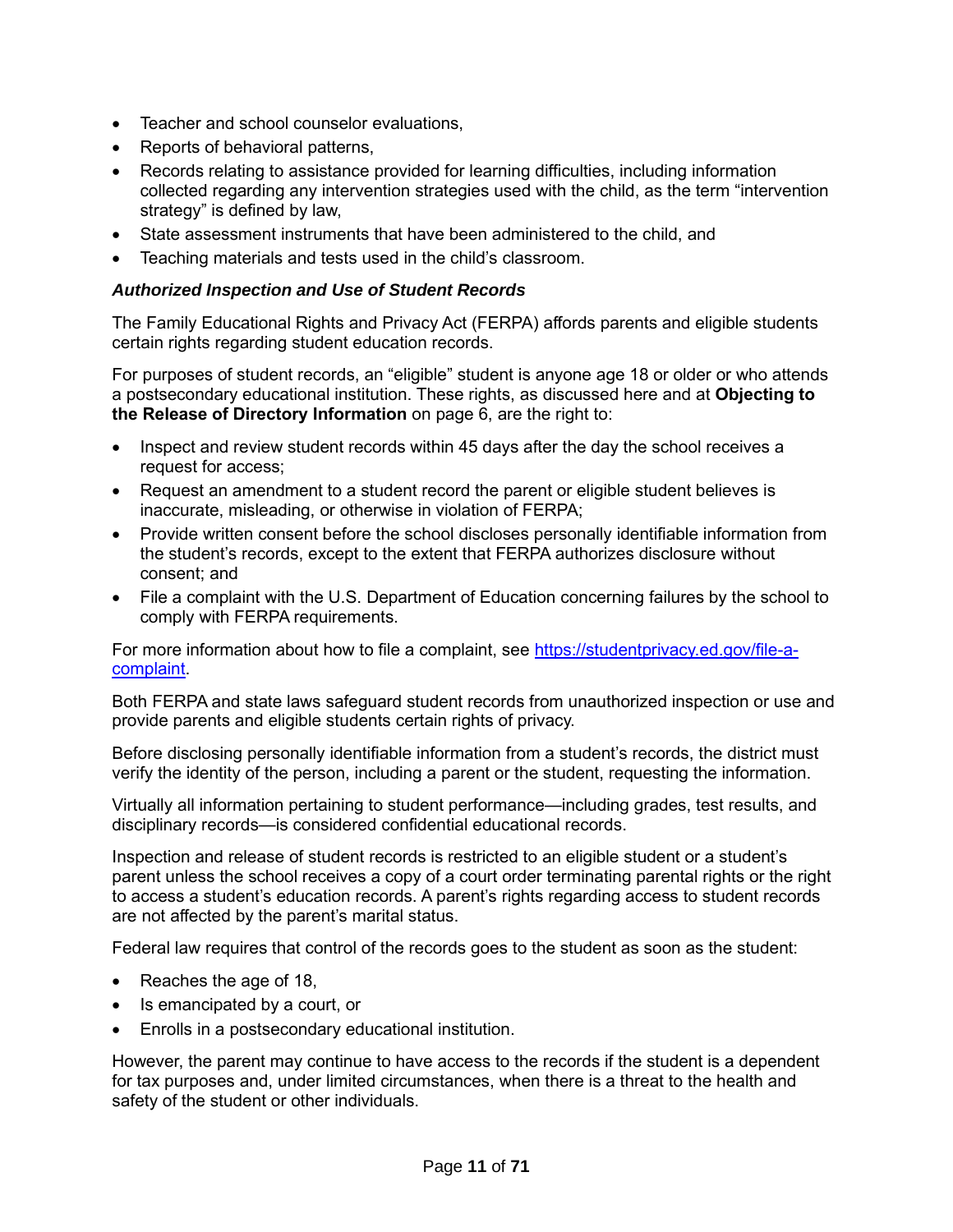FERPA permits the disclosure of personally identifiable information from a student's education records without written consent of the parent or eligible student when school officials have what federal law refers to as a "legitimate educational interest" in a student's records.

- Legitimate educational interest may include:
	- Working with the student;
	- Considering disciplinary or academic actions, the student's case, or an individualized education program for a student with disabilities;
	- Compiling statistical data;
	- Reviewing an educational record to fulfill the official's professional responsibility; or
	- Investigating or evaluating programs.
- School officials may include:
	- Board members and employees, such as the superintendent, administrators, and principals;
	- Teachers, school counselors, diagnosticians, and support staff (including district health or medical staff);
	- A person or company with whom the district has contracted or allowed to provide a specific institutional service or function (such as an attorney, consultant, third-party vendor that offers online programs or software, auditor, medical consultant, therapist, school resource officer, or volunteer);
	- A person appointed to serve on a team to support the district's safe and supportive school program;
	- A parent or student serving on a school committee; or
	- A parent or student assisting a school official in the performance of his or her duties.

FERPA also permits the disclosure of personally identifiable information without written consent:

- To authorized representatives of various governmental agencies, including juvenile service providers, the U.S. Comptroller General's office, the U.S. Attorney General's office, the U.S. Secretary of Education, the Texas Education Agency, the U.S. Secretary of Agriculture's office, and Child Protective Services (CPS) caseworkers or, in certain cases, other child welfare representatives.
- To individuals or entities granted access in response to a subpoena or court order.
- To another school, district/system, or postsecondary educational institution to which a student seeks or intends to enroll or in which the student already is enrolled.
- In connection with financial aid for which a student has applied or has received.
- To accrediting organizations to carry out accrediting functions.
- To organizations conducting studies for, or on behalf of, the school to develop, validate, or administer predictive tests; administer student aid programs; or improve instruction.
- To appropriate officials in connection with a health or safety emergency.
- When the district discloses directory information-designated details. [To prohibit this disclosure, see **Objecting to the Release of Directory Information** on page [6.](#page-11-2)]

Release of personally identifiable information to any other person or agency—such as a prospective employer or for a scholarship application—will occur only with parental or student permission as appropriate.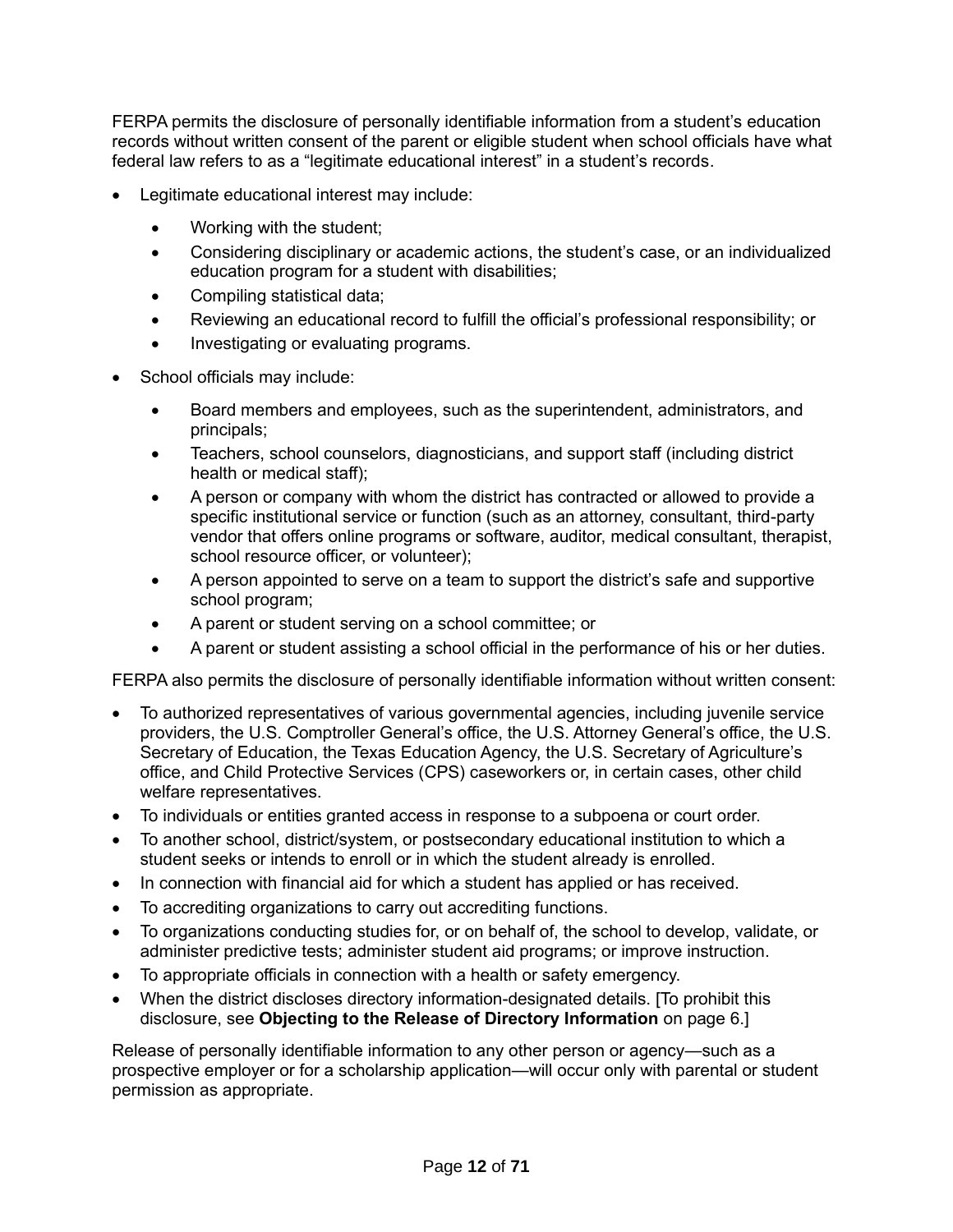The campus principal is custodian of all records for currently enrolled students at the assigned school. The campus principal is the custodian of all records for students who have withdrawn or graduated.

A parent or eligible student who wants to inspect the student's records should submit a written request to the custodian of records identifying the records he or she wants to inspect.

Records may be reviewed in person during regular school hours. The records custodian or designee will be available to explain the record and to answer questions.

A parent or eligible student who submits a written request and pays copying costs of ten cents per page may obtain copies. If circumstances prevent inspection during regular school hours and the student qualifies for free or reduced-price meals, the district will either provide a copy of the records requested or make other arrangements for the parent or student to review the records.

A parent or eligible student may inspect the student's records and request a correction or amendment if the records are considered inaccurate, misleading, or otherwise in violation of the student's privacy rights.

A request to correct a student's record should be submitted to the appropriate records custodian. The request must clearly identify the part of the record that should be corrected and include an explanation of how the information is inaccurate. If the district denies the request to amend the records, the parent or eligible student has the right to request a hearing. If after the hearing the records are not amended, the parent or eligible student has 30 school days to place a statement in the student's record.

Although improperly recorded grades may be challenged, contesting a student's grade in a course or on an examination is handled through the complaint process found in policy FNG(LOCAL). A grade issued by a teacher can be changed only if, as determined by the board of trustees, the grade is arbitrary, erroneous, or inconsistent with the district's grading guidelines.

[See **Report Cards/Progress Reports and Conferences** on page [51,](#page-56-2) **Complaints and Concerns** on page [27,](#page-32-3) and Finality of Grades at policy FNG(LEGAL).]

The district's student records policy is found at policy FL(LEGAL) and (LOCAL) and can be accessed [here.](https://pol.tasb.org/Policy/Code/1139?filter=FL)

**Note:** The parent's or eligible student's right of access to and copies of student records does not extend to all records. Materials that are not considered educational records—such as a teacher's personal notes about a student shared only with a substitute teacher—do not have to be made available.

### <span id="page-18-0"></span>**Teacher and Staff Professional Qualifications**

A parent may request information regarding the professional qualifications of his or her child's teachers, including whether the teacher:

- Has met state qualification and licensing criteria for the grade levels and subject areas in which the teacher provides instruction,
- Has an emergency permit or other provisional status for which state requirements have been waived, and
- Is currently teaching in the field of discipline of his or her certification.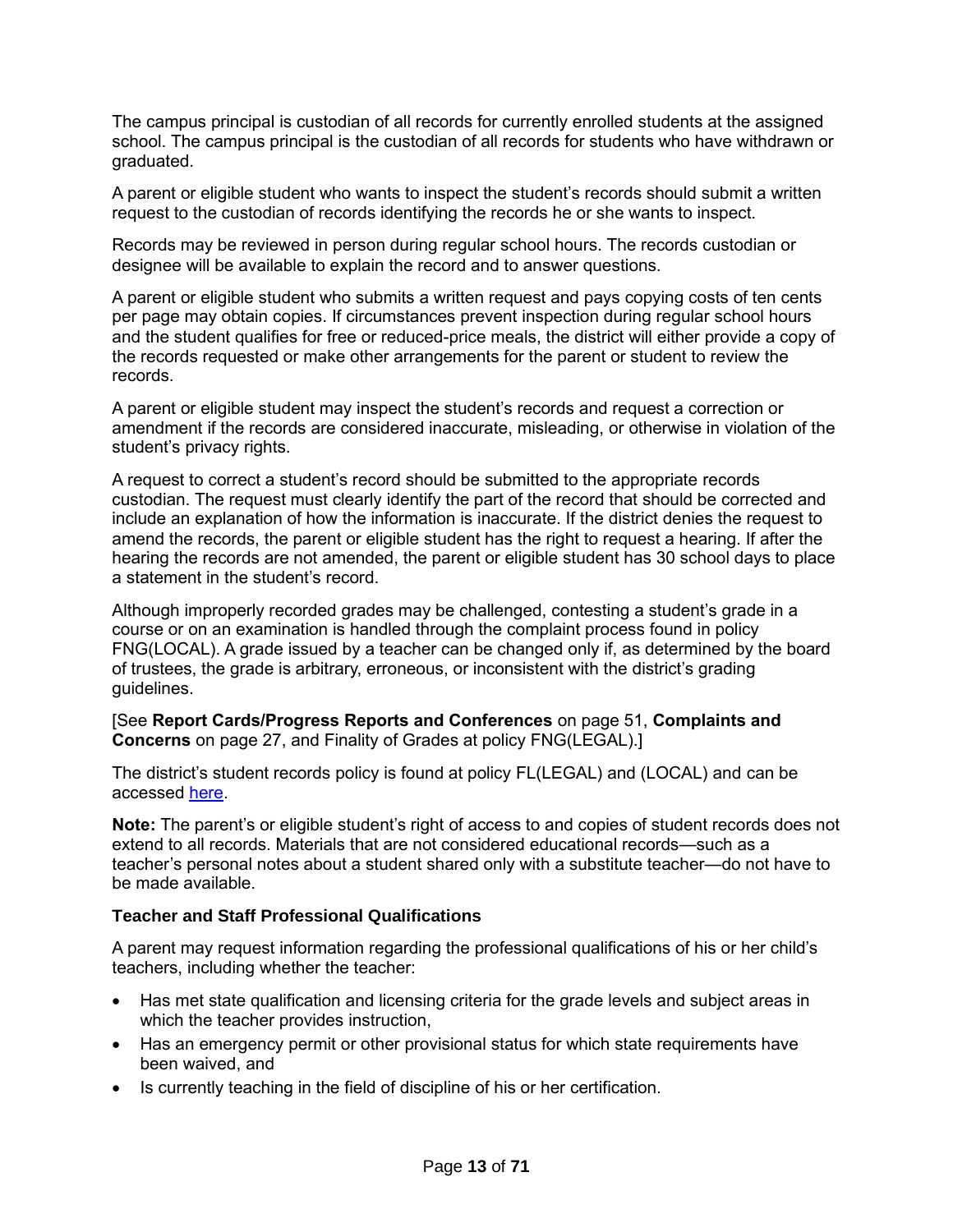The parent also has the right to request information about the qualifications of any paraprofessional who may provide services to the child.

# <span id="page-19-0"></span>**A Student with Exceptionalities or Special Circumstances**

# <span id="page-19-1"></span>**Children of Military Families**

The Interstate Compact on Educational Opportunities for Military Children entitles children of military families to flexibility regarding certain district and state requirements, including:

- Immunization requirements:
- Grade level, course, or educational program placement;
- Eligibility requirements for participation in extracurricular activities;
- Enrollment in the Texas Virtual School Network (TXVSN); and
- Graduation requirements.

The district will excuse absences related to a student visiting a parent, including a stepparent or legal guardian, who is:

- Called to active duty,
- On leave, or
- Returning from a deployment of at least four months.

The district will permit **no more than five** excused absences per year for this purpose. For the absence to be excused, the absence must occur no earlier than the 60th day before deployment or no later than the 30th day after the parent's return from deployment.

Additional information may be found at [Military Family Resources at the Texas Education](http://tea.texas.gov/index2.aspx?id=7995)  [Agency.](http://tea.texas.gov/index2.aspx?id=7995)

# <span id="page-19-2"></span>**Parental Role in Certain Classroom and School Assignments**

# *Multiple-Birth Siblings*

State law permits a parent of multiple-birth siblings (e.g., twins, triplets) assigned to the same grade and campus to request in writing that the children be placed in either the same classroom or separate classrooms.

Written requests must be submitted by the 14th day after the students' enrollment. [See policy FDB(LEGAL) for more information.]

# <span id="page-19-3"></span>*Safety Transfers/Assignments*

The board or its designee will honor a parent's request to transfer his or her child to another classroom or campus if the district has determined that the child has been a victim of bullying, including cyberbullying, as defined by Education Code 37.0832.

The board may transfer a student who has engaged in bullying to another classroom. The board will consult with the parent of a child who has engaged in bullying before deciding to transfer the child to another campus.

Transportation is not provided for a transfer to another campus. See the principal for more information.

[See **Bullying** on page [22,](#page-27-2) and policies FDB and FFI for more information.]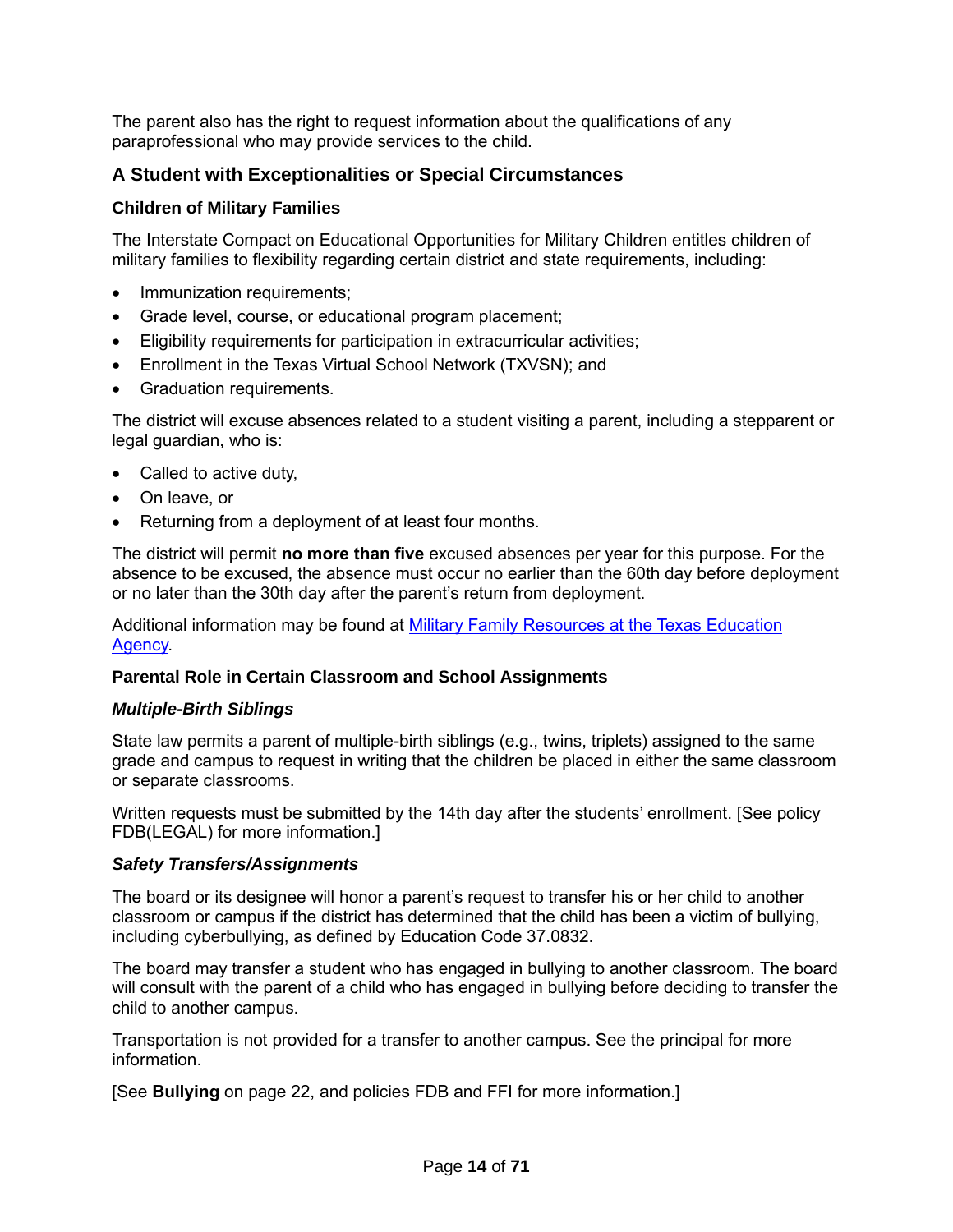The district will honor a parent's request for the transfer of his or her child to a safe public school in the district if the child attends a school identified by the Texas Education Agency as persistently dangerous or if the child has been a victim of a violent criminal offense while at school or on school grounds.

[See policy FDE for more information.]

The board will honor a parent's request for the transfer of his or her child to another district campus if the child has been the victim of sexual assault by another student assigned to the same campus, whether the assault occurred on or off campus, and that student has been convicted of or placed on deferred adjudication for the assault. In accordance with policy FDE, if the victim does not wish to transfer, the board will transfer the assailant.

# <span id="page-20-0"></span>**Student Use of a Service/Assistance Animal**

A parent of a student who uses a service/assistance animal because of the student's disability must submit a written request to the principal before bringing the service/assistance animal on campus. The district will try to accommodate a request as soon as possible but will do so within ten district business days.

# <span id="page-20-1"></span>**A Student in the Conservatorship of the State (Foster Care)**

A student in the conservatorship (custody) of the state who enrolls in the district after the beginning of the school year will be allowed credit-by-examination opportunities at any point during the year.

The district will assess the student's available records to determine transfer of credit for subjects and courses taken before the student's enrollment in the district.

The district will award partial course credit when the student only passes one half of a two-half course.

A student in the conservatorship of the state who is moved outside the district's or school's attendance boundaries—or who is initially placed in the conservatorship of the state and moved outside the district's or school's boundaries—is entitled to remain at the school the student was attending prior to the placement or move until the student reaches the highest grade level at that particular school.

### <span id="page-20-2"></span>**A Student Who Is Homeless**

A student who is homeless will be provided flexibility regarding certain district provisions, including:

- Proof of residency requirements;
- Immunization requirements;
- Educational program placement (if the student is unable to provide previous academic records or misses an application deadline during a period of homelessness);
- Credit-by-examination opportunities at any point during the year (if the student enrolled in the district after the beginning of the school year), per State Board of Education (SBOE) rules;
- Assessment of the student's available records to determine transfer of credit for subjects and courses taken before the student's enrollment in the district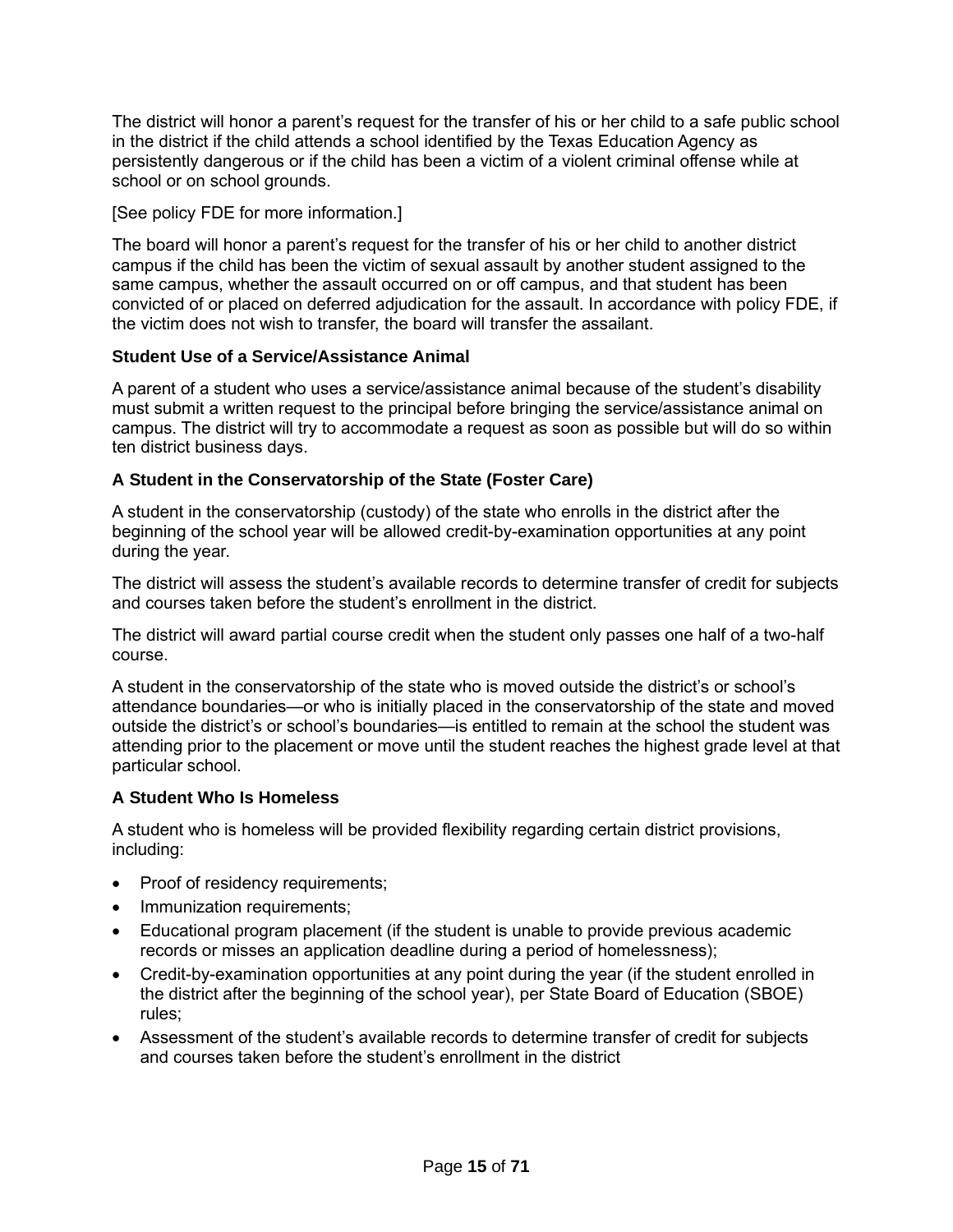Federal law allows a student who is homeless to remain enrolled in the "school of origin" or to enroll in a new school in the attendance area where the student is currently residing.

A student or parent who is dissatisfied by the district's eligibility, school selection, or enrollment decision may appeal through policy FNG(LOCAL). The district will expedite local timelines, when possible, for prompt dispute resolution.

## <span id="page-21-0"></span>**A Student Who Has Learning Difficulties or Who Needs Special Education or Section 504 Services**

For those students who are having difficulty in the regular classroom, all school districts must consider tutorial, compensatory, and other academic or behavior support services that are available to all students, including a process based on Multiple Tiered Systems of Support (MTSS.) The implementation of MTSS has the potential to have a positive impact on the ability of districts to meet the needs of all struggling students.

If a student is experiencing learning difficulties, his or her parent may contact the individuals listed below to learn about the school's overall general education referral or screening system for support services.

This system links students to a variety of support options, including making a referral for a special education evaluation or for a Section 504 evaluation to determine whether the student needs specific aids, accommodations, or services. A parent may request an evaluation for special education or Section 504 services at any time.

### *Special Education Referrals*

If a parent makes a written request for an initial evaluation for special education services to the director of special education services or to a district administrative employee of the school district, the district must respond no later than **15 school days** after receiving the request. At that time, the district must give the parent prior written notice of whether it agrees or refuses to evaluate the student, along with a copy of the *Notice of Procedural Safeguards*. If the district agrees to evaluate the student, it must also give the parent the opportunity to give written consent for the evaluation.

**Note:** A request for a special education evaluation may be made verbally; it does not need to be made in writing. Districts must still comply with all federal prior-written notices and procedural safeguard requirements as well as the requirements for identifying, locating, and evaluating children who are suspected of having a disability and in need of special education. However, a verbal request does not require the district to respond within the 15 school-day timeline.

If the district decides to evaluate the student, it must complete the student's initial evaluation and evaluation report no later than 45 school days from the day it receives a parent's written consent. However, if the student is absent from school during the evaluation period for three or more school days, the evaluation period will be extended by the number of school days equal to the number of school days that the student is absent.

There is an **exception** to the 45-school-day timeline. If the district receives a parent's consent for the initial evaluation at least 35 but less than 45 school days before the last instructional day of the school year, it must complete the written report and provide a copy of the report to the parent by June 30 of that year. However, if the student is absent from school for three or more days during the evaluation period, the June 30 due date no longer applies. Instead, the general timeline of 45 school days plus extensions for absences of three or more days will apply.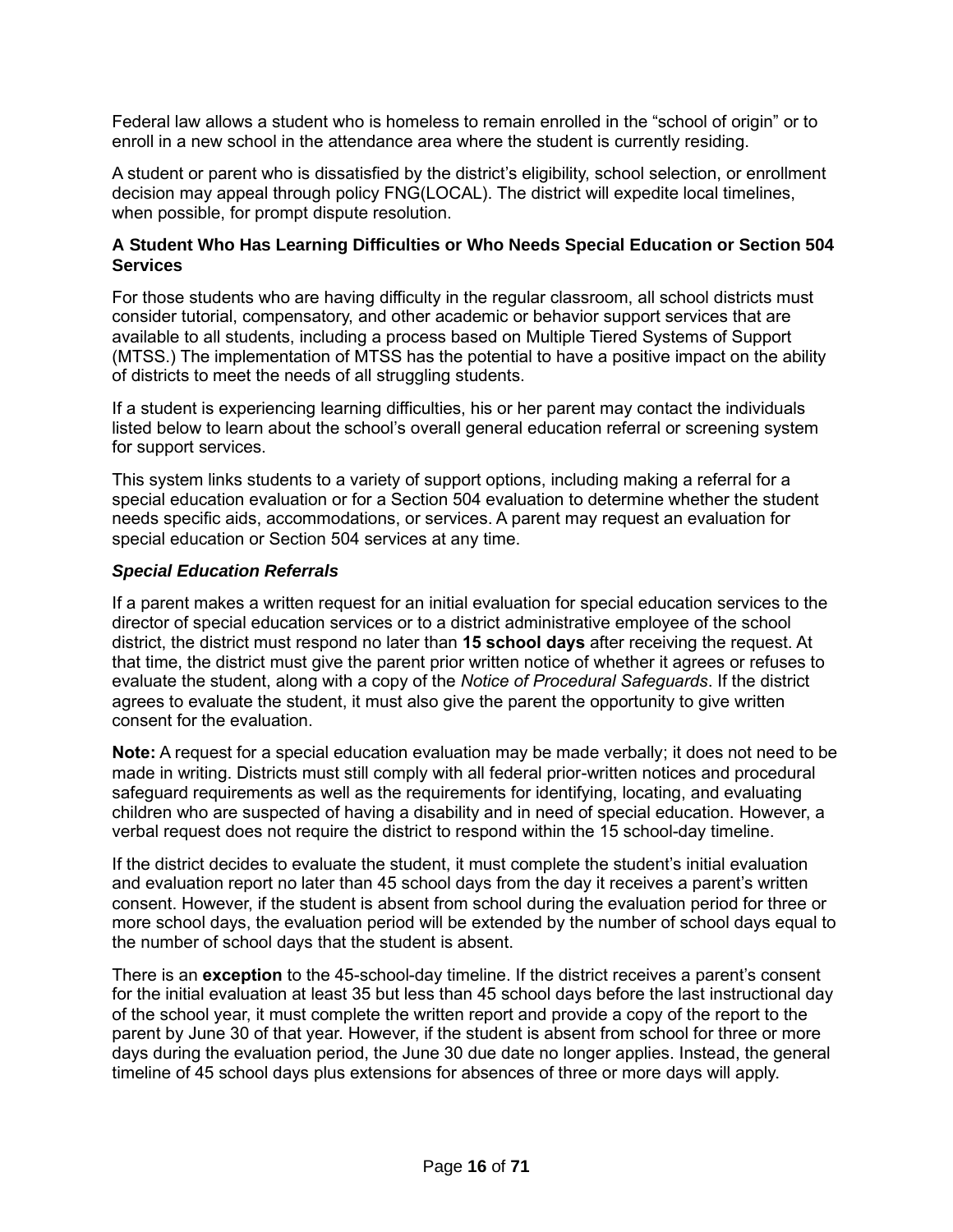Upon completing the evaluation, the district must give the parent a copy of the evaluation report at no cost.

Additional information regarding special education is available from the school district in a companion document titled *Parent's Guide to the Admission, Review, and Dismissal Process*.

### *Contact Person for Special Education Referrals*

The designated contact person regarding options for a student experiencing learning difficulties or regarding a referral for evaluation for special education services is:

Dian Underwood – Director of Special Education – 325-657-4055 or

Karen Crouch – Special Education Coordinator of Evaluation and Compliance – 325-657-4055

#### *Section 504 Referrals*

Each school district must have standards and procedures in place for the evaluation and placement of students in the district's Section 504 program. Districts must also implement a system of procedural safeguards that includes:

- Notice,
- An opportunity for a parent or guardian to examine relevant records,
- An impartial hearing with an opportunity for participation by the parent or guardian and representation by counsel, and
- A review procedure.

### *Contact Person for Section 504 Referrals*

The designated person to contact regarding options for a student experiencing learning difficulties or regarding a referral for evaluation for Section 504 services is:

Amy Finch – 504 District Coordinator – 325- 657-4055

### [See **A Student with Physical or Mental Impairments Protected under Section 504** on page [18.](#page-23-1)]

Visit these websites for information regarding students with disabilities and the family:

- [Legal Framework for the Child-Centered Special Education Process](http://framework.esc18.net/display/Webforms/LandingPage.aspx)
- [Partners Resource Network](http://www.partnerstx.org/)
- [Special Education Information Center](http://www.spedtex.org/)
- **[Texas Project First](http://www.texasprojectfirst.org/)**

#### *Notification to Parents of Intervention Strategies for Learning Difficulties Provided to Students in General Education*

In accordance with state law, the district will annually notify parents if their child receives assistance for learning difficulties. Details of such assistance can include intervention strategies. This notice is not intended for those students already enrolled in a special education program.

#### <span id="page-22-0"></span>**A Student Who Receives Special Education Services with Other School-Aged Children in the Home**

If a student is receiving special education services at a campus outside his or her attendance zone, state law permits the parent or guardian to request that other students residing in the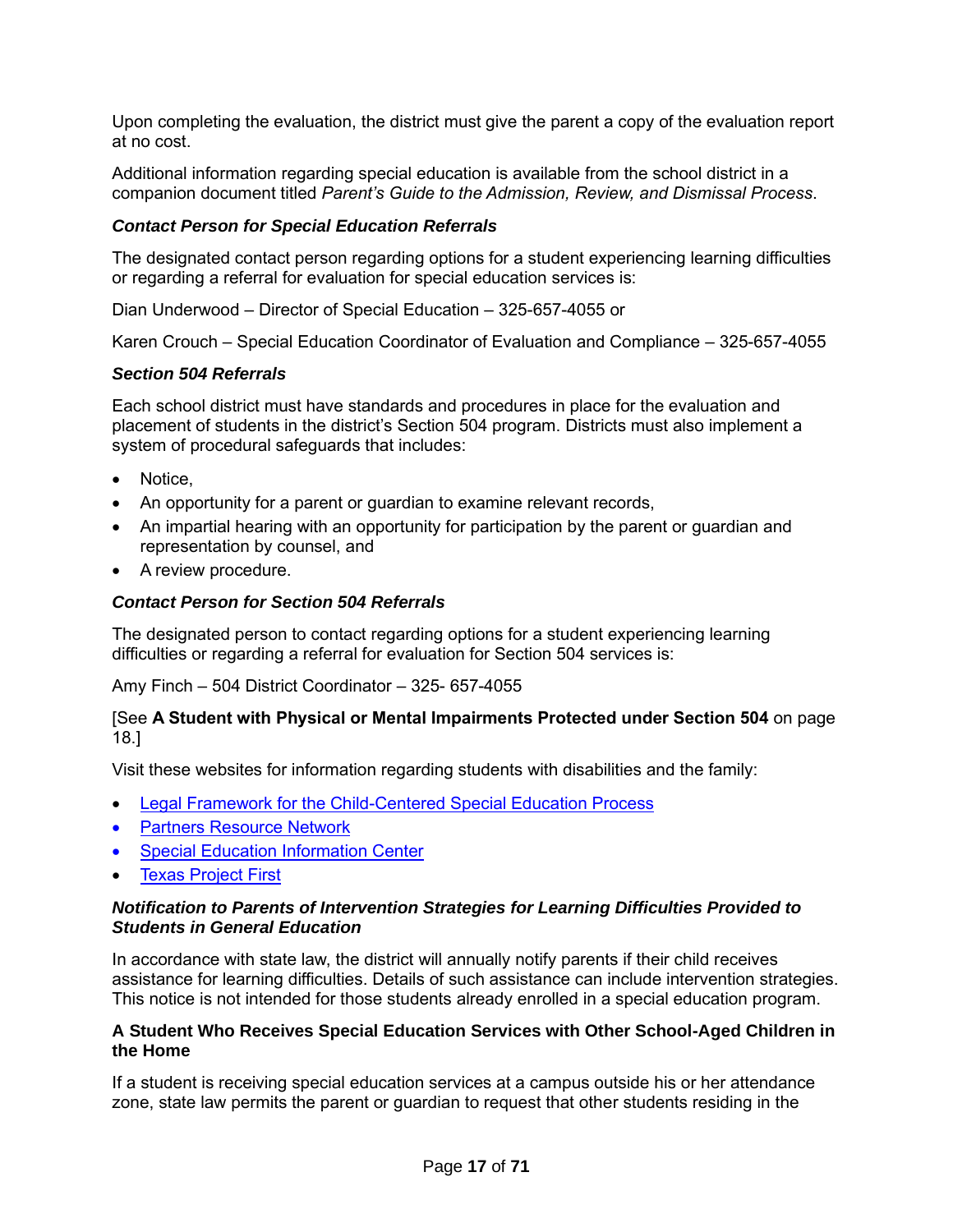household be transferred to the same campus—if the grade level for the transferring student is offered on that campus.

The student receiving special education services would be entitled to transportation; however, the district is not required to provide transportation to other children in the household.

The parent or guardian should contact the school principal regarding transportation needs prior to requesting a transfer for other children in the home. [See policy FDB(LOCAL) for more information.]

# <span id="page-23-0"></span>**A Student Who Speaks a Primary Language Other than English**

A student may be eligible to receive specialized support if his or her primary language is not English, and the student has difficulty performing ordinary class work in English.

If the student qualifies for these services, the Language Proficiency Assessment Committee (LPAC) will determine the types of services the student needs, including accommodations or modifications related to classroom instruction, local assessments, and state-mandated assessments.

[See **English Learners** on page [36](#page-41-0) and **Special Programs** on page [56.](#page-61-3)]

### <span id="page-23-1"></span>**A Student with Physical or Mental Impairments Protected under Section 504**

A student with a physical or mental impairment that substantially limits a major life activity, as defined by law—and who does not otherwise qualify for special education services—may qualify for protections under Section 504 of the Rehabilitation Act.

Section 504 is a federal law designed to prohibit discrimination against individuals with disabilities.

When an evaluation is requested, a committee will be formed to determine whether the student needs services and supports under Section 504 in order to receive a free appropriate public education (FAPE), as defined in federal law.

[See **A Student Who Has Learning Difficulties or Who Needs Special Education or Section 504 Services** on page [16](#page-21-0) and policy FB for more information.]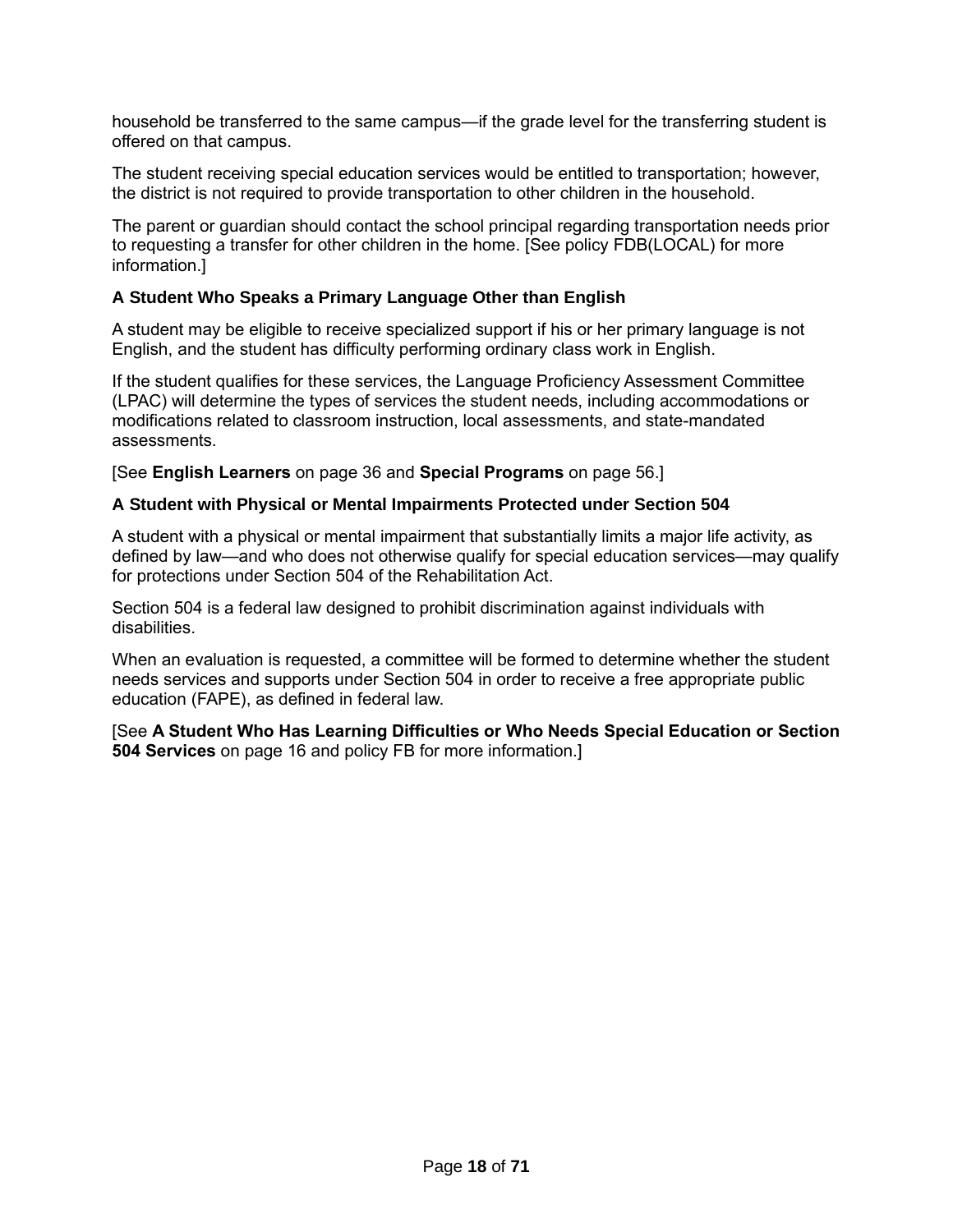# <span id="page-24-0"></span>**Section Two: Other Important Information for Parents and Students**

This section contains important information on academics, school activities, and school operations and requirements.

It is organized alphabetically to serve as a quick-reference guide. Where applicable, the topics are further organized by grade level.

This section contains important information on academics, school activities, and school operations and requirements.

It is organized alphabetically to serve as a quick-reference guide. Where applicable, the topics are further organized by grade level.

Parents and children should take a moment together to become familiar with the issues addressed in this section. For guidance on a particular topic, please contact your child's campus.

### <span id="page-24-1"></span>**Absences/Attendance**

Regular school attendance is essential. Absences from class may result in serious disruption of a student's education. The student and parent should avoid unnecessary absences.

Two important state laws—one dealing with compulsory attendance and the other with how attendance affects the award of a student's final grade or course credit—are discussed below.

#### <span id="page-24-2"></span>**Compulsory Attendance**

#### *Prekindergarten and Kindergarten*

Students enrolled in prekindergarten or kindergarten are required to attend school and are subject to the compulsory attendance requirements as long as they remain enrolled.

### *Ages 6–18*

State law requires that a student who is at least six years of age, or who is younger than six years of age and has previously been enrolled in first grade, and who has not yet reached their 19th birthday, shall attend school, as well as any applicable accelerated instruction program, extended-year program, or tutorial session, unless the student is otherwise excused from attendance or legally exempt.

State law requires a student in kindergarten–grade 2 to attend any assigned accelerated reading instruction program. Parents will be notified in writing if their child is assigned to an accelerated reading instruction program based on a diagnostic reading instrument.

A student will be required to attend any assigned accelerated instruction program before or after school or during the summer if the student does not meet the passing standards on the state assessment for his or her grade level and/or applicable subject area.

#### <span id="page-24-3"></span>**Compulsory Attendance—Exemptions**

#### *All Grade Levels*

State law allows exemptions to the compulsory attendance requirements for the following activities and events, as long as the student makes up all work:

• Religious holy days;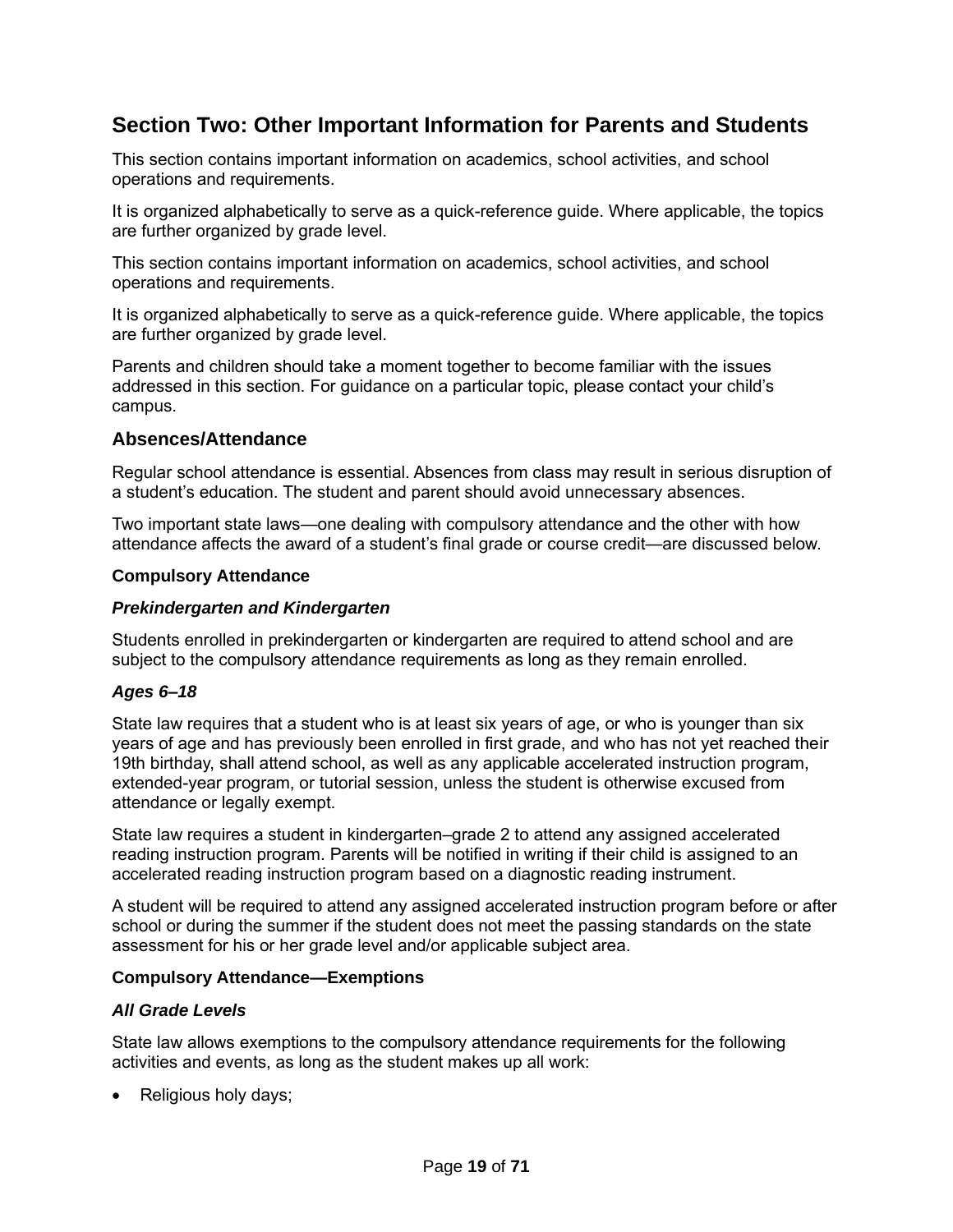- Required court appearances;
- Activities related to obtaining U.S. citizenship;
- Documented health-care appointments for the student or a child of the student, including absences related to autism services, if the student returns to school on the same day of the appointment and brings a note from the health-care provider;
- For students in the conservatorship of the state;
	- An activity required under a court-ordered service plan; or
	- Any other court-ordered activity, provided it is not practicable to schedule the student's participation in the activity outside of school hours.

For children of military families, absences of up to five days will be excused for a student to visit a parent, stepparent, or legal guardian going to, on leave from, or returning from certain deployments. [See **Children of Military Families** on page [14](#page-19-1) for more information.]

# <span id="page-25-0"></span>**Compulsory Attendance—Failure to Comply**

### *All Grade Levels*

School employees must investigate and report violations of the compulsory attendance law.

A student absent without permission from school, any class, any required special program, or any required tutorial will be considered in violation of the compulsory attendance law and subject to disciplinary action.

#### *Students with Disabilities*

If a student with a disability is experiencing attendance issues, the student's ARD or Section 504 committee will determine whether the attendance issues warrant an evaluation, a reevaluation, and/or modifications to the student's individualized education program or Section 504 plan, as appropriate.

### *Ages 6–18*

When a student ages 6–18 incurs three or more unexcused absences within a four-week period, the law requires the school to send notice to the parent.

The notice will:

- Remind the parent of his or her duty to monitor the student's attendance and require the student to attend school;
- Request a conference between school administrators and the parent; and
- Inform the parent that the district will initiate truancy prevention measures, including a behavior improvement plan, school-based community service, referrals to counseling or other social services, or other appropriate measures.

The truancy prevention facilitator is the at-risk coordinator.

For any questions about student absences, parents should contact the facilitator or any other campus administrator.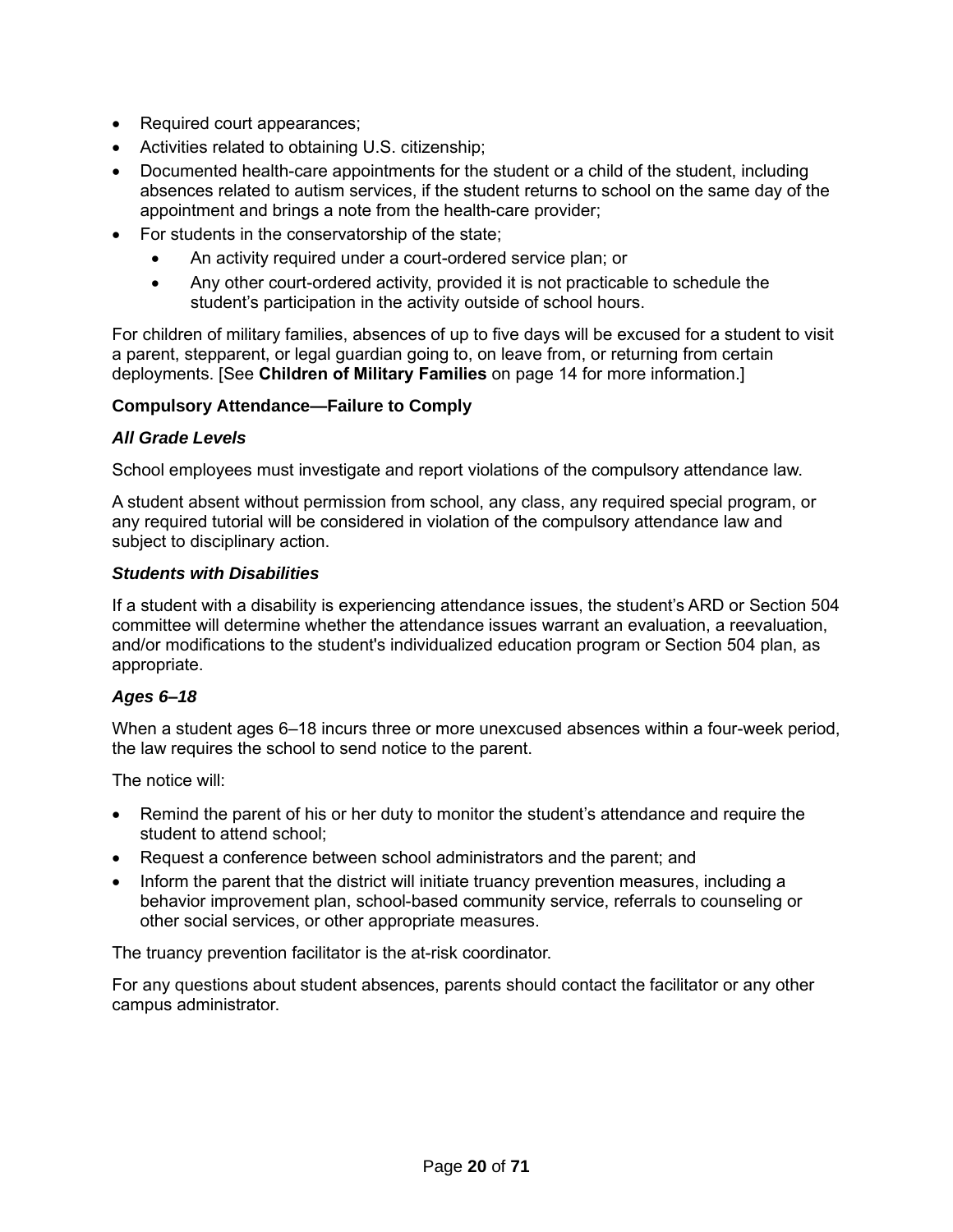A court of law may impose penalties against the parent if a school-aged student is deliberately not attending school. The district may file a complaint against the parent if the student incurs ten or more unexcused absences within a six-month period in the same school year.

If a student age 12–18 incurs ten or more unexcused absences within a six-month period in the same school year, the district, in most circumstances, will refer the student to truancy court.

[See policies FEA(LEGAL) and FED(LEGAL) for more information.]

# <span id="page-26-0"></span>**Attendance for Credit or Final Grade**

To receive credit or a final grade in a class, a student must attend the class at least 90 percent of the days it is offered. A student who attends at least 75 percent but fewer than 90 percent of the days may receive credit or a final grade if he or she completes a plan, approved by the principal, that allows the student to fulfill the class's instructional requirements. If a student is involved in a criminal or juvenile court proceeding, the judge presiding over the case must also approve the plan before the student receives credit or a final grade.

If a student attends fewer than 75 percent of the class days or does not complete the principalapproved plan, then the attendance review committee will determine whether there are extenuating circumstances for the absences and how the student can regain credit or a final grade. [See policy FEC for more information.

All absences, excused or unexcused, may be held against a student's attendance requirement. To determine whether there were extenuating circumstances for any absences, the attendance committee will use the following guidelines:

- If makeup work is completed, absences listed under **Compulsory Attendance— Exemptions** on page [19](#page-24-3) will be considered extenuating circumstances.
- A transfer or migrant student incurs absences only after he or she has enrolled in the district.
- Absences incurred due to the student's participation in board-approved extracurricular activities will be considered by the attendance committee as extenuating circumstances if the student makes up the work missed in each class.
- The committee will consider the acceptability and authenticity of documented reasons for the student's absences
- The committee will consider whether the student or student's parent had any control over the absences.
- The committee will consider the extent to which the student has completed all assignments, mastered the essential knowledge and skills, and maintained passing grades in the course or subject.
- The student or parent will be given an opportunity to present any information to the committee about the absences and discuss ways to earn or regain credit or a final grade.

The student or parent may appeal the committee's decision to the board by following policy FNG(LOCAL).

### <span id="page-26-1"></span>**Documentation after an Absence**

A parent must provide an explanation for any absence upon the student's arrival or return to school. The student must submit a note signed by the parent. The campus may accept a phone call from the parent but reserves the right to require a written note.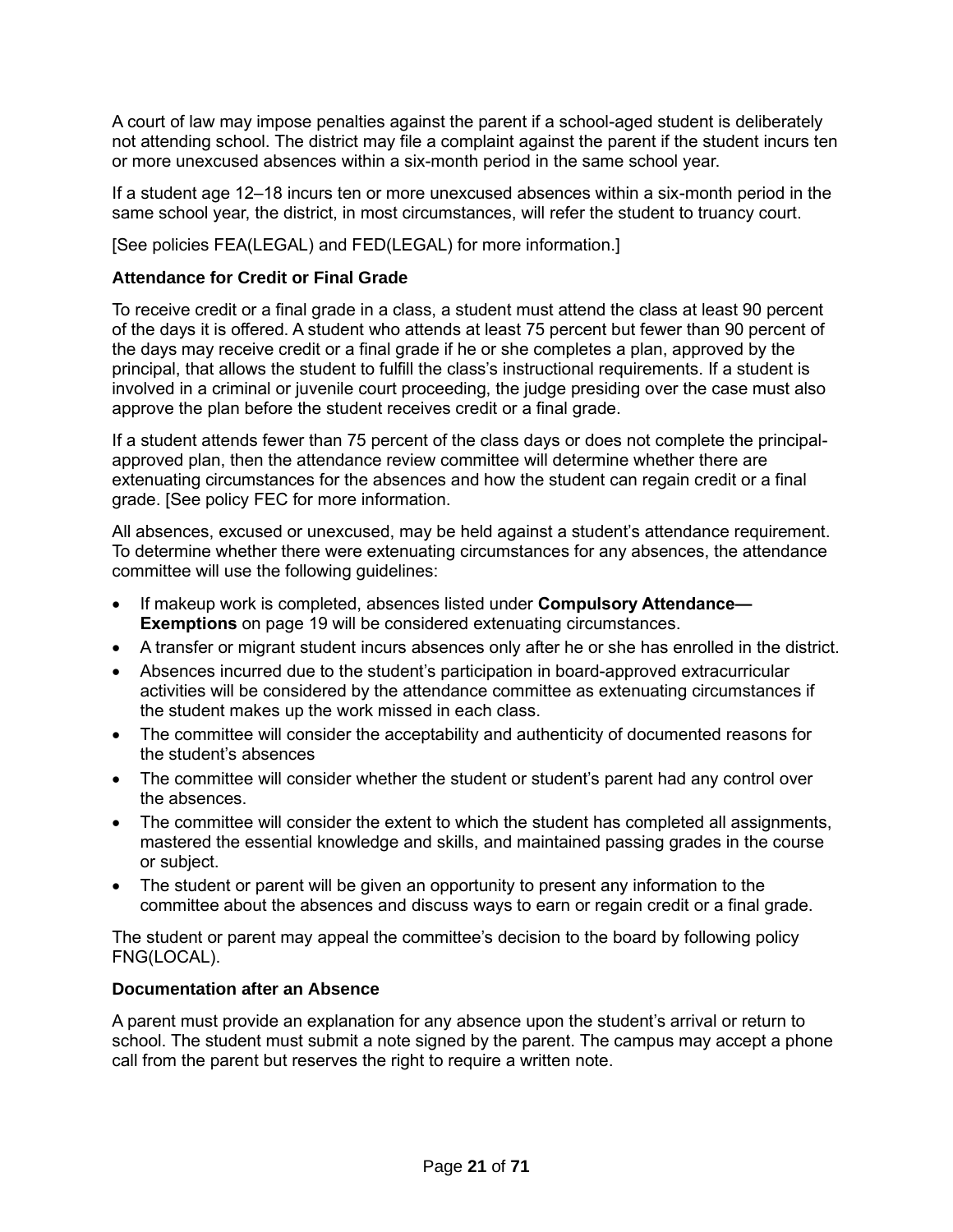A note signed by the student will not be accepted unless the student is age 18 or older or is an emancipated minor under state law.

The campus will document in its attendance records whether the absence is excused or unexcused.

**Note:** The district is not required to excuse any absence, even if the parent provides a note explaining the absence, unless the absence is an exemption under compulsory attendance laws.

#### <span id="page-27-0"></span>**Doctor's Note after an Absence for Illness**

Within three days of returning to school, a student absent for more than three consecutive days because of a personal illness must bring a statement from a doctor or health clinic verifying the illness or condition that caused the absence. Otherwise, the absence may be considered unexcused and in violation of compulsory attendance laws.

Should the student develop a questionable pattern of absences, the principal or attendance committee may require a statement from a doctor or health clinic verifying the illness or condition that caused the absence to determine whether an absence will be excused or unexcused.

[See policy FEC(LOCAL) for more information.]

# <span id="page-27-1"></span>**Accountability under State and Federal Law**

San Angelo ISD and each of its campuses are held to certain standards of accountability under state and federal law. A key component of accountability is the dissemination and publication of certain reports and information, including:

- The Texas Academic Performance Report (TAPR) for the district, compiled by the Texas Education Agency (TEA), based on academic factors and ratings;
- A School Report Card (SRC) for each campus in the district, compiled by TEA;
- The district's financial management report, which includes the financial accountability rating assigned to the district by TEA; and
- Information compiled by TEA for the submission of a federal report card that is required by federal law.

Accountability information can be found on the [district's website.](https://www.saisd.org/District/Accountability) Hard copies of any reports are available upon request to the district's administration office.

TEA maintains additional accountability and accreditation information at [TEA Performance](http://www.tea.texas.gov/perfreport/)  [Reporting Division.](http://www.tea.texas.gov/perfreport/)

### <span id="page-27-2"></span>**Bullying**

Bullying is defined in state law as a single significant act or a pattern of acts by one or more students directed at another student that exploits an imbalance of power and involves engaging in written or verbal expression, expression through electronic means, or physical conduct that:

- Has the effect or will have the effect of physically harming a student, damaging a student's property, or placing a student in reasonable fear of harm to the student's person or of damage to the student's property;
- Is sufficiently severe, persistent, or pervasive enough that the action or threat creates an intimidating, threatening, or abusive educational environment for a student;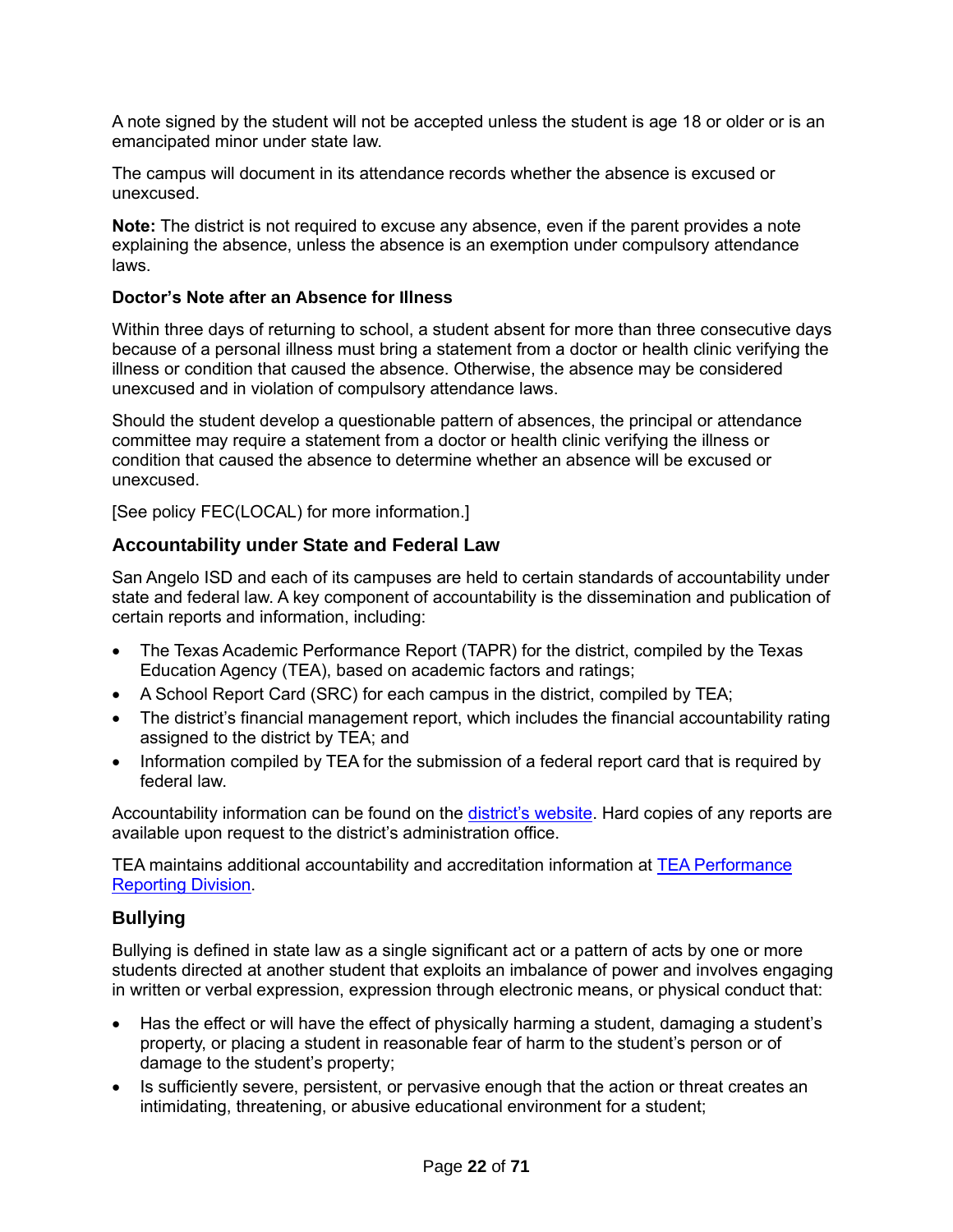- Materially and substantially disrupts the educational process or the orderly operation of a classroom or school; or
- Infringes on the rights of the victim at school.

Bullying includes cyberbullying. Cyberbullying is defined in state law as bullying that is done through the use of any electronic communication device, including through the use of:

- A cellular or other type of telephone
- A computer
- A camera
- Electronic mail
- Instant messaging
- Text messaging
- A social media application
- An internet website
- Any other internet-based communication tool.

Bullying is prohibited by the district and could include:

- Hazing
- **Threats**
- **Taunting**
- Teasing
- Confinement
- Assault
- Demands for money
- Destruction of property
- Theft of valued possessions
- Name-calling
- Rumor-spreading
- Ostracism.

If a student believes that he or she has experienced bullying or witnesses the bullying of another student, the student or parent should notify a teacher, school counselor, principal, or another district employee as soon as possible. Procedures for reporting allegations of bullying may be found on the district's website.

A student may anonymously report an alleged incident of bullying by emailing [report@stayalert.info](mailto:report@stayalert.info) or by visiting the [Stay Alert website.](https://www.stayalert.info/)

The administration will investigate any allegations of bullying and related misconduct. The district will also provide notice to the parent of the alleged victim and the parent of the student alleged to have engaged in bullying.

If an investigation determines that bullying occurred, the administration will take appropriate disciplinary action and may, in certain circumstances, notify law enforcement. Disciplinary or other action may be taken even if the conduct did not rise to the level of bullying.

Available counseling options will be provided to the affected individuals, including any student who witnessed the bullying.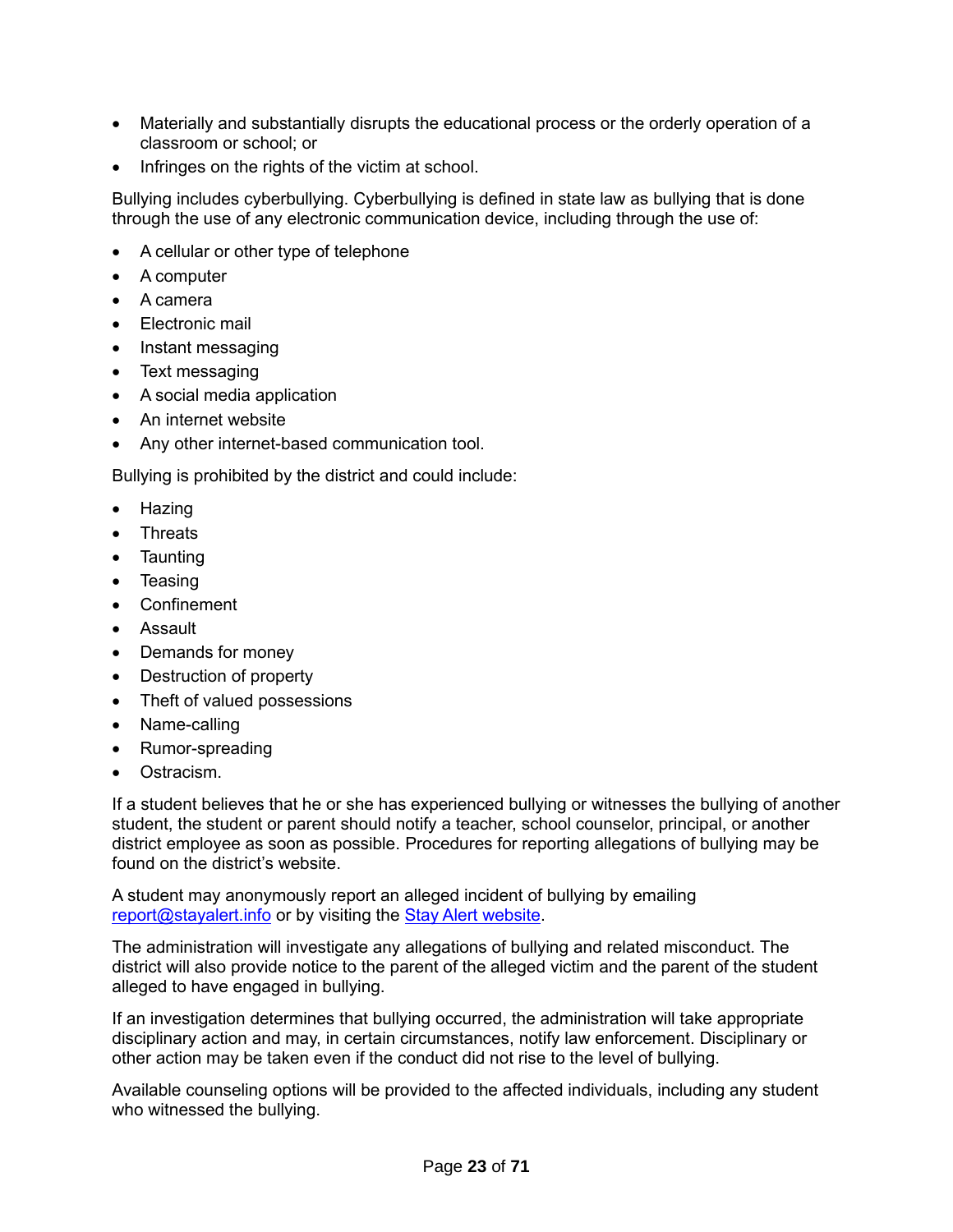Any retaliation against a student who reports an incident of bullying is prohibited.

Upon recommendation of the administration, the board may transfer a student found to have engaged in bullying to another classroom at the campus. In consultation with the student's parent, the board may transfer the student to another campus in the district.

The parent of a student who has been determined to be a victim of bullying may request that the student be transferred to another classroom or campus within the district. [See **Safety Transfers/Assignments** on page [14.](#page-19-3)]

A copy of the district's bullying policy is available in the principal's office, superintendent's office, and on the district's website, and is included at the end of this handbook as an appendix.

A student or parent who is dissatisfied with the outcome of an investigation may appeal through policy FNG(LOCAL).

[See **Safety Transfers/Assignments** on page [14,](#page-19-3) **Dating Violence, Discrimination, Harassment, and Retaliation** on page [30,](#page-35-1) **Hazing** on page [38,](#page-43-5) policy FFI, the district's Student Code of Conduct, and the district improvement plan, a copy of which can be viewed in the campus office.]

# <span id="page-29-0"></span>**Celebrations**

Although a parent or grandparent may provide food to share for a school-designated function or for a student's birthday, please be aware that children in the school may have severe allergies to certain food products. Therefore, it is imperative to discuss any classroom allergies with the teacher before bringing food to share.

Occasionally, the school or a class may host functions or celebrations tied to the curriculum that involve food. The school or teacher will notify students and parents of any known food allergies when soliciting potential volunteers to provide food.

[See **Food Allergies** on page [43.](#page-48-3)]

### <span id="page-29-1"></span>**Child Sexual Abuse, Trafficking, and Other Maltreatment of Children**

The district has established a plan for addressing child sexual abuse, trafficking, and other maltreatment of children. Trafficking includes both sex and labor trafficking.

### <span id="page-29-2"></span>**Warning Signs of Sexual Abuse**

Sexual abuse in the Texas Family Code is defined as any sexual conduct harmful to a child's mental, emotional, or physical welfare as well as a failure to make a reasonable effort to prevent sexual conduct with a child. A person who compels or encourages a child to engage in sexual conduct commits abuse. It is illegal to make or possess child pornography or to display such material to a child.

Anyone who suspects that a child has been or may be abused or neglected has a legal responsibility, under state law, to report the suspected abuse or neglect to law enforcement or to Child Protective Services (CPS).

A child who has been or is being sexually abused may exhibit physical, behavioral, or emotional warning signs, including:

• Difficulty sitting or walking, pain in the genital areas, and claims of stomachaches and headaches;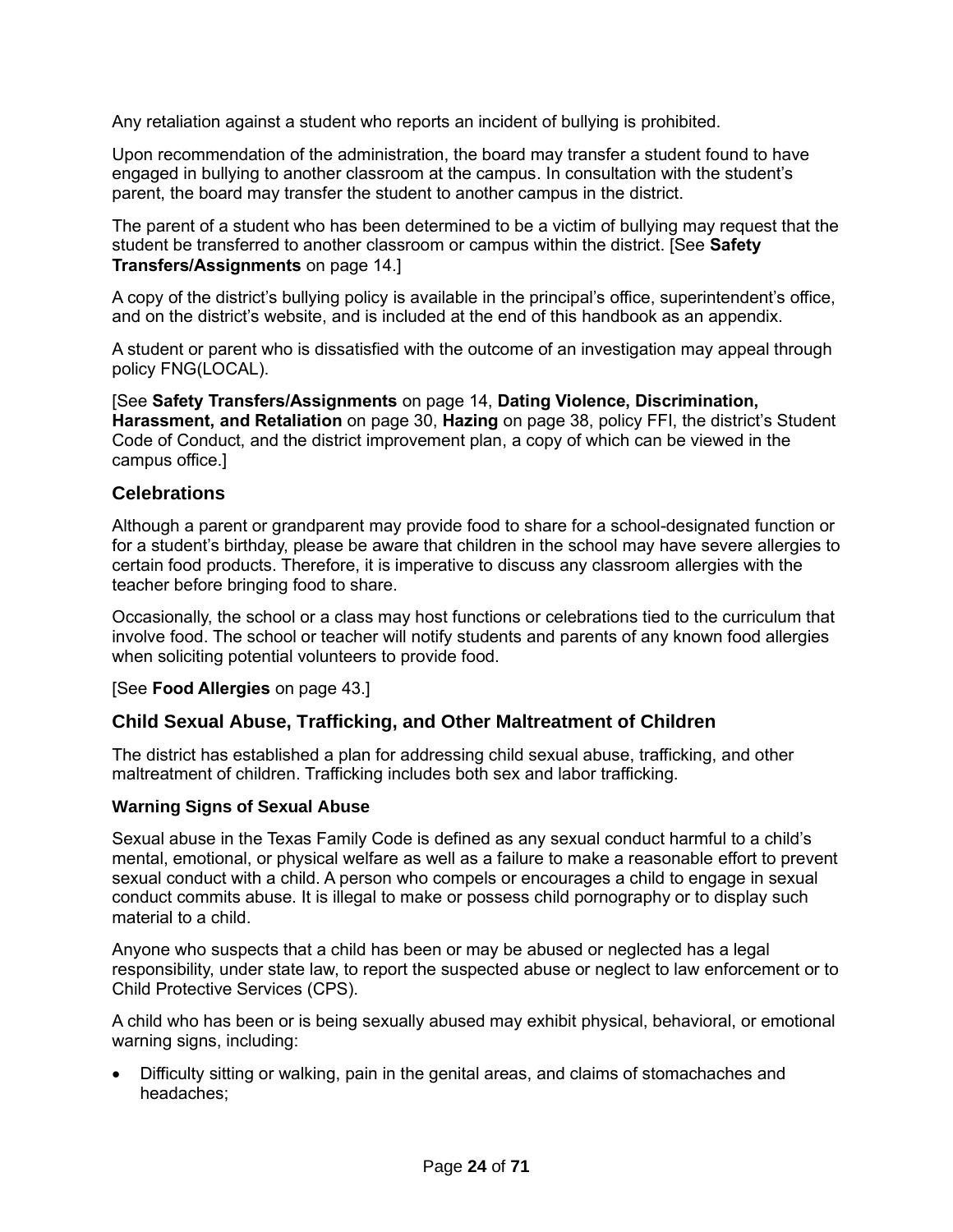- Verbal references or pretend games of sexual activity between adults and children, fear of being alone with adults of a particular gender, or sexually suggestive behavior; or
- Withdrawal, depression, sleeping and eating disorders, and problems in school.

Be aware that children and adolescents who have experienced dating violence may show similar physical, behavioral, and emotional warning signs. [See **Dating Violence, Discrimination, Harassment, and Retaliation** on page [30.](#page-35-1)]

# <span id="page-30-0"></span>**Warning Signs of Trafficking**

Child trafficking of any sort is prohibited by the Penal Code. Sex trafficking involves forcing a person, including a child, into sexual abuse, assault, indecency, prostitution, or pornography. Labor trafficking involves forcing a person, including a child, to engage in forced labor or services.

Traffickers are often trusted members of a child's community, such as friends, romantic partners, family members, mentors, and coaches, although traffickers frequently make contact with victims online.

Possible warning signs of sexual trafficking in children include:

- Changes in school attendance, habits, friend groups, vocabulary, demeanor, and attitude;
- Sudden appearance of expensive items (for example, manicures, designer clothes, purses, technology);
- Tattoos or branding;
- Refillable gift cards;
- Frequent runaway episodes;
- Multiple phones or social media accounts;
- Provocative pictures posted online or stored on the phone;
- Unexplained injuries;
- Isolation from family, friends, and community; and
- Older boyfriends or girlfriends.

Additional warning signs of labor trafficking in children include:

- Being unpaid, paid very little, or paid only through tips;
- Being employed but not having a school-authorized work permit;
- Being employed and having a work permit but clearly working outside the permitted hours for students;
- Owing a large debt and being unable to pay it off;
- Not being allowed breaks at work or being subjected to excessively long work hours;
- Being overly concerned with pleasing an employer and/or deferring personal or educational decisions to a boss;
- Not being in control of his or her own money;
- Living with an employer or having an employer listed as a student's caregiver; and
- A desire to quit a job but not being allowed to do so.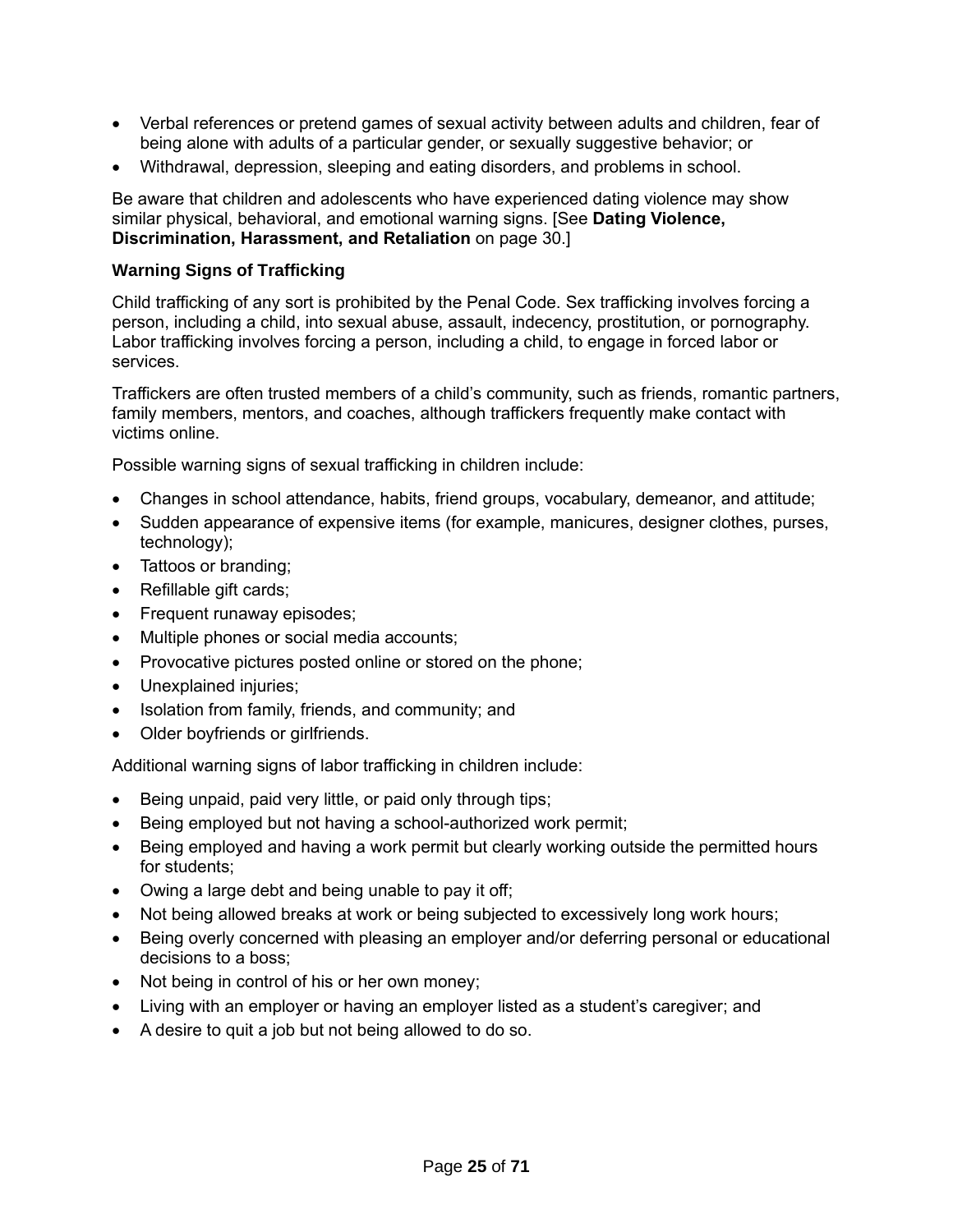#### <span id="page-31-0"></span>**Reporting and Responding to Sexual Abuse, Trafficking, and Other Maltreatment of Children**

Anyone who suspects that a child has been or may be abused, trafficked, or neglected has a legal responsibility, under state law, to report the suspected abuse or neglect to law enforcement or to Child Protective Services (CPS).

A child who has experienced sexual abuse or any other type of abuse or neglect should be encouraged to seek out a trusted adult. Children may be more reluctant to disclose sexual abuse than physical abuse and neglect and may only disclose sexual abuse indirectly. As a parent or trusted adult, it is important to be calm and comforting if your child or another child confides in you. Reassure the child that he or she did the right thing by telling you.

If your child is a victim of sexual abuse, trafficking, or other maltreatment, the school counselor or principal will provide information on counseling options for you and your child available in your area. The Texas Department of Family and Protective Services (DFPS) also manages early intervention counseling programs.

To find out what services may be available in your county, see [Texas Department of Family and](http://www.dfps.state.tx.us/Prevention_and_Early_Intervention/Programs_Available_In_Your_County/default.asp)  [Protective Services, Programs Available in Your County.](http://www.dfps.state.tx.us/Prevention_and_Early_Intervention/Programs_Available_In_Your_County/default.asp)

Reports of abuse, trafficking, or neglect may be made to the CPS division of the DFPS at1-800- 252-5400 or on the web at **Texas Abuse Hotline Website**.

### <span id="page-31-1"></span>**Further Resources on Sexual Abuse, Trafficking, and Other Maltreatment of Children**

The following websites might help you become more aware of child abuse and neglect, sexual abuse, trafficking, and other maltreatment of children:

- [Child Welfare Information Gateway Factsheet](https://www.childwelfare.gov/pubs/factsheets/whatiscan.pdf)
- [KidsHealth, For Parents, Child Abuse](http://kidshealth.org/en/parents/child-abuse.html)
- [Office of the Texas Governor's Child Sex Trafficking Team](https://gov.texas.gov/organization/cjd/childsextrafficking)
- [Human Trafficking of School-aged Children](https://tea.texas.gov/About_TEA/Other_Services/Human_Trafficking_of_School-aged_Children/)
- [Child Sexual Abuse: A Parental Guide from the Texas Association Against Sexual Assault](http://taasa.org/product/child-sexual-abuse-parental-guide/)
- [National Center of Safe Supportive Learning Environments: Child Labor Trafficking](https://safesupportivelearning.ed.gov/human-trafficking-americas-schools/child-labor-trafficking)

# <span id="page-31-2"></span>**College and University Admissions and Financial Aid**

For two school years following graduation, a district student who graduates as valedictorian or in the top ten percent of his or her class is eligible for automatic admission into four-year public universities and colleges in Texas if the student:

- Completes the distinguished level of achievement under the foundation graduation program (a student must graduate with at least one endorsement and must have taken Algebra II as one of the four required math courses); or
- Satisfies the ACT College Readiness Benchmarks or earns at least a 1500 out of 2400 on the SAT.

The student is ultimately responsible for meeting the admission requirements of the university or college, including timely submission of a completed application.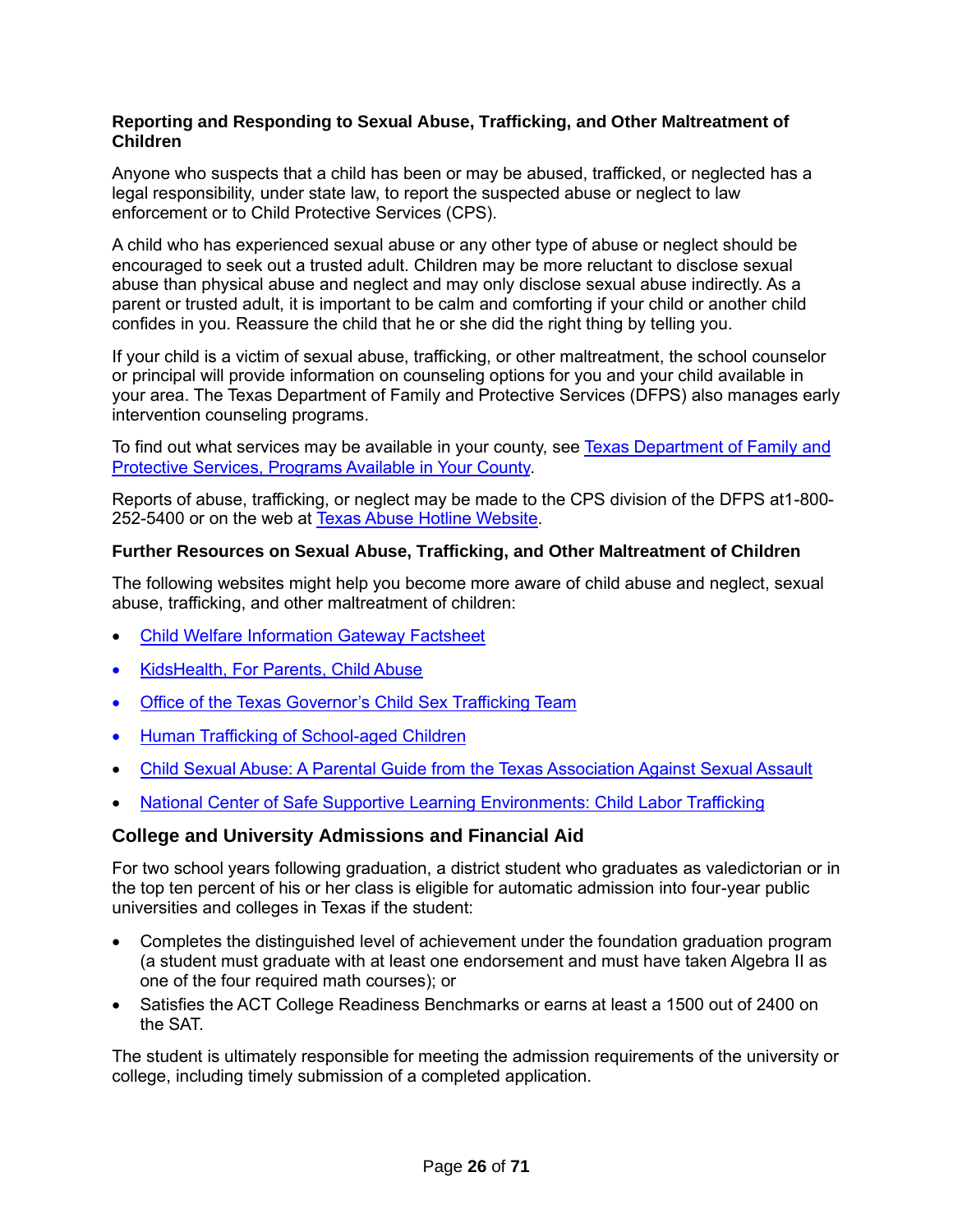Should a college or university adopt an admissions policy that automatically accepts the top 25 percent of a graduating class, the provisions above will also apply to a student ranked in the top 25 percent of his or her class.

The University of Texas at Austin may limit the number of automatically admitted students to 75 percent of the University's enrollment capacity for incoming resident freshmen. During the summer and fall 2021 terms and spring 2022 term, the University will admit the top six percent of a high school's graduating class who meet the above requirements. Additional applicants will be considered by the University through a holistic review process.

As required by law, the district will provide written notice concerning automatic college admission, the curriculum requirements for financial aid, and the benefits of completing the requirements for automatic admission and financial aid. Parents and students will be asked to sign an acknowledgment that they received this information.

Students and parents should contact the school counselor for further information about automatic admissions, the application process, and deadlines.

[See **Students in the Conservatorship of the State (Foster Care)** on page [15](#page-20-1) for information on assistance in transitioning to higher education for students in foster care.]

# <span id="page-32-0"></span>**Communications—Automated**

#### <span id="page-32-1"></span>**Emergency**

The district will rely on contact information on file with the district to communicate with parents in an emergency situation, which may include real-time or automated messages. An emergency situation may include early dismissal, delayed opening, or restricted access to the campus due to severe weather, another emergency, or a security threat. It is crucial to notify your child's school when a phone number changes.

[See **Safety** on page [52](#page-57-1) for information regarding contact with parents during an emergency situation.]

#### <span id="page-32-2"></span>**Nonemergency**

Your child's school will request that you provide contact information for the school to send information specific to your child, your child's school, or the district. If you provide a phone number for this purpose, please notify the school's administration office immediately if your number changes.

The district or school may generate automated or pre-recorded messages, text messages, or real-time phone or email communications that are closely related to the school's mission, so prompt notification of any change in contact information will be crucial.

Standard messaging rates of your wireless phone carrier may apply.

If you have specific requests or needs related to how the district contacts you, please contact your child's principal. [See **Safety** on page [52](#page-57-1) for information regarding contact with parents during an emergency.]

### <span id="page-32-3"></span>**Complaints and Concerns (All Grade Levels)**

Usually student or parent complaints or concerns can be addressed informally by a phone call or a conference with the teacher or principal.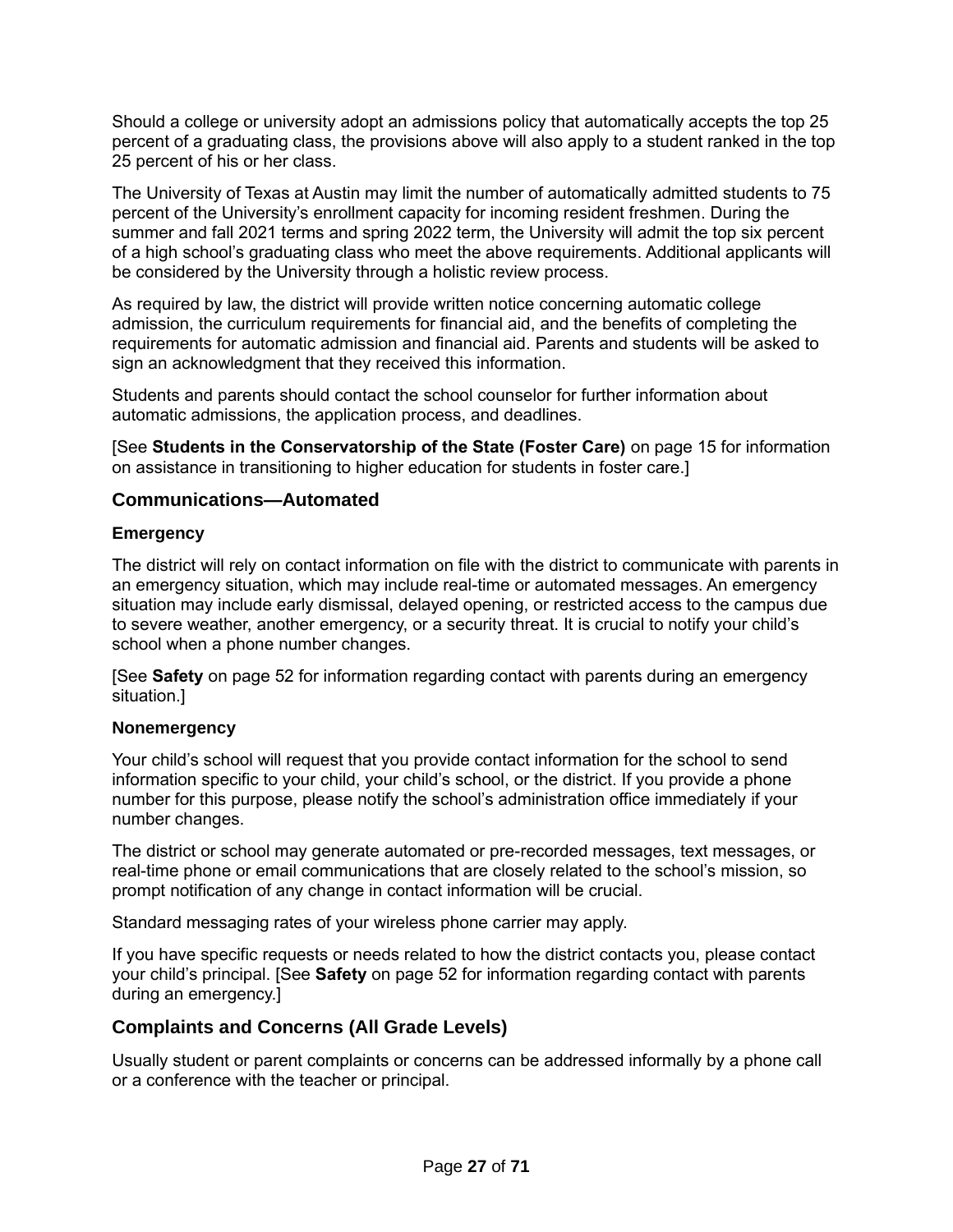For those complaints and concerns that cannot be resolved informally, the board has adopted a Student and Parent Complaints/Grievances policy FNG(LOCAL). This policy can be viewed in the district's policy manual, available **online**. The complaint forms can be accessed at the principal's office.

To file a formal complaint a parent or student should complete and submit the complaint form. In general, the written complaint form should be completed and submitted to the campus principal in a timely manner.

If the concern is not resolved, a parent or student may request a conference with the superintendent.

If the concern is still unresolved, the district provides a process for parents and students to appeal to the board of trustees.

# <span id="page-33-0"></span>**Conduct**

### <span id="page-33-1"></span>**Applicability of School Rules**

The board has adopted a Student Code of Conduct that defines standards of acceptable behavior—on and off campus, during remote and in-person instruction, and on district vehicles—and outlines consequences for violation of these standards. The district has disciplinary authority over a student in accordance with the Student Code of Conduct. Students and parents should be familiar with the standards set out in the Student Code of Conduct, as well as campus and classroom rules.

During summer instruction, the Student Handbook and Student Code of Conduct in place for the school year immediately preceding the summer period shall apply, unless the district amends either or both documents for the purposes of summer instruction.

### <span id="page-33-2"></span>**Deliveries**

Except in emergencies, delivery of messages or packages to students will not be allowed during instructional time. A parent may leave a message or a package, such as a forgotten lunch, for the student to pick up from the front office during a passing period or lunch.

### <span id="page-33-3"></span>**Disruption of School Operations**

Disruption of school operations is not tolerated and may constitute a misdemeanor offense. As identified by state law, disruptions include the following:

- Interference with the movement of people at an exit, entrance, or hallway of a district building without authorization from an administrator.
- Interference with an authorized activity by seizing control of all or part of a building.
- Use of force, violence, or threats in an attempt to prevent participation in an authorized assembly.
- Use of force, violence, or threats to cause disruption during an assembly.
- Interference with the movement of people at an exit or an entrance to district property.
- Use of force, violence, or threats in an attempt to prevent people from entering or leaving district property without authorization from an administrator.

Disruption of classes or other school activities while on or within 500 feet of district property includes:

• Making loud noises;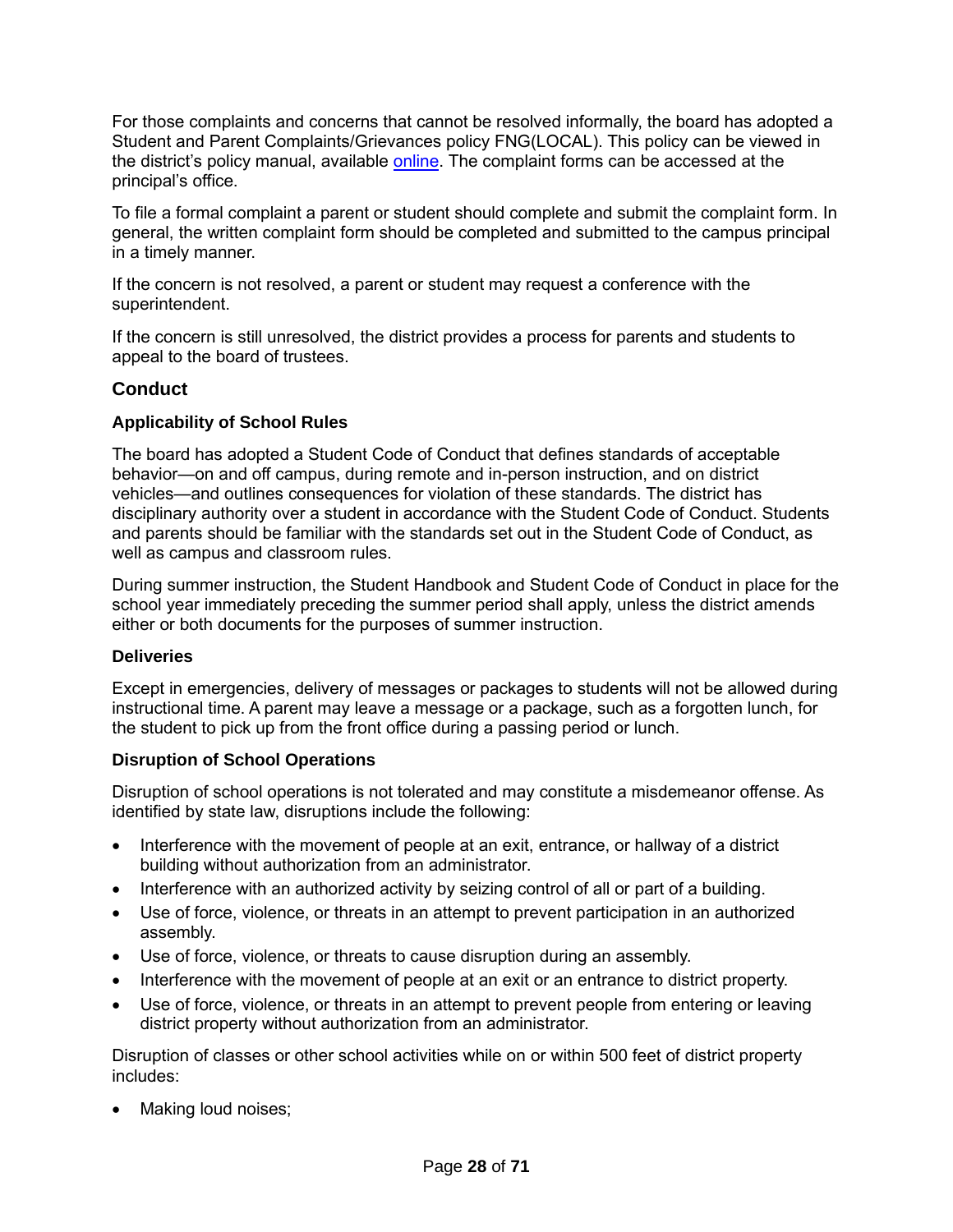- Trying to entice a student away from, or to prevent a student from attending, a required class or activity; and
- Entering a classroom without authorization and disrupting the activity with loud or profane language or any misconduct.

Interference with the transportation of students in vehicles owned or operated by the district is also considered a disruption.

#### <span id="page-34-0"></span>**Social Events**

School rules apply to all school social events. Guests attending these events are expected to observe the same rules as students, and a student inviting a guest will share responsibility for the conduct of his or her guest.

A student attending a social event will be asked to sign out when leaving before the end of the event and will not be readmitted.

A parent interested in serving as a chaperone for any school social events should contact the campus principal.

# <span id="page-34-1"></span>**Counseling**

The district has a comprehensive school counseling program that includes:

- A guidance curriculum to help students develop their full educational potential, including the student's interests and career objectives;
- A responsive services component to intervene on behalf of any student whose immediate personal concerns or problems put the student's continued educational, career, personal, or social development at risk;
- An individual planning system to guide a student as the student plans, monitors, and manages the student's own educational, career, personal, and social development; and
- Systems to support the efforts of teachers, staff, parents, and other members of the community in promoting the educational, career, personal, and social development of students.

The district will make a preview of the program, including all materials and curriculum, available to parents to review during school hours.

#### <span id="page-34-2"></span>**Academic Counseling**

#### *Elementary and Middle/Junior High School Grade Levels*

The school counselor will provide information to students and parents about college and university admissions and the importance of planning for postsecondary education, including appropriate coursework and financial aid availability and requirements.

In either grade 7 or 8, each student will receive instruction on how best to prepare for high school, college, and a career.

#### <span id="page-34-3"></span>**Personal Counseling (All Grade Levels)**

The school counselor is available to assist students with a wide range of personal, social, and family concerns, including emotional or mental health issues and substance abuse. A student who wishes to meet with the school counselor should follow the procedures on their campus. As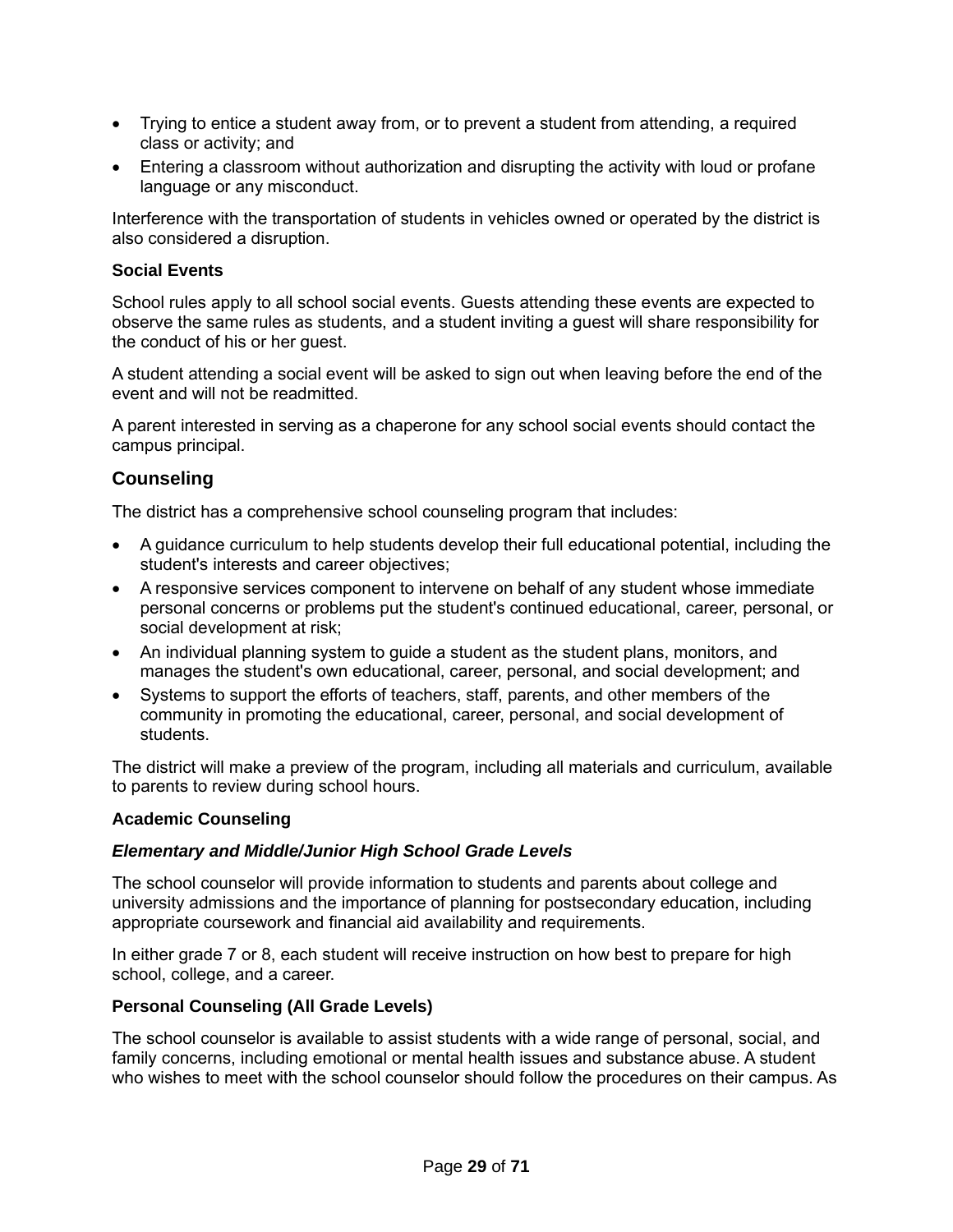a parent, if you are concerned about your child's mental or emotional health, please speak with the school counselor for a list of resources that may be of assistance.

If your child has experienced trauma, contact the school counselor for more information.

#### [See **Mental Health Support** on page [41,](#page-46-2) and **Child Sexual Abuse, Trafficking, and Other Maltreatment of Children** on page [24](#page-29-1) and **Dating Violence** on page [30.](#page-35-4)]

#### <span id="page-35-0"></span>**Students in Grades 1–5**

A student in elementary school is eligible to accelerate to the next grade level if:

- The student scores at least an 80 on each examination in the subject areas of language arts, mathematics, science, and social studies;
- A district administrator recommends that the student be accelerated; and
- The student's parent gives written approval of the grade advancement.

# <span id="page-35-1"></span>**Dating Violence, Discrimination, Harassment, and Retaliation (All Grade Levels)**

<span id="page-35-4"></span>Students learn best, and their welfare is best served, in a school environment that is free from dating violence, discrimination, harassment, and retaliation.

Students are expected to treat peers and district employees with courtesy and respect, avoid offensive behaviors, and stop those behaviors as directed. District employees are likewise expected to treat students with courtesy and respect.

The board has established policies and procedures to prohibit and promptly address inappropriate and offensive behaviors that are based on a person's race, color, religion, sex, gender, national origin, age, disability, or any other basis prohibited by law. A copy of the district's policy is available on the district's website. [See policy FFH for more information.]

#### <span id="page-35-2"></span>**Discrimination**

Discrimination is defined as any conduct directed at a student on the basis of race, color, religion, sex, gender, national origin, age, disability, or any other basis prohibited by law that negatively affects the student.

#### <span id="page-35-3"></span>**Harassment**

Harassment, in general terms, is conduct so severe, persistent, or pervasive that it affects a student's ability to participate in or benefit from an educational program or activity; creates an intimidating, threatening, hostile, or offensive educational environment; or substantially interferes with the student's academic performance.

Examples of harassment may include, but are not limited to:

- Offensive or derogatory language directed at a person's religious beliefs or practices, accent, skin color, or need for accommodation;
- Threatening, intimidating, or humiliating conduct;
- Offensive jokes, name-calling, slurs, or rumors;
- Physical aggression or assault;
- Graffiti or printed material promoting racial, ethnic, or other negative stereotypes; or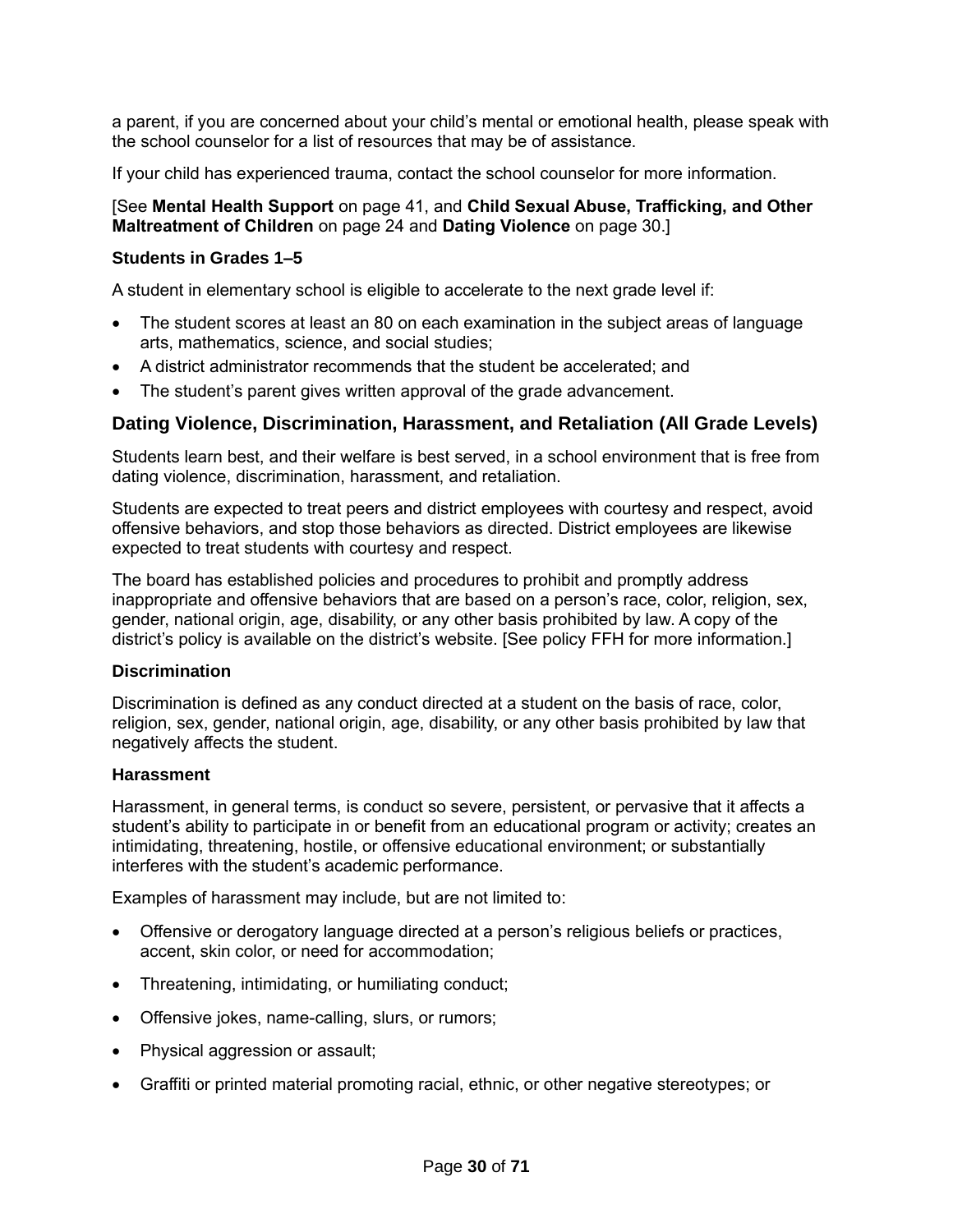• Other kinds of aggressive conduct such as theft or damage to property.

## <span id="page-36-0"></span>**Sexual Harassment and Gender-Based Harassment**

Sexual harassment and gender-based harassment of a student by an employee, volunteer, or another student are prohibited.

Examples of sexual harassment may include, but are not limited to:

- Touching private body parts or coercing physical contact that is sexual in nature;
- Sexual advances;
- Jokes or conversations of a sexual nature; and
- Other sexually motivated conduct, communications, or contact.

Sexual harassment of a student by an employee or volunteer does not include necessary or permissible physical contact that a reasonable person would not construe as sexual in nature, such as comforting a child with a hug or taking the child's hand. However, romantic, sexual, and other inappropriate social relationships between students and district employees are prohibited, even if consensual.

Gender-based harassment includes physical, verbal, or nonverbal conduct based on a student's gender, the student's expression of characteristics perceived as stereotypical for the student's gender, or the student's failure to conform to stereotypical notions of masculinity or femininity.

Gender-based harassment can occur regardless of the student's or the harasser's actual or perceived sexual orientation or gender identity. Examples of gender-based harassment directed against a student may include, but are not limited to:

- Offensive jokes, name-calling, slurs, or rumors;
- Physical aggression or assault;
- Threatening or intimidating conduct; or
- Other kinds of aggressive conduct such as theft or damage to property.

### <span id="page-36-1"></span>**Retaliation**

Retaliation against a person who makes a good-faith report or participates in an investigation of discrimination, harassment, or dating violence is prohibited. A person who makes a false claim, offers false statements, or refuses to cooperate with a district investigation, however, may be subject to appropriate discipline.

Examples of retaliation may include threats, rumor spreading, ostracism, assault, destruction of property, unjustified punishments, or unwarranted grade reductions. Unlawful retaliation does not include petty slights or annoyances.

### <span id="page-36-2"></span>**Reporting Procedures**

Any student who believes that he or she has experienced dating violence, discrimination, harassment, or retaliation should immediately report the problem to a teacher, school counselor, principal, or other district employee. The report may be made by the student's parent. [See policy FFH(LOCAL) and (EXHIBIT) for other appropriate district officials to whom to make a report.]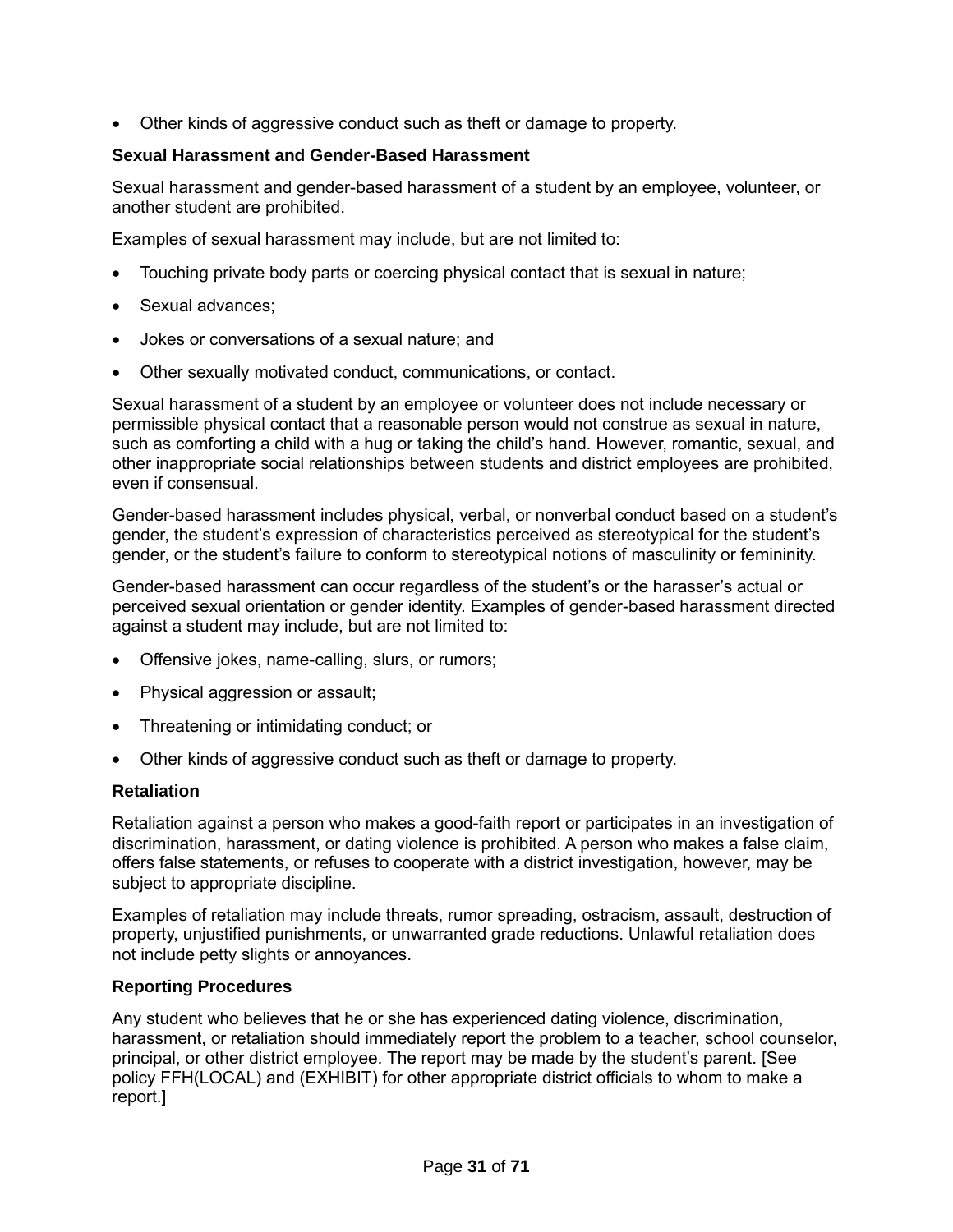Upon receiving a report, the district will determine whether the allegations, if proven, constitute prohibited conduct as defined by policy FFH. If not, the district will refer to policy FFI to determine whether the allegations, if proven, constitute bullying, as defined by law and policy FFI. If the alleged prohibited conduct also meets the statutory and policy definitions for bullying, an investigation of bullying will also be conducted. [See **Bullying** on page [22\]](#page-27-2)

The district will promptly notify the parent of any student alleged to have experienced prohibited conduct involving an adult associated with the district. In the event alleged prohibited conduct involves another student, the district will notify the parent of the student alleged to have experienced the prohibited conduct when the allegations, if proven, would constitute a violation as defined by policy FFH.

### <span id="page-37-0"></span>**Investigation of Report**

Allegations of prohibited conduct, which includes dating violence, discrimination, harassment, and retaliation, will be promptly investigated.

To the extent possible, the district will respect the privacy of the student. However, limited disclosures may be necessary to conduct a thorough investigation and comply with law.

If a law enforcement or other regulatory agency notifies the district that it is investigating the matter and requests that the district delay its investigation, the district will resume its investigation at the conclusion of the agency's investigation.

During the course of an investigation and when appropriate, the district will take interim action to address the alleged prohibited conduct.

If the district's investigation indicates that prohibited conduct occurred, appropriate disciplinary action and, in some cases, corrective action will be taken to address the conduct. The district may take disciplinary and corrective action even if the conduct was not unlawful.

All involved parties will be notified of the outcome of the district investigation within the parameters and limits allowed under the Family Educational Rights and Privacy Act (FERPA).

A student or parent who is dissatisfied with the outcome of the investigation may appeal in accordance with policy FNG(LOCAL).

### <span id="page-37-1"></span>**Deliveries**

Except in emergencies, delivery of messages or packages to students will not be allowed during instructional time. Contact your child's campus regarding lunches.

### <span id="page-37-2"></span>**Discrimination**

[See **Dating Violence, Discrimination, Harassment, and Retaliation** on page [30.](#page-35-1)]

# <span id="page-37-3"></span>**Distribution of Literature, Published Materials, or Other Documents (All Grade Levels)**

### <span id="page-37-4"></span>**School Materials**

Publications prepared by and for the school may be posted or distributed, with the prior approval of the principal, sponsor, or teacher. Such items may include school posters, newspapers, yearbooks, brochures, flyers, etc.

All school publications are under the supervision of a teacher, sponsor, and the principal.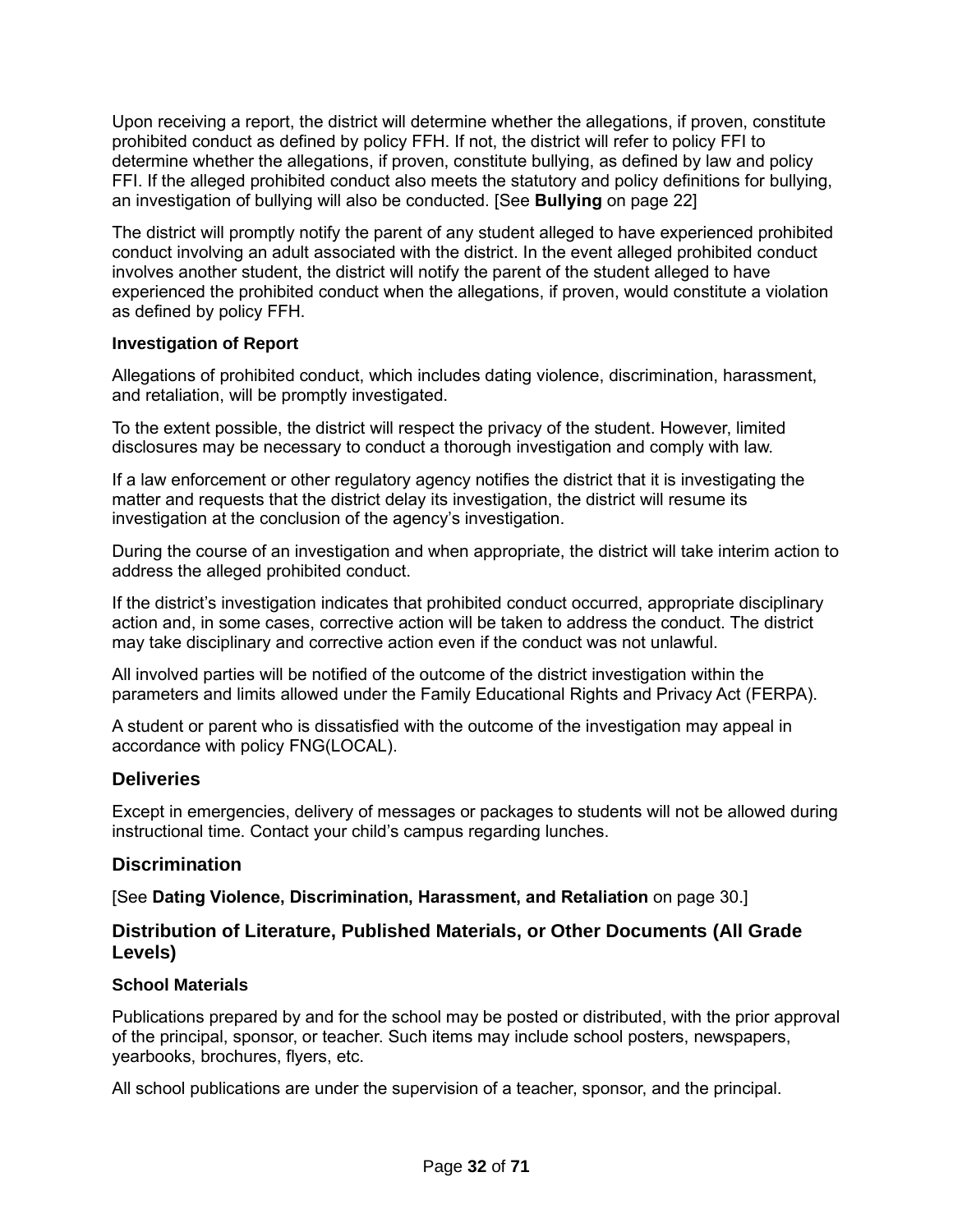#### <span id="page-38-0"></span>**Nonschool Materials**

#### *From Students*

Students must obtain prior approval from the principal before selling, posting, circulating, or distributing more than ten (10) copies of written or printed materials, handbills, photographs, pictures, films, tapes, or other visual or auditory materials that were not developed under the oversight of the school. To be considered, any nonschool material must include the name of the sponsoring person or organization. Approval will be granted or denied within two school days.

The campus principal will designate a location for approved nonschool materials to be placed for voluntary viewing or collection by students. [See policy FNAA for more information.]

A student may appeal a decision in accordance with policy FNG(LOCAL). Any student who sells, posts, circulates, or distributes nonschool material without prior approval will be subject to disciplinary action in accordance with the Student Code of Conduct. Materials displayed without approval will be removed.

[See policy FNG(LOCAL) for student complaint procedures.]

#### *From Others*

No person or group will sell, circulate, distribute, or post on any district premises written or printed materials, handbills, photographs, pictures, films, tapes, or other visual or auditory materials that is not sponsored by the district or by a district-affiliated school-support organization, except as permitted by policy GKDA.

To be considered for distribution, any nonschool material must meet the limitations on content established in the policy, include the name of the sponsoring person or organization, and be submitted to the Executive Director of Communications for prior review. The Executive Director of Communications will approve or reject the materials within two school days of the time the materials are received. The requestor may appeal a rejection in accordance with the appropriate district complaint policy. [See policies DGBA or GF for more information.]

The Executive Director of Communications will designate a location for approved nonschool materials to be placed for voluntary viewing or collection.

Prior review will not be required for:

- Distribution of materials by an attendee to other attendees of a school-sponsored meeting intended for adults and held after school hours.
- Distribution of materials by an attendee to other attendees of a community group meeting held after school hours in accordance with policy GKD(LOCAL) or a noncurriculum-related student group meeting held in accordance with policy FNAB(LOCAL).
- Distribution for electioneering purposes during the time a school facility is being used as a polling place, in accordance with state law.

All nonschool materials distributed under these circumstances must be removed from district property immediately following the event at which the materials are distributed.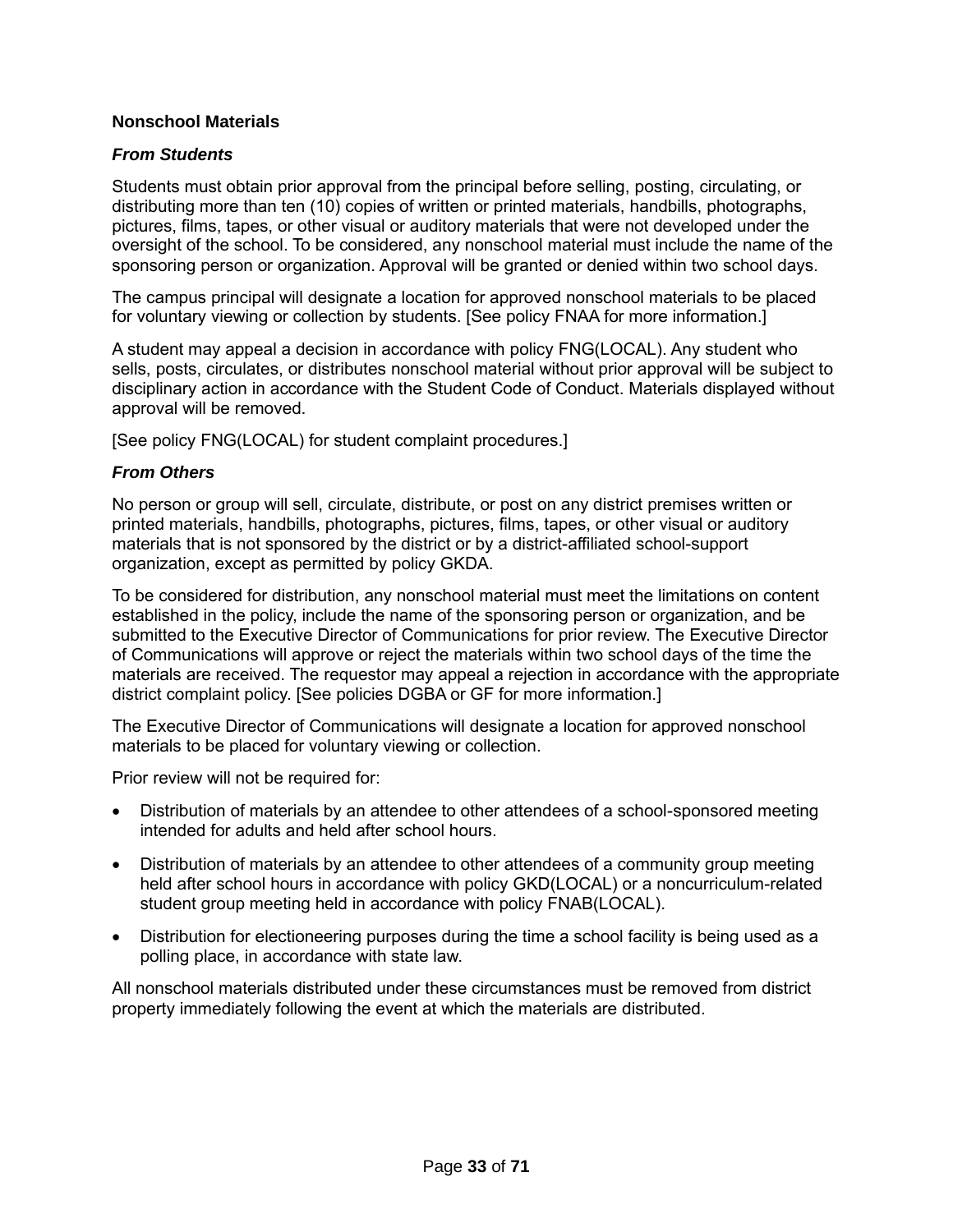# <span id="page-39-0"></span>**Dress and Grooming (Elementary)**

<span id="page-39-3"></span>The district's dress code teaches grooming and hygiene, prevents disruption, minimizes safety hazards, and maintains a positive learning climate. Students and parents may determine a student's personal dress and grooming standards, provided that they comply with the following:

- All clothing should be worn for the purpose for which it was designed.
- No undergarments should be visible or worn as outerwear.
- Shirts/Blouses must overlap pants and not show bare midriffs. Shirts/Blouses may also be tucked in.
- Holes and shredding in pants, jeans, and other wear shall not reveal undergarments.
- Students' hair will not distract from the learning atmosphere.
- Students must wear shoes at all times except as may be required in certain physical education activities.
- Sunglasses may not be worn in the building.
- No headgear shall be worn on campus, inside or outside. This includes but is not limited to hats, caps, and bandanas. Headbands are permissible. Students may keep a cap in their athletic/band/PE locker for sun protection during approved outside activities.
	- o Headgear worn for religious purposes is acceptable and must be communicated with the campus principal in advance.
- Tattoos that are considered to be gang related, vulgar or offensive will not be permitted to be visible.
- Students may not wear unusual costumes that attract attention and detract from the learning atmosphere. Costumes may be worn on designated "spirit" days following the guidelines communicated by the child's campus. Faces may not be completely covered.
- Any attire related to negative group behavior (gangs, etc.) will not be permitted.
- Students may not wear slogan buttons or clothing with inappropriate or violent slogans or advertising. An example would be an alcoholic beverage or tobacco advertisement.
- Chains are not allowed.
- Student dress for social functions will be determined by the sponsors of these functions and announced prior to the occasion.
- Any other attire or grooming that is perceived by the campus administration, as being detrimental to the education process will not be allowed.

If the principal determines that a student's grooming or clothing violates the school's dress code, the student will be given an opportunity to correct the problem at school. If not corrected, the student may be assigned to in-school suspension for the remainder of the day, until the problem is corrected, or until a parent or designee brings an acceptable change of clothing to the school. Repeated offenses may result in more serious disciplinary action in accordance with the Student Code of Conduct.

# <span id="page-39-1"></span>**Electronic Devices and Technology Resources**

# <span id="page-39-2"></span>**Possession and Use of Personal Telecommunications Devices, Including Cell Phones, and Other Electronic Devices**

The district permits students to possess personal cell phones for safety purposes; however, these devices must remain turned off during the instructional day, including during all testing, unless they are being used for approved instructional purposes. [For graphing calculator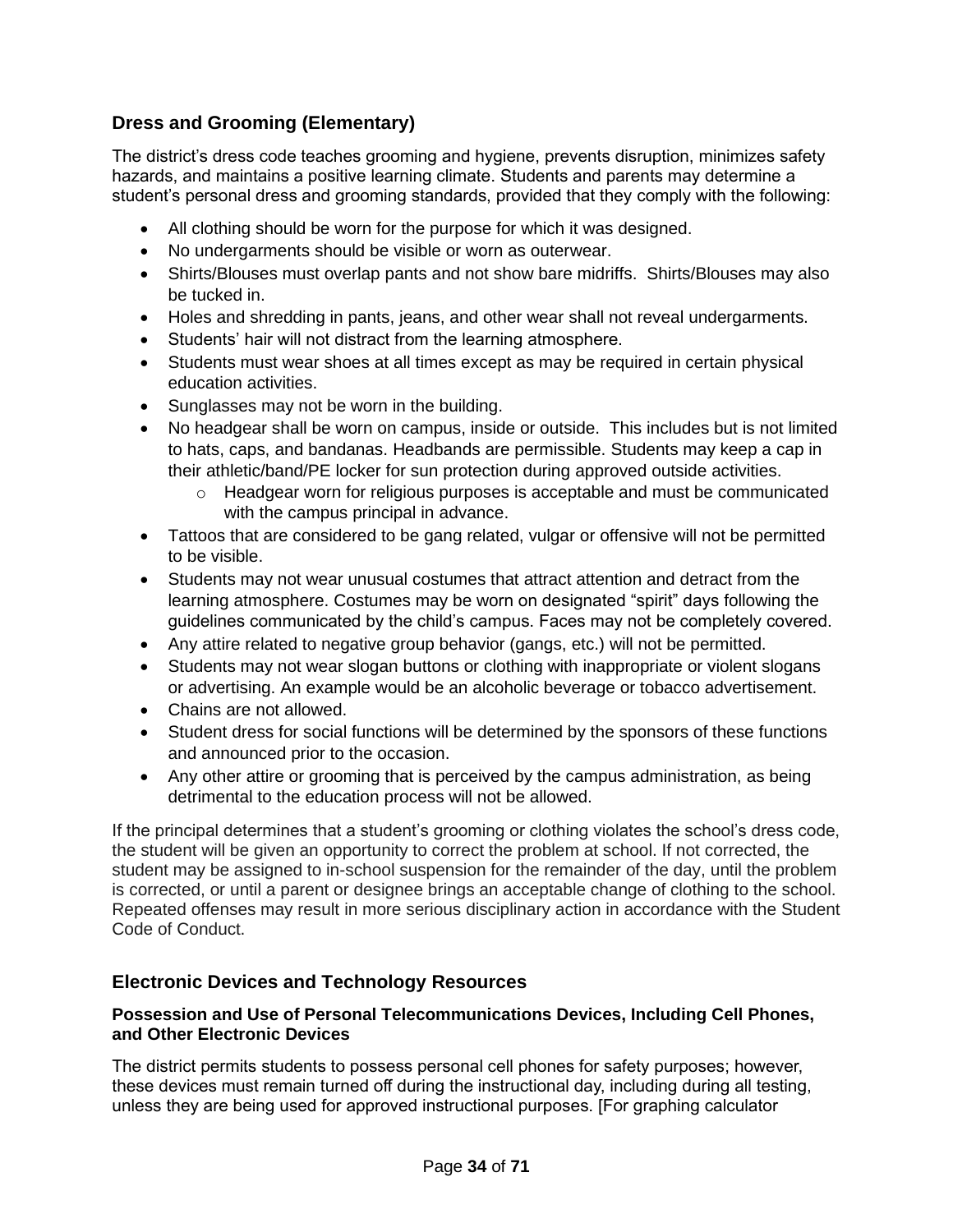applications on computing devices, see **Textbooks, Electronic Textbooks, Technological Equipment, and Other Instructional Materials** on page [57.](#page-62-3)]

A student must have approval to possess other personal telecommunications devices on campus such as laptops, tablets, or other portable computers.

Without such permission, teachers will collect the items and turn them in to the principal's office. The principal will determine whether to return items to students at the end of the day or to contact parents to pick up the items.

The use of cell phones or any device capable of capturing images is strictly prohibited in locker rooms or restroom areas while at school or at a school-related or school-sponsored event.

If a student uses a telecommunications device without authorization during the school day, the device will be confiscated. The parent may pick up the confiscated telecommunications device from the principal's office for a fee of \$15.

Confiscated telecommunications devices that are not retrieved by the student or the student's parent will be disposed of after the notice required by law. [See policy FNCE for more information.]

In limited circumstances and in accordance with law, a student's personal telecommunications device may be searched by authorized personnel. [See **Searches** on page [55](#page-60-1) and policy FNF for more information.]

Any disciplinary action will be in accordance with the Student Code of Conduct. The district is not responsible for damaged, lost, or stolen telecommunications devices.

#### <span id="page-40-0"></span>**Instructional Use of Personal Telecommunications and Other Electronic Devices**

Students must obtain prior approval to use personal telecommunications or other personal electronic devices for instructional purposes while on campus. Students must also sign a user agreement that contains applicable rules for use (separate from this handbook).

All personal devices must be turned off during the instructional day when not in use for approved instructional purposes. Violations of the user agreement may result in withdrawal of privileges and other disciplinary action.

#### <span id="page-40-1"></span>**Acceptable Use of District Technology Resources**

District-owned technology resources may be issued to individual students for instructional purposes. Use of the district's network systems and equipment is restricted to approved purposes only. Students and parents will be asked to sign a user agreement (separate from this handbook) regarding use of these district resources. Violations of the user agreement may result in withdrawal of privileges and other disciplinary action.

#### <span id="page-40-2"></span>**Unacceptable and Inappropriate Use of Technology Resources**

Students are prohibited from possessing, sending, forwarding, posting, accessing, or displaying electronic messages that are abusive, obscene, sexually oriented, threatening, harassing, damaging to another's reputation, or illegal. This prohibition also applies to conduct off school property, whether on district-owned or personally owned equipment, if it results in a substantial disruption to the educational environment.

Any person taking, disseminating, transferring, possessing, or sharing obscene, sexually oriented, lewd, or otherwise illegal images or other content—commonly referred to as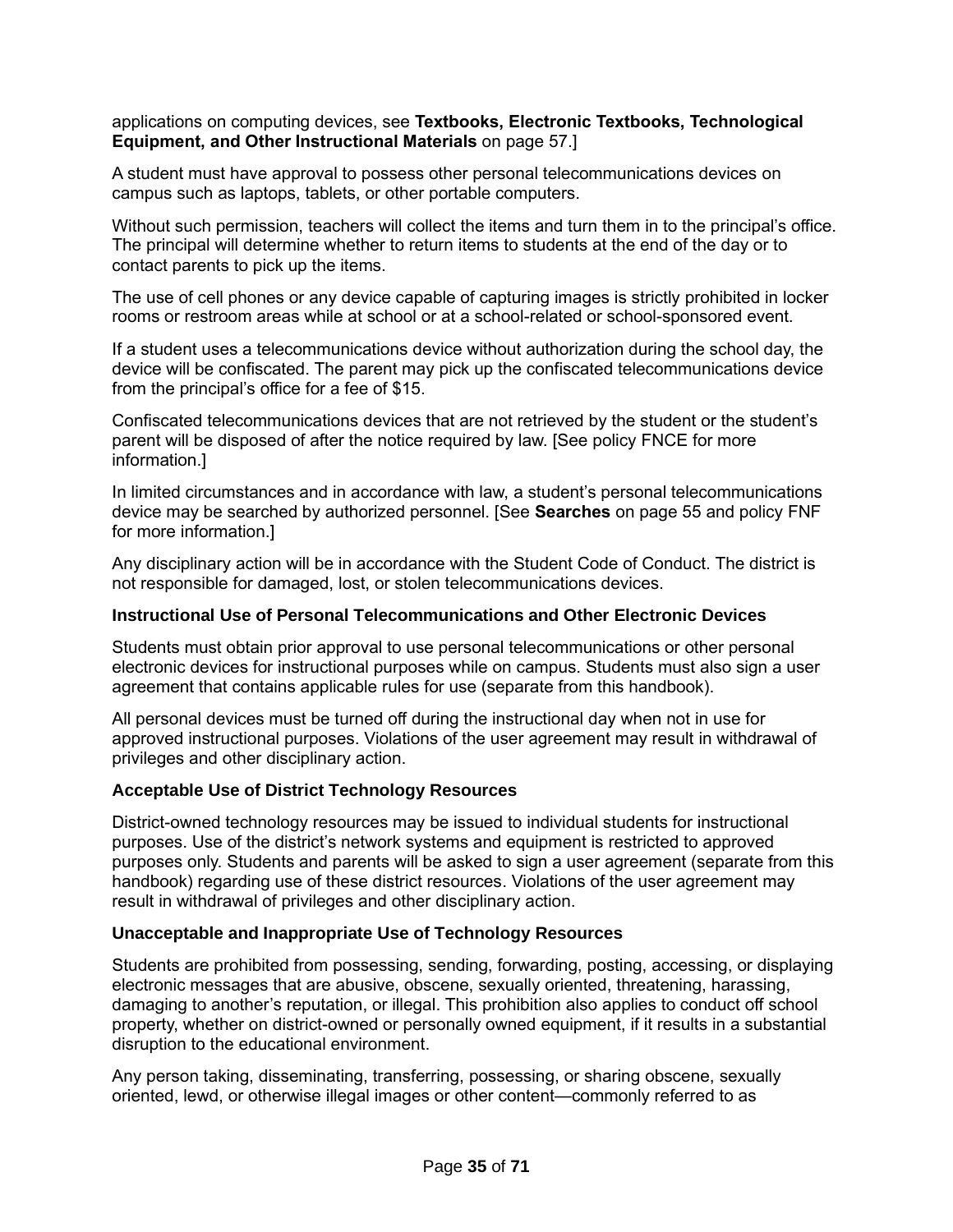"sexting"—will be disciplined in accordance with the Student Code of Conduct, may be required to complete an educational program related to the dangers of this type of behavior, and, in certain circumstances, may be reported to law enforcement.

This type of behavior may constitute bullying or harassment, as well as impede future endeavors of a student. We encourage parents to review with their child the ["Before You Text"](https://txssc.txstate.edu/tools/courses/before-you-text/)  [Sexting Prevention Course,](https://txssc.txstate.edu/tools/courses/before-you-text/) a state-developed program that addresses the consequences of sexting.

Any student who engages in conduct that results in a breach of the district's computer security will be disciplined in accordance with the Student Code of Conduct. In some cases, the consequence may be expulsion.

# <span id="page-41-0"></span>**English Learners**

A student who is an English learner is entitled to receive specialized services from the district. A Language Proficiency Assessment Committee (LPAC), consisting of both district personnel and at least one parent representative, will determine whether the student qualifies for services. The student's parent must consent to any services recommended by the LPAC. However, pending the receipt of parental consent or denial of services, an eligible student will receive the services to which the student is entitled and eligible.

To determine a student's level of proficiency in English, the LPAC will use information from a variety of assessments. If the student qualifies for services, and once a level of proficiency has been established, the LPAC will designate instructional accommodations or additional special programs that the student will require to eventually become proficient at grade level work in English. Ongoing assessments will be conducted to determine a student's continued eligibility for the program.

The LPAC will also determine whether certain accommodations are necessary for any statemandated assessments. The STAAR Spanish, as mentioned at **Standardized Testing** on page [56,](#page-61-4) may be administered to an English learner up to grade 5. In limited circumstances, a student's LPAC may exempt the student from an otherwise required state-mandated assessment or may waive certain graduation requirements related to the English I end-ofcourse (EOC) assessment. The Texas English Language Proficiency Assessment System (TELPAS) will also be administered to English learners who qualify for services.

If a student is considered an English learner and receives special education services because of a qualifying disability, the student's ARD committee will make instructional and assessment decisions in conjunction with the LPAC.

# <span id="page-41-1"></span>**Extracurricular Activities, Clubs, and Organizations**

Participation in school-sponsored activities is an excellent way for a student to develop talents, receive individual recognition, and build strong friendships.

Some extracurricular activities may include off-campus events. Students are required to use transportation provided by the district to and from the events. Exceptions may only be made with the approval of the activity's coach or sponsor. [See **Transportation** on page [58.](#page-63-1)]

Generally, a student who receives a grade below 70 at the end of a grading period in any academic class may not participate in extracurricular activities for at least three school weeks.

In addition, the following applies to all extracurricular activities: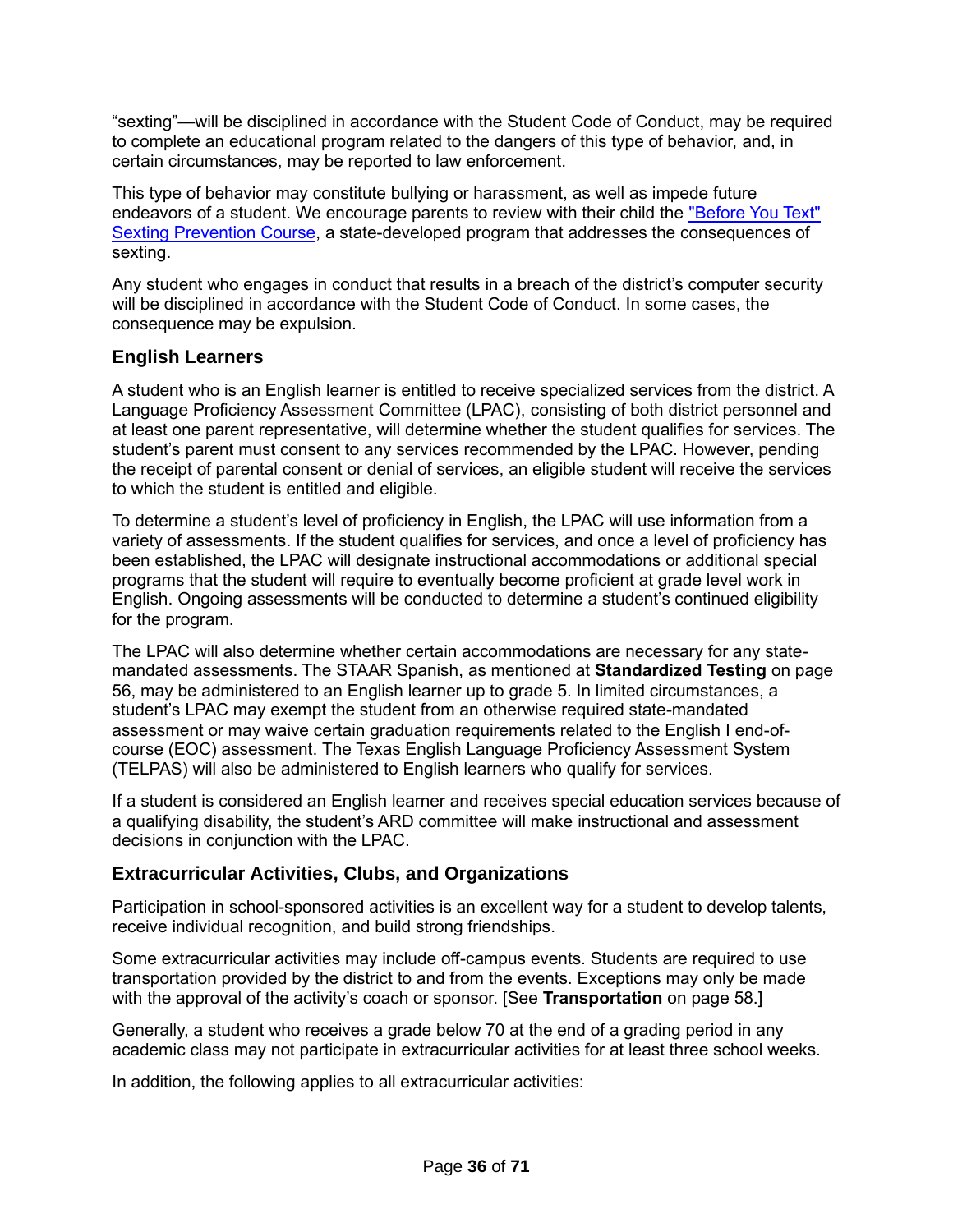- A student who receives special education services and who fails to meet the standards in the individualized education program (IEP) may not participate for at least three school weeks.
- An ineligible student may practice or rehearse but may not participate in any competitive activity.
- An absence for participation in an activity that has not been approved will be considered an unexcused absence.

# <span id="page-42-0"></span>**Standards of Behavior**

Sponsors of student clubs and performing groups such as the band, choir, and drill and athletic teams may establish standards of behavior—including consequences for misbehavior—that are stricter than those for students in general. If a violation is also a violation of school rules, the consequences specified by the Student Code of Conduct or by board policy will apply in addition to any consequences specified by the organization's standards of behavior.

# <span id="page-42-1"></span>**Fees**

Basic educational program materials are provided at no charge to a student. However, a student is expected to provide his or her own supplies, such as pencils, paper, erasers, and notebooks. A student may also be required to pay certain other costs, fees, or deposits, including:

- Materials for a class project that the student will keep.
- Admission fees to extracurricular activities.
- Security deposits.
- Personal physical education and athletic equipment and apparel.
- Voluntarily purchased pictures, publications, yearbooks, etc.
- Voluntarily purchased student health and accident insurance.
- Musical instrument rental and uniform maintenance when uniforms are provided by the district.
- Personal apparel used in extracurricular activities that becomes the property of the student.
- Fees for lost, damaged, or overdue library books.
- Fees for optional courses offered for credit that require use of facilities not available on district premises.
- A reasonable fee for providing transportation to a student who lives within two miles of the school. [See **Buses and Other School Vehicles** on page [58.](#page-63-3)]

Any required fee or deposit may be waived if the student and parent are unable to pay. Application for such a waiver may be made to the principal. [See policy FP for more information.]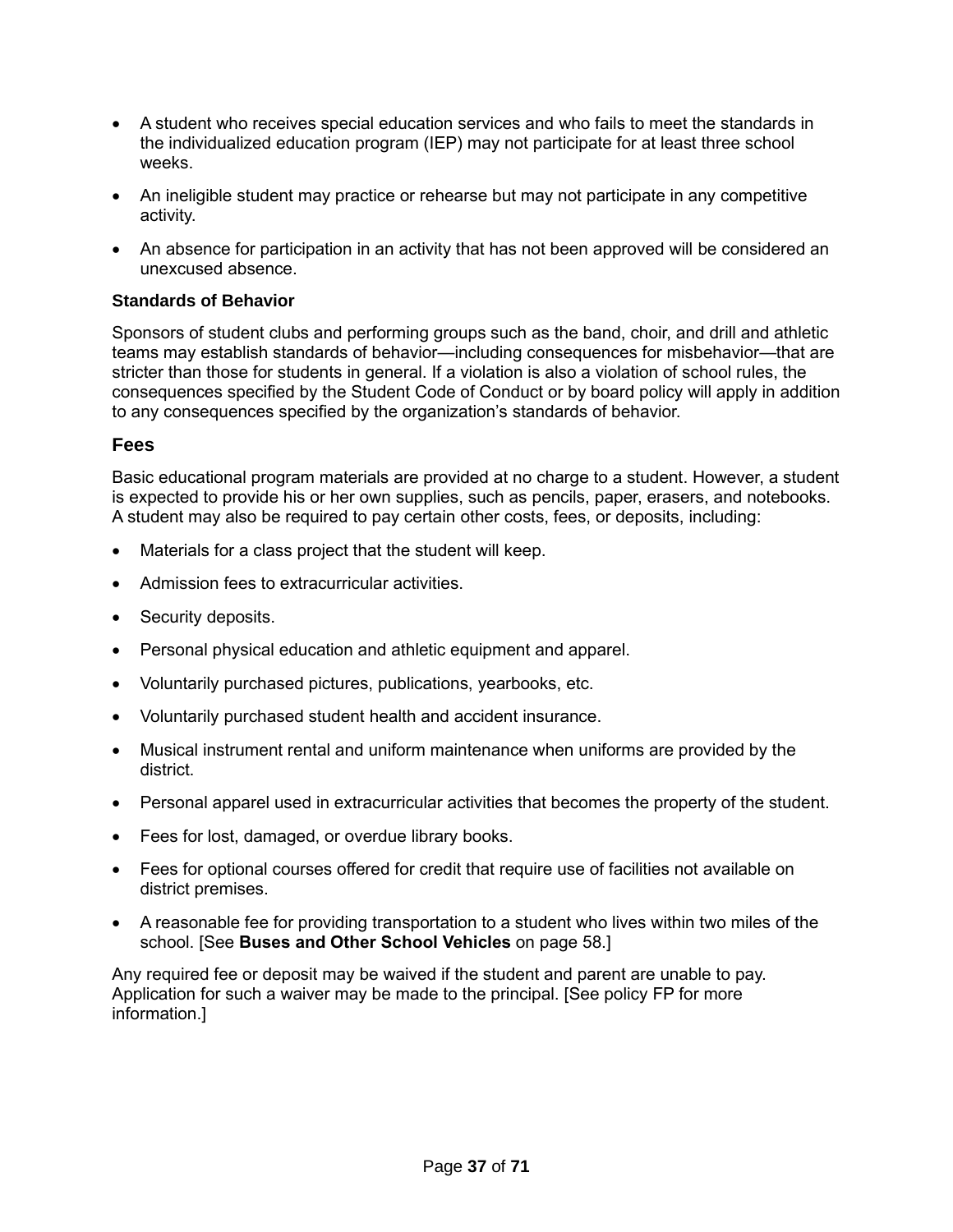# <span id="page-43-0"></span>**Fundraising**

Student groups or classes and/or parent groups may be permitted to conduct fundraising drives for approved school purposes in accordance with administrative regulations. [See policies FJ and GE for more information.]

# <span id="page-43-1"></span>**Gang-Free Zones**

Certain criminal offenses, including gang-related crimes, will be enhanced to the next-highest category of offense if they are committed in a gang-free zone. Gang-free zones include a school bus and any location in, on, or within 1,000 feet of any district-owned or leased property or campus playground.

# <span id="page-43-2"></span>**Gender-Based Harassment**

[See **Dating Violence, Discrimination, Harassment, and Retaliation** on page [30.](#page-35-1)]

# <span id="page-43-3"></span>**Grading Guidelines**

Approved grading guidelines for each grade level or course will be communicated to students and their parents by the classroom teacher. These guidelines establish:

- The minimum number of assignments, projects, and examinations required for each grading period;
- How the student's mastery of concepts and achievement will be communicated (i.e., letter grades, numerical averages, checklist of required skills, etc.);
- Circumstances under which a student will be allowed to redo an assignment or retake an examination the student originally failed; and
- Procedures for a student to follow after an absence.

[See **Report Cards/Progress Reports and Conferences** on page [51](#page-56-2) for additional information on grading guidelines.]

### <span id="page-43-4"></span>**Harassment**

### [See **Dating Violence, Discrimination, Harassment, and Retaliation** on page [30.](#page-35-1)]

### <span id="page-43-5"></span>**Hazing**

Hazing is defined as an intentional, knowing, or reckless act, on or off campus, by one person alone or acting with others, directed against a student for the purpose of pledging, initiation into, affiliation with, holding office in, or maintaining membership in a student organization if the act meets the elements in Education Code 37.151, including:

- Any type of physical brutality;
- An activity that subjects the student to an unreasonable risk of harm or that adversely affects the student's mental or physical health, such as sleep deprivation, exposure to the elements, confinement to small spaces, calisthenics, or consumption of food, liquids, drugs, or other substances;
- An activity that induces, causes, or requires the student to perform a duty or task that violates the Penal Code; and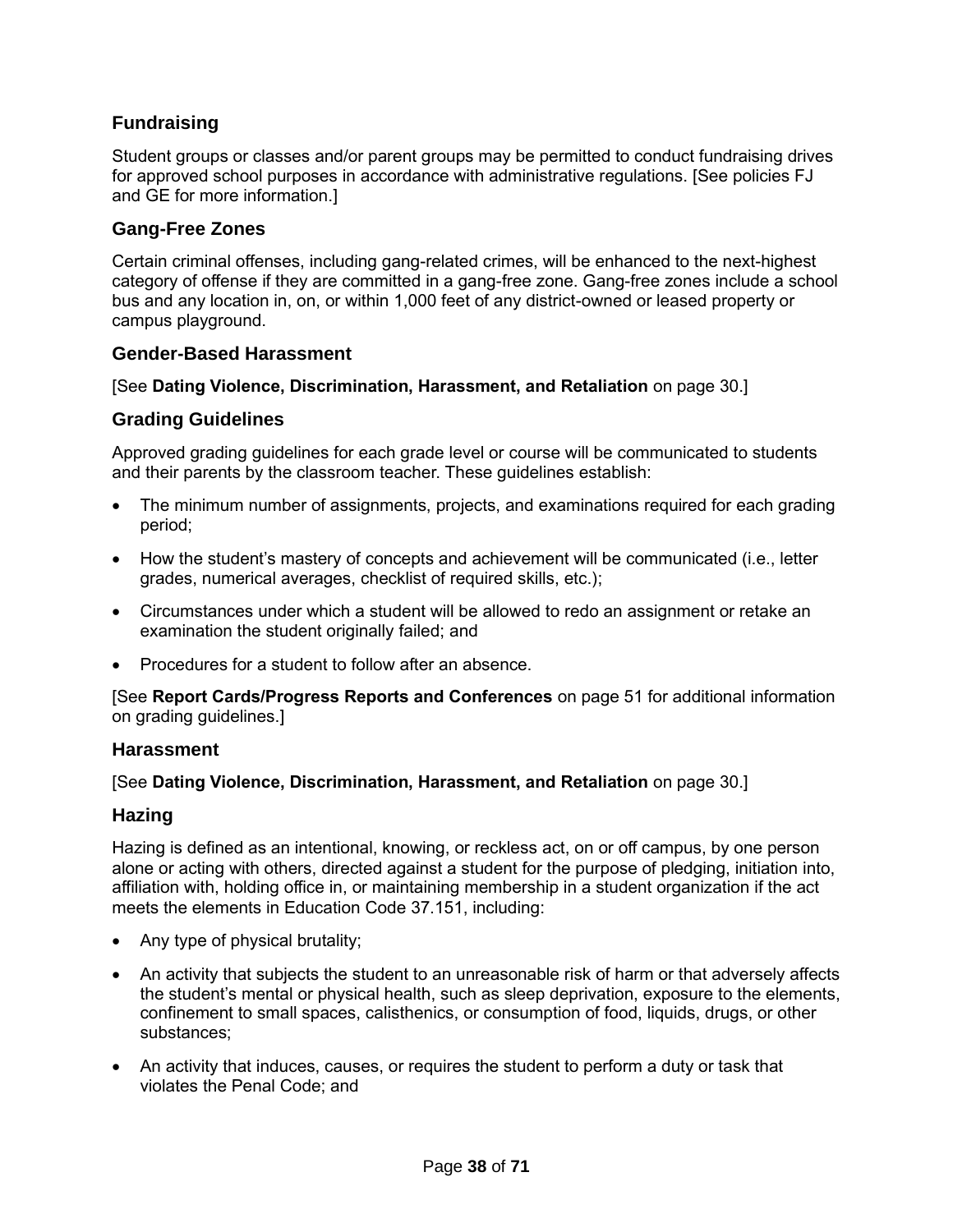• Coercing a student to consume a drug or alcoholic beverage in an amount that would lead a reasonable person to believe the student is intoxicated.

The district will not tolerate hazing. Disciplinary consequences for hazing will be in accordance with the Student Code of Conduct. It is a criminal offense if a person engages in hazing; solicits, encourages, directs, aids, or attempts to aid another in hazing; or has firsthand knowledge of an incident of hazing being planned or having occurred and fails to report this to the principal or superintendent.

[See **Bullying** on page [22](#page-27-2) and policies FFI and FNCC for more information.]

### <span id="page-44-0"></span>**Health—Physical and Mental**

#### <span id="page-44-1"></span>**Illness**

When your child is ill, please contact the school to let us know he or she will not be attending that day.

State rules require schools to exclude students with certain illnesses from school for certain periods of time. For example, if a child has a fever over 100 degrees, he or she must stay out of school until fever-free for 24 hours without use of fever-reducing medications. Students with diarrheal illnesses must stay home until they are diarrhea-free without use of diarrheasuppressing medications for 24 hours.

A parent should contact the school nurse if a student has been diagnosed with COVID-19 or may have COVID-19.

A full list of conditions for which the school must exclude children can be obtained from the school nurse.

If a student becomes ill during the school day, and the school nurse determines that the child should go home, the nurse will contact the parent.

The district is required to report certain contagious (communicable) diseases or illnesses to the Department of State Health Services (DSHS) or our local/regional health authority. The school nurse can provide information from DSHS on these notifiable conditions.

The school nurse is available to answer any questions for parents who are concerned about whether or not their child should stay home.

#### <span id="page-44-2"></span>**Immunization**

A student must be fully immunized against certain diseases or must present a certificate or statement that, for medical reasons or reasons of conscience, including a religious belief, the student will not be immunized.

For exemptions based on reasons of conscience, only official forms issued by the Texas Department of State Health Services (DSHS), Immunization Branch, can be honored by the district. This form may be obtained online at [Affidavit Request for Exemption from Immunization](https://corequest.dshs.texas.gov/) or by writing the DSHS Immunization Branch (MC 1946), P.O. Box 149347, Austin, Texas 78714-9347. The form must be notarized and submitted to the principal or school nurse within 90 days of notarization. If the parent is seeking an exemption for more than one student in the family, a separate form must be provided for each student.

The immunizations required are: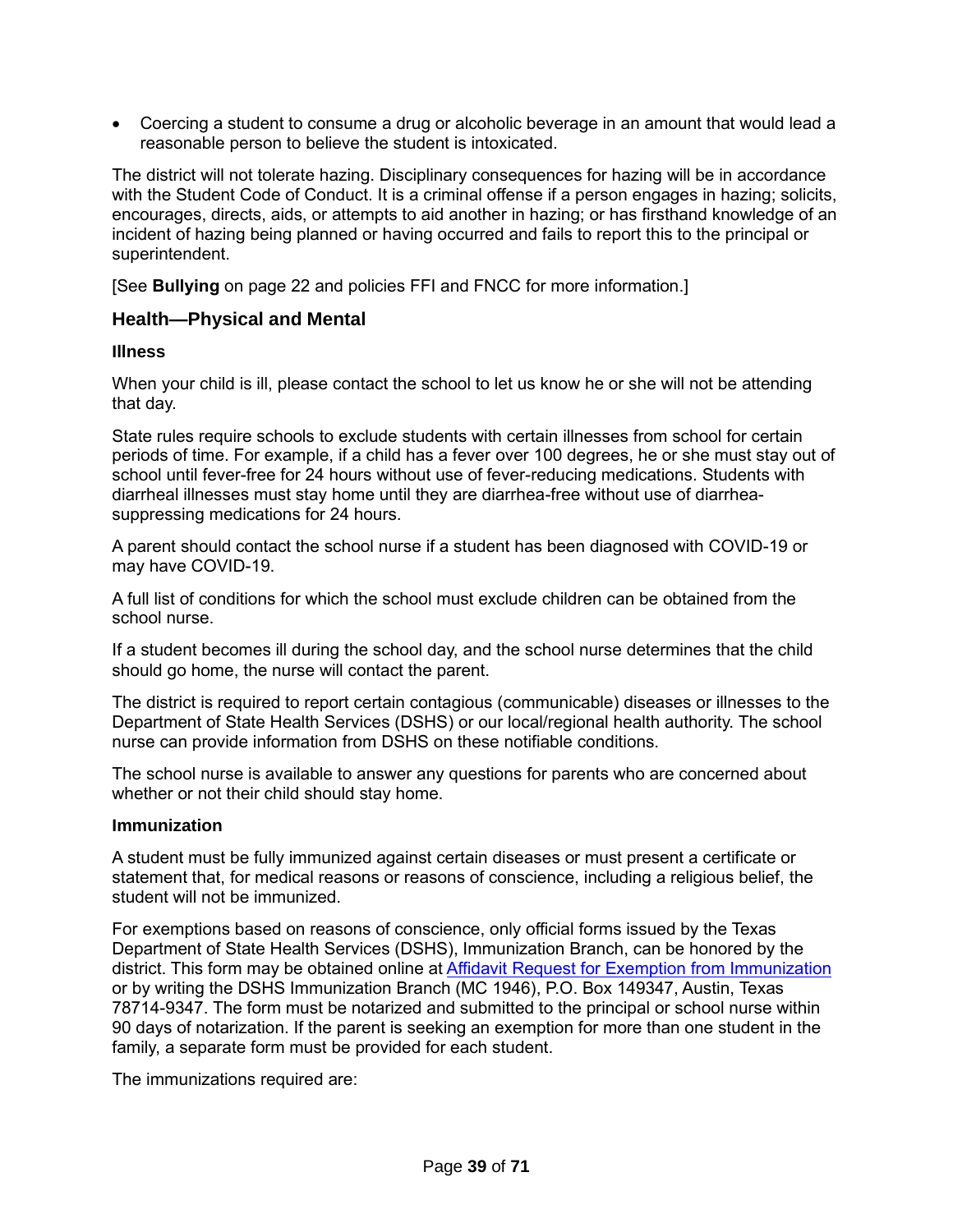- Diphtheria, tetanus, and pertussis
- Polio
- Measles, mumps, and rubella
- Hepatitis B
- Varicella (chicken pox)
- **Meningococcal**
- Hepatitis A

The school nurse can provide information on immunization requirements. Proof of immunization may be established by personal records from a licensed physician or public health clinic with a signature or rubber-stamp validation.

If a student should not be immunized for medical reasons, the student or parent must present a certificate signed by a U.S. registered and licensed physician stating that, in the doctor's opinion, the immunization required is medically contraindicated or poses a significant risk to the health and well-being of the student or a member of the student's family or household. This certificate must be renewed yearly unless the physician specifies a lifelong condition.

As noted at **Bacterial Meningitis** on page [43,](#page-48-4) entering college students must also, with limited exception, furnish evidence of having received a bacterial meningitis vaccination within the five years prior to enrolling in and attending classes at an institution of higher education. A student wanting to enroll in a dual credit course taken off campus may be subject to this or other vaccination requirements.

[See the DSHS website: [Texas School & Child Care Facility Immunization Requirements](http://www.dshs.state.tx.us/immunize/school/default.shtm) and policy FFAB(LEGAL) for more information.]

### <span id="page-45-0"></span>**Lice**

Head lice is very common among children. Although not an illness or a disease, it spreads easily through head-to-head contact during play, sports, nap time, and when children share things like brushes, combs, hats, and headphones.

The district does not require or recommend that students be removed from school because of lice or nits.

If careful observation indicates that a student has head lice, the school nurse will contact the student's parent to discuss a treatment plan using an FDA-approved medicated shampoo or cream rinse that may be purchased from any drug or grocery store. After the student undergoes one treatment, the parent should contact the school nurse to discuss the treatment used. The nurse can also offer additional recommendations, including subsequent treatments, how best to get rid of lice, and how to prevent lice from returning.

The district will provide notice to parents of elementary school students in an affected classroom without identifying the student with lice.

More information on head lice can be obtained from the DSHS website [Managing Head Lice in](http://www.dshs.state.tx.us/schoolhealth/lice.shtm)  [School Settings and at Home.](http://www.dshs.state.tx.us/schoolhealth/lice.shtm)

[See policy FFAA for more information.]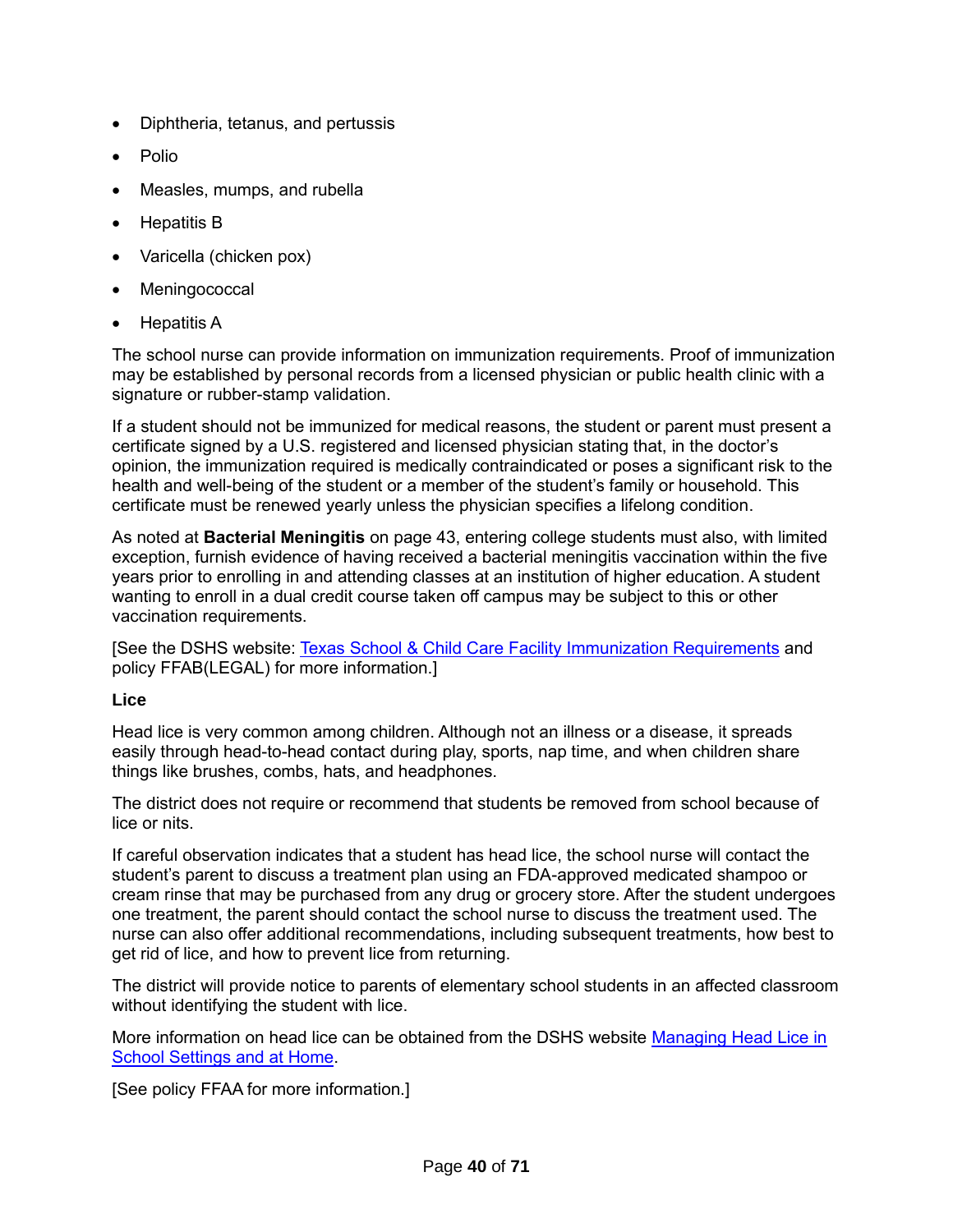## <span id="page-46-0"></span>**Medicine at School**

If a student must take medication during school hours, the student's parent must provide the medication. All medication, whether prescription or nonprescription, must be kept in the nurse's office and be administered by the nurse or another authorized district employee. A student may be authorized to possess his or her own medication because of asthma or a severe allergy as described below or as otherwise allowed by law.

The district will not purchase nonprescription medication to give to a student.

In accordance with policy FFAC, authorized employees may administer:

- Prescription medication in the original, properly labeled container, provided by the parent, along with a written request.
- Prescription medication from a properly labeled unit dosage container filled by a registered nurse or another qualified district employee from the original, properly labeled container.
- Nonprescription medication in the original, properly labeled container, provided by the parent along with a written request. **Note:** Insect repellant is considered a nonprescription medication.
- Herbal or dietary supplements provided by the parent only if required by the student's individualized education program (IEP) or Section 504 plan for a student with disabilities.

Students whose schedules provide for regular time spent outdoors, including for recess and physical education classes, should apply sunscreen before coming to school.

A student's teacher or other district personnel will apply sunscreen to the student's exposed skin if the student brings the sunscreen to school and asks for help applying it. A student at the elementary level may apply his or her own sunscreen if the student is able to do so.

If sunscreen needs to be administered to treat any type of medical condition, this should be handled through communication with the school nurse so that the district is made aware of any safety and medical issues.

### <span id="page-46-1"></span>**Asthma and Severe Allergic Reactions**

A student with asthma or severe allergic reaction (anaphylaxis) may possess and use prescribed asthma or anaphylaxis medication at school or school-related events only if he or she has written authorization from his or her parent and a physician or other licensed healthcare provider. The student must also demonstrate to his or her health-care provider and the school nurse the ability to use the prescribed medication, including any device required to administer the medication.

If the student has been prescribed asthma or anaphylaxis medication for use during the school day, the student and parents should discuss this with the school nurse or principal.

### See also **Food Allergies** on page [43.](#page-48-3)

### <span id="page-46-2"></span>**Mental Health Support**

The district has implemented programs to address the following mental health, behavioral health, and substance abuse concerns:

Mental health promotion and early intervention;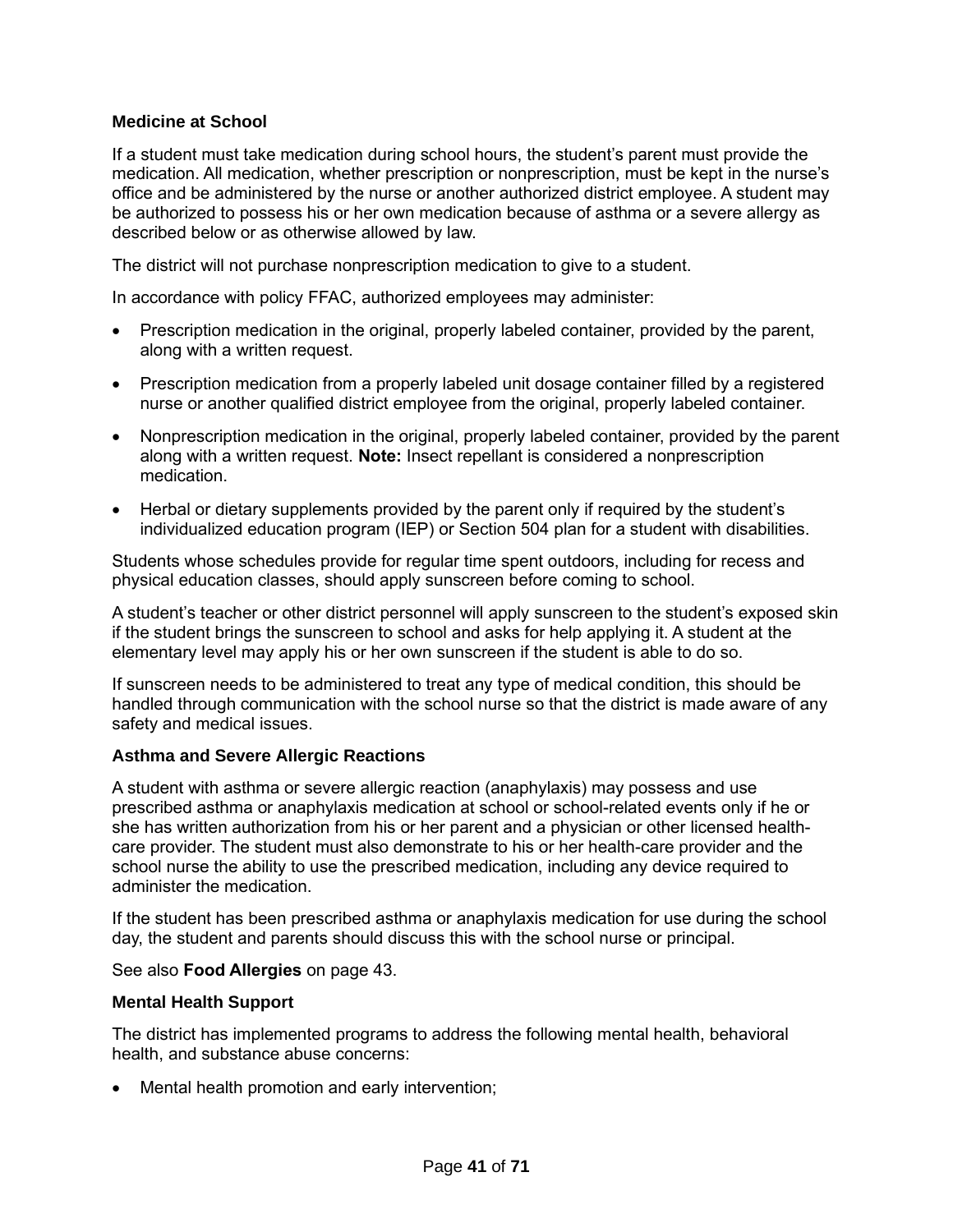- Building skills to manage emotions, establish and maintain positive relationships, and engage in responsible decision-making;
- Substance abuse prevention and intervention;
- Suicide prevention, intervention, and postvention (interventions after a suicide in a community);
- Grief, trauma, and trauma-informed care;
- Positive behavior interventions and supports;
- Positive youth development; and
- Safe, supportive, and positive school climates.

If a student has been hospitalized or placed in residential treatment for a mental health condition or substance abuse, the district has procedures to support the student's return to school. Please contact the district's mental health liaison for further information.

Teachers and other district employees may discuss a student's academic progress or behavior with the student's parents or another employee as appropriate; however, they are not permitted to recommend use of psychotropic drugs. A psychotropic drug is a substance used in the diagnosis, treatment, or prevention of a disease or as a component of a medication that is intended to alter perception, emotion, mood, or behavior.

A district employee who is a registered nurse, an advanced nurse practitioner, a physician, or a certified or credentialed mental health professional can recommend that a student be evaluated by an appropriate medical practitioner, if appropriate. [See policy FFEB for more information.]

For related information, see:

- **Consent to Conduct a Psychological Evaluation** on page [5](#page-10-2) and **Consent to Provide a Mental Health Care Service** on page [5](#page-10-3) for the district's procedures for recommending a mental health intervention and the mental health liaison's contact information;
- **Counseling** on page [29](#page-34-1) for the district's comprehensive school counseling program;
- **Physical and Mental Health Resources** on page [44](#page-49-2) for campus and community mental and physical health resources; and
- **Policies and Procedures that Promote Student Physical and Mental Health** on page [44](#page-49-3) for board-adopted policies and administrative procedures that promote student health.

### <span id="page-47-0"></span>**Physical Activity Requirements**

### *Elementary School*

The district will ensure that students in full-day prekindergarten–grade 5 engage in moderate or vigorous physical activity for at least 30 minutes per day or 135 minutes per week, in accordance with policies at EHAB, EHAC, EHBG, and FFA.

For additional information on the district's elementary school student physical activity programs and requirements, please see the principal.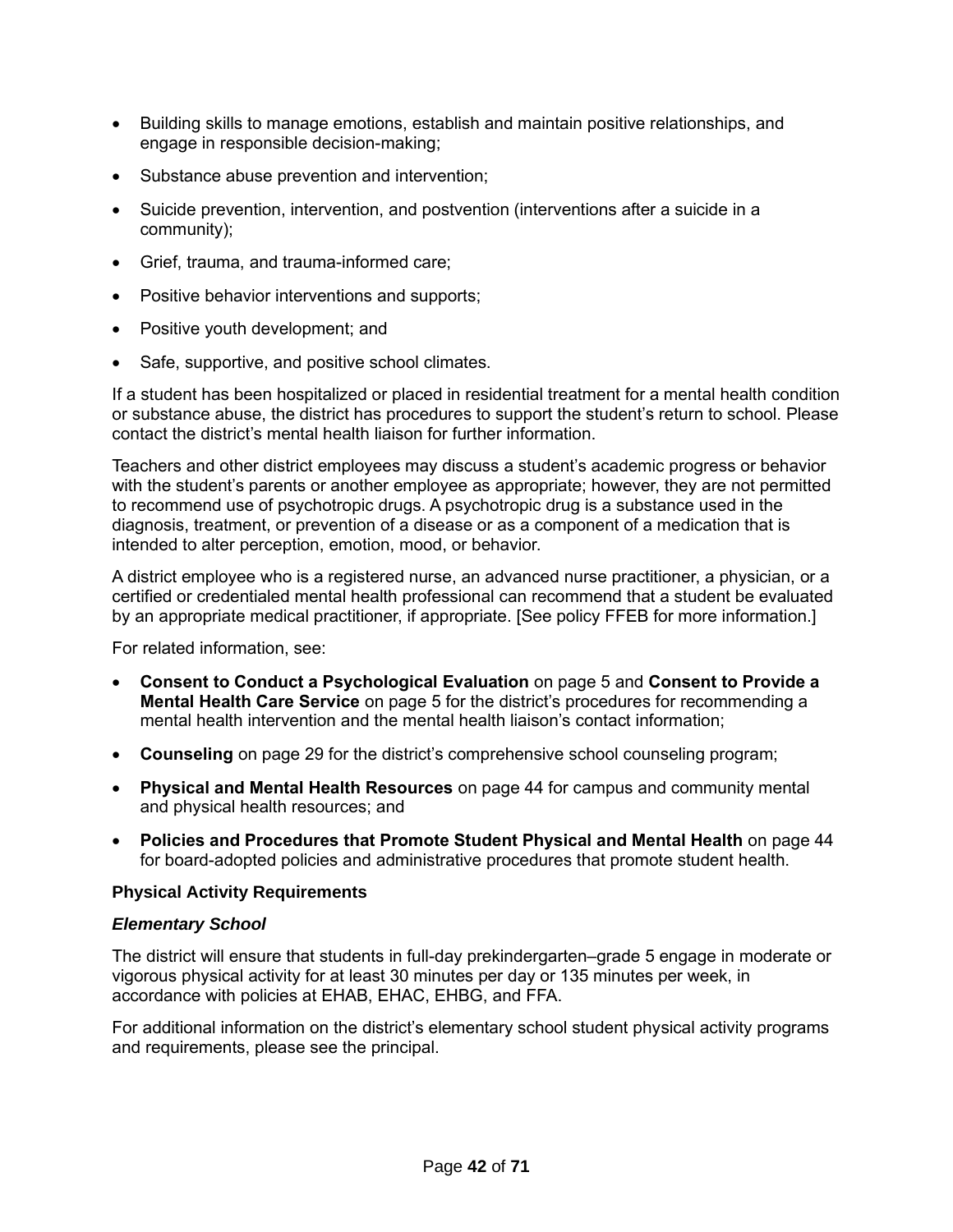# *Temporary Restriction from Participation in Physical Education*

Students who are temporarily restricted from participation in physical education will not actively participate in skill demonstration but will remain in class to learn the concepts of the lessons.

### <span id="page-48-0"></span>**Physical Fitness Assessment (Grades 3–12)**

Annually, the district will conduct a physical fitness assessment of students in grades 3–12 who are enrolled in a physical education course or a course for which physical education credit is awarded. At the end of the school year, a parent may submit a written request to obtain the results of his or her child's physical fitness assessment conducted during the school year by contacting the campus principal.

#### <span id="page-48-1"></span>**Physical Health Screenings/Examinations**

### *Spinal Screening Program*

School-based spinal screening helps identify adolescents with abnormal spinal curvature at an early stage when the curve is mild and may go unnoticed. Early detection is key to controlling spinal deformities. Spinal screening is non-invasive and conducted in accordance with the most recent nationally accepted and peer-reviewed standards.

All students who meet the Texas Department of State Health Services criteria will be screened for abnormal spinal curvature before the end of the school year. As appropriate, students will be referred for follow-up with their physician.

For information on spinal screening by an outside professional or exemption from spinal screening based on religious beliefs, contact the superintendent, or see policy FFAA(LEGAL).

#### *Other Examinations and Screenings*

[See policy FFAA for more information.]

#### <span id="page-48-2"></span>**Special Health Concerns**

#### <span id="page-48-4"></span>*Bacterial Meningitis*

Please see the district's [website](http://www.saisd.org/) for information regarding meningitis.

[See **Immunization** on page [39.](#page-44-2)]

#### *Diabetes*

In accordance with a student's individual health plan for management of diabetes, a student with diabetes will be permitted to possess and use monitoring and treatment supplies and equipment while at school or at a school-related activity. See the school nurse or principal for information. [See policy FFAF(LEGAL) for more information.]

#### <span id="page-48-3"></span>*Food Allergies*

Parents should notify the district when a student has been diagnosed with a food allergy, especially an allergy that could result in dangerous or life-threatening reactions either by inhalation, ingestion, or skin contact with the particular food. It is important to disclose the food to which the student is allergic as well as the nature of the allergic reaction. Please contact the school nurse or campus principal if your child has a known food allergy or as soon as possible after any diagnosis of a food allergy.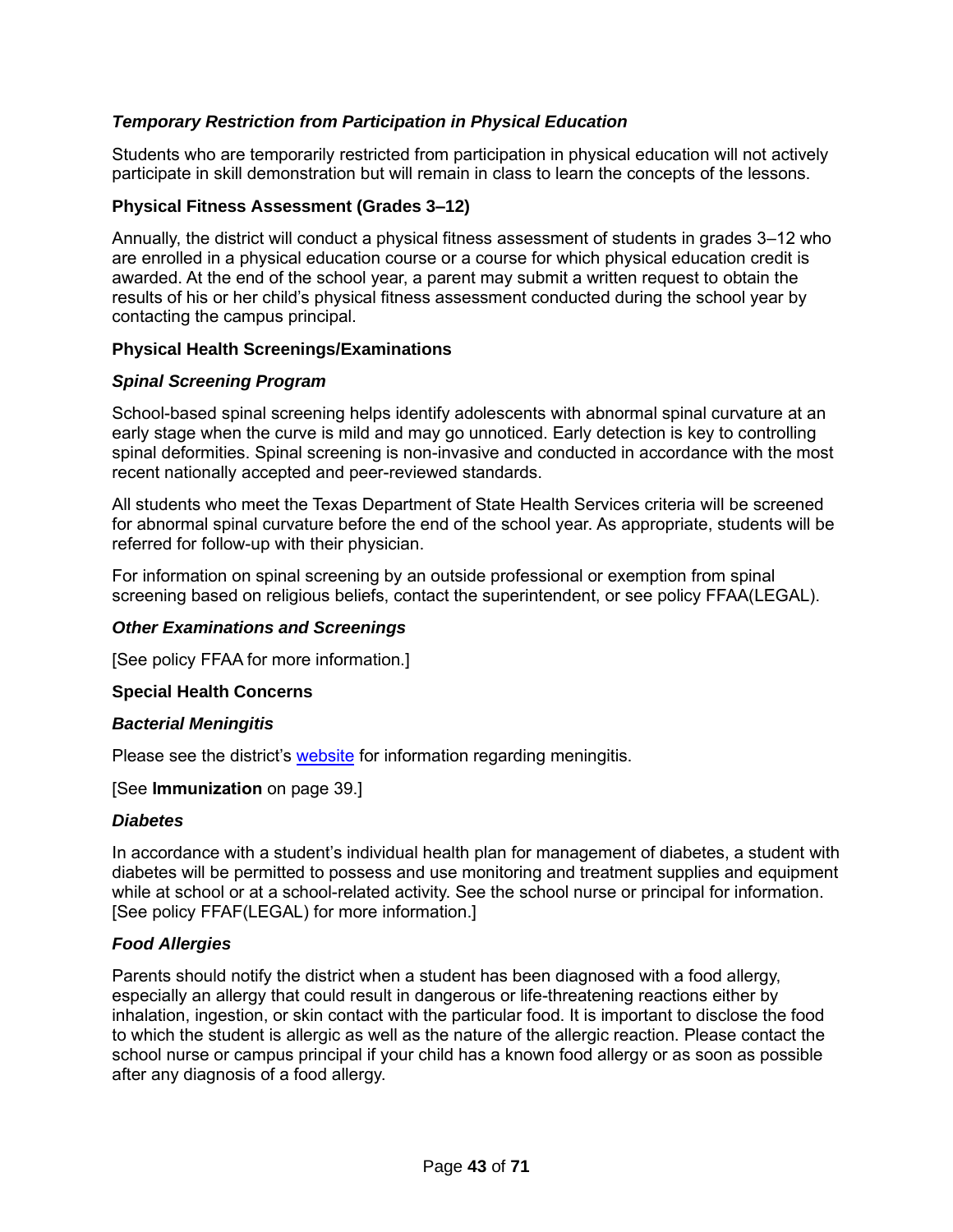The district has developed and annually reviews a food allergy management plan, based on the Texas Department of State Health Services' (DSHS) "Guidelines for the Care of Students with Food Allergies At-Risk for Anaphylaxis" found on the DSHS website at **Allergies and** [Anaphylaxis.](https://www.dshs.texas.gov/schoolhealth/allergiesandanaphylaxis/)

When the district receives information that a student has a food allergy that puts the student at risk for anaphylaxis, an individual care plan will be developed to assist the student in safely accessing the school environment. The district's food allergy management plan can be accessed [here.](https://www.saisd.org/Departments/Health-Services/Allergy)

[See **Celebrations** on page [24](#page-29-0) and policy FFAF for more information.]

# *Seizures*

To address the care of a student with a seizure disorder while at school or participating in a school activity, a parent may submit a seizure management and treatment plan to the district before the beginning of the school year, upon enrollment of the student, or as soon as practicable following diagnosis of a seizure disorder.

[See **A Student with Physical or Mental Impairments Protected under Section 504** on page [18](#page-23-1) and contact the school nurse for more information.]

## <span id="page-49-0"></span>**Tobacco and E-Cigarettes Prohibited (All Grade Levels and All Others on School Property)**

Students are prohibited from possessing or using any type of tobacco product, electronic cigarette (e-cigarette), or any other electronic vaporizing device while on school property or while attending an off-campus school-related activity.

The district and its staff strictly enforce prohibitions against the use of all tobacco products, ecigarettes, or any other electronic vaporizing device by students and all others on school property and at school-sponsored and school-related activities. [See the Student Code of Conduct and policies FNCD and GKA for more information.]

# <span id="page-49-1"></span>**Health-Related Resources, Policies, and Procedures**

# <span id="page-49-2"></span>**Physical and Mental Health Resources**

Parents and students in need of assistance with physical and mental health concerns may contact the following campus and community resources:

- The district Health Services Coordinator or the campus nurse.
- The Director of Counseling or the campus counselor.
- The local public health authority, San Angelo Health Department, which may be contacted at 325-657-4493.
- The local mental health authority, MHMR Concho Valley which may be contacted at 325- 658-7750.

# <span id="page-49-3"></span>**Policies and Procedures that Promote Student Physical and Mental Health**

The district has adopted board policies that promote student physical and mental health. (LOCAL) policies on the topics below can be found in the district's policy manual, available [online.](https://pol.tasb.org/Home/Index/1139)

• Food and nutrition management: CO, COA, COB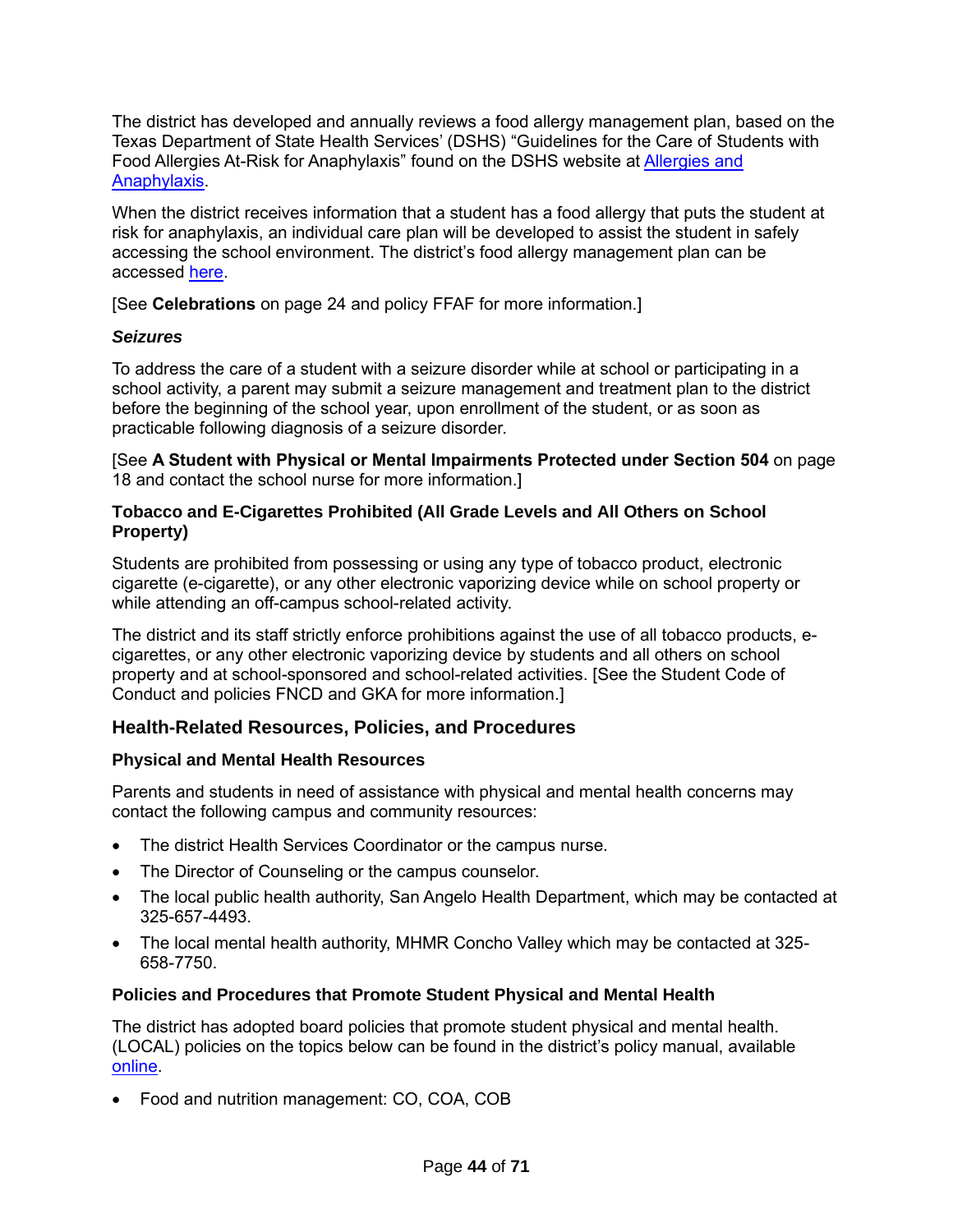- Wellness and Health Services: FFA
- Physical Examinations: FFAA
- Immunizations: FFAB
- Medical Treatment: FFAC
- Communicable Diseases: FFAD
- School-Based Health Centers: FFAE
- Care Plans: FFAF
- Crisis Intervention: FFB
- Trauma-informed Care: FFBA
- Student Support Services: FFC
- Student Safety: FFF
- Child Abuse and Neglect: FFG
- Freedom from Discrimination, Harassment, and Retaliation: FFH
- Freedom from Bullying: FFI

In addition, the District Improvement Plan details the district's strategies to improve student performance through evidence-based practices that address physical and mental health.

The district has developed administrative procedures as necessary to implement the above policies and plans.

### <span id="page-50-0"></span>**School Health Advisory Council (SHAC)**

During the preceding school year, the district's School Health Advisory Council (SHAC) held four meetings. Additional information regarding the district's SHAC is available from the [website.](https://www.saisd.org/Departments/Health-Services/SHAC)

[See **Human Sexuality Instruction** on page [8](#page-13-1) and policies BDF and EHAA. for more information.]

### <span id="page-50-1"></span>**Student Wellness Policy/Wellness Plan**

To encourage healthy habits in our students, the district has developed a board-adopted wellness policy at FFA(LOCAL) and corresponding plans and procedures to implement it. For questions about the content or implementation of the district's wellness policy and plan, please contact the Coordinator of Health Services.

### <span id="page-50-2"></span>**Law Enforcement Agencies**

### <span id="page-50-3"></span>**Questioning of Students**

When law enforcement officers or other lawful authorities wish to question or interview a student at school, the principal will cooperate fully regarding the conditions of the interview, including without parental consent, if necessary, if it is part of a child abuse investigation. In other circumstances, the principal will: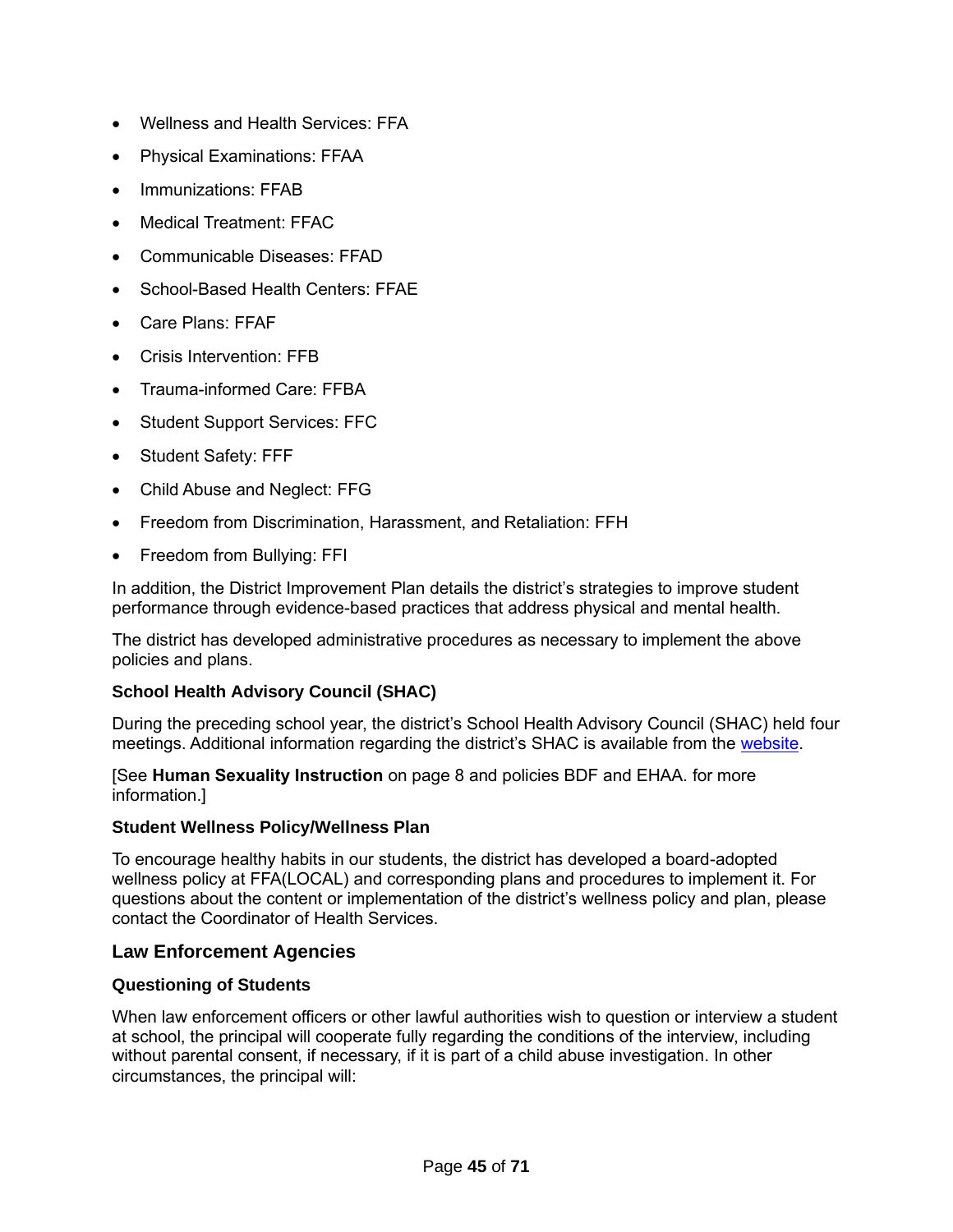- Verify and record the identity of the officer or other authority and ask for an explanation of the need to question the student at school.
- Ordinarily make reasonable efforts to notify the parents, unless the interviewer raises what the principal considers to be a valid objection.
- Ordinarily be present for the questioning or interview, unless the interviewer raises what the principal considers to be a valid objection.

## <span id="page-51-0"></span>**Students Taken into Custody**

State law requires the district to permit a student to be taken into legal custody:

- To comply with an order of the juvenile court.
- To comply with the laws of arrest.
- By a law enforcement officer if there is probable cause to believe the student has engaged in delinquent conduct or conduct in need of supervision.
- By a law enforcement officer to obtain fingerprints or photographs for comparison in an investigation.
- By a law enforcement officer to obtain fingerprints or photographs to establish a student's identity where the child may have engaged in conduct indicating a need for supervision, such as running away.
- By a probation officer if there is probable cause to believe the student has violated a condition of probation imposed by the juvenile court.
- By an authorized representative of Child Protective Services (CPS), Texas Department of Family and Protective Services (DFPS), a law enforcement officer, or a juvenile probation officer, without a court order, under the conditions set out in the Family Code relating to the student's physical health or safety.
- To comply with a properly issued directive from a juvenile court to take a student into custody.

Before a student is released to a legally authorized person, the principal will verify the person's identity and, to the best of his or her ability, will verify the person's authority to take custody of the student.

The principal will immediately notify the superintendent and will attempt to notify the parent, unless the legally authorized person raises what the principal considers to be a valid objection to notifying the parents. Because the principal does not have the authority to prevent or delay a student's release to a legally authorized person, any notification will most likely be after the fact.

### <span id="page-51-1"></span>**Notification of Law Violations**

The district is required by state law to notify:

- All instructional and support personnel who have responsibility for supervising a student who has been taken into custody, arrested, or referred to the juvenile court for any felony offense or for certain misdemeanors.
- All instructional and support personnel who have regular contact with a student who has been convicted, received deferred prosecution, received deferred adjudication, or was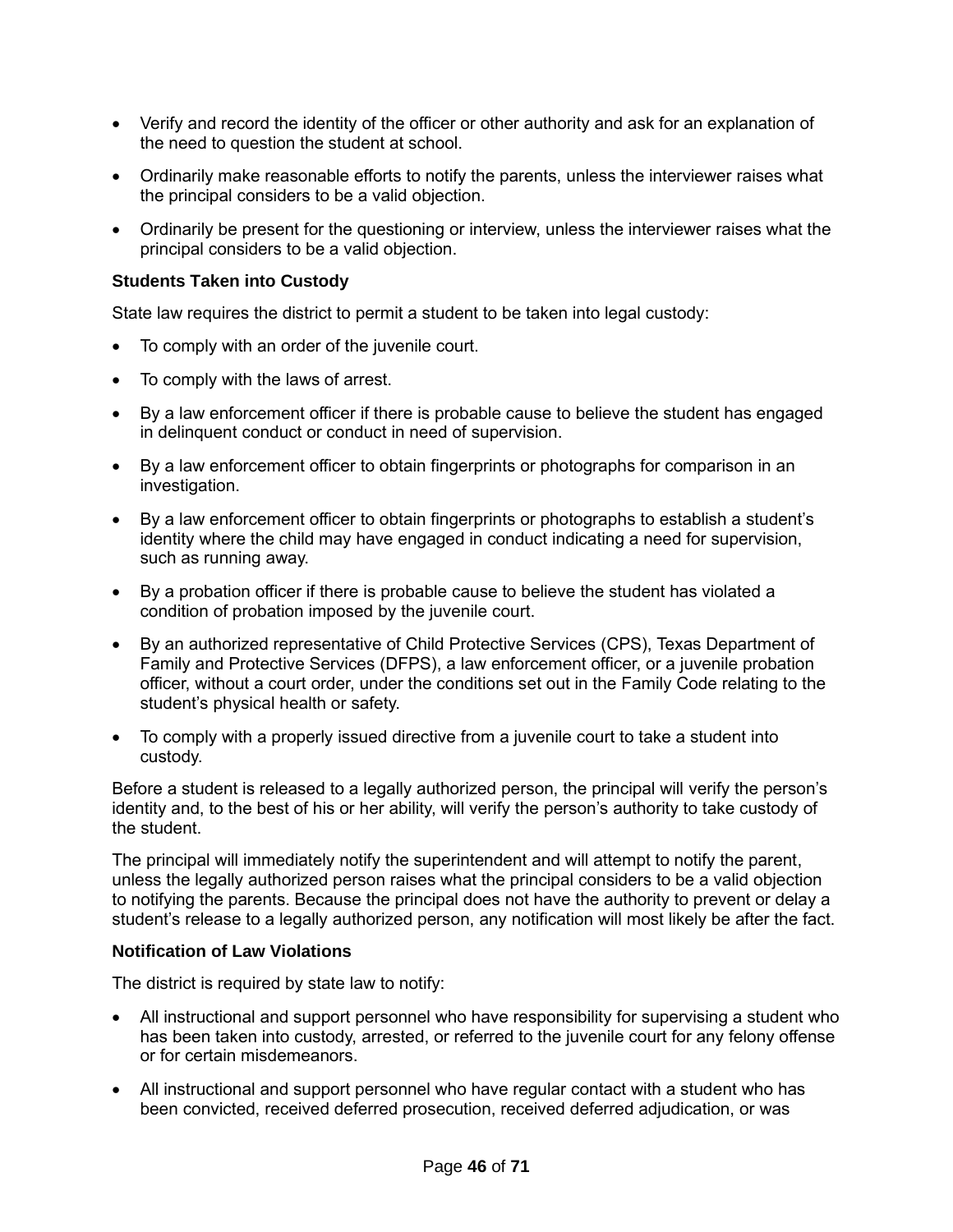adjudicated for delinquent conduct for any felony offense or certain misdemeanors that occur in school, on school property, or at a school-sponsored or school-related activity on or off school property. These personnel will also be notified if the principal has reasonable grounds to believe the student has engaged in certain conduct.

• All appropriate district personnel regarding a student who is required to register as a sex offender.

[See policy GRAA(LEGAL) for more information.]

# <span id="page-52-0"></span>**Leaving Campus**

Remember that student attendance is crucial. Appointments should be scheduled outside of school hours if possible. Absent extenuating circumstances, students will not regularly be released before the end of the school day.

State rules require parental consent before any student leaves campus for any part of the school day.

For students in elementary, a parent or authorized adult must come to the office and show identification to sign the student out. A campus representative will ask the student to report to the office. For safety purposes and stability of the learning environment, we cannot allow any unescorted adult to go to the classroom or other area to pick up the student. If the student returns to campus the same day, the parent or authorized adult must sign the student back in through the main office upon the student's return. Documentation regarding the reason for the absence will also be required.

If a student becomes ill during the school day and the school nurse or other district personnel determines that the student should go home, the nurse will contact the student's parent and document the parent's wishes regarding release from school.

Unless the parent directs district personnel to release the student unaccompanied, the parent or other authorized adult must follow the sign-out procedures listed above. If a student is permitted by his or her parent to leave campus unaccompanied, the nurse will document the time of day the student was released. Under no circumstances will a student in elementary or middle school be released unaccompanied.

# <span id="page-52-1"></span>**At Any Other Time during the School Day**

Students are not authorized to leave campus during regular school hours for any other reason, except with the permission of the principal.

Students who leave campus in violation of these rules will be subject to disciplinary action in accordance with the Student Code of Conduct.

# <span id="page-52-2"></span>**Lost and Found**

A lost and found collection box is located in the campus office. A student who loses an item should check the lost and found box. The district discourages bringing personal items of high monetary value to school, as the district is not responsible for lost or stolen items. The campus will dispose of lost and found items at the end of each semester.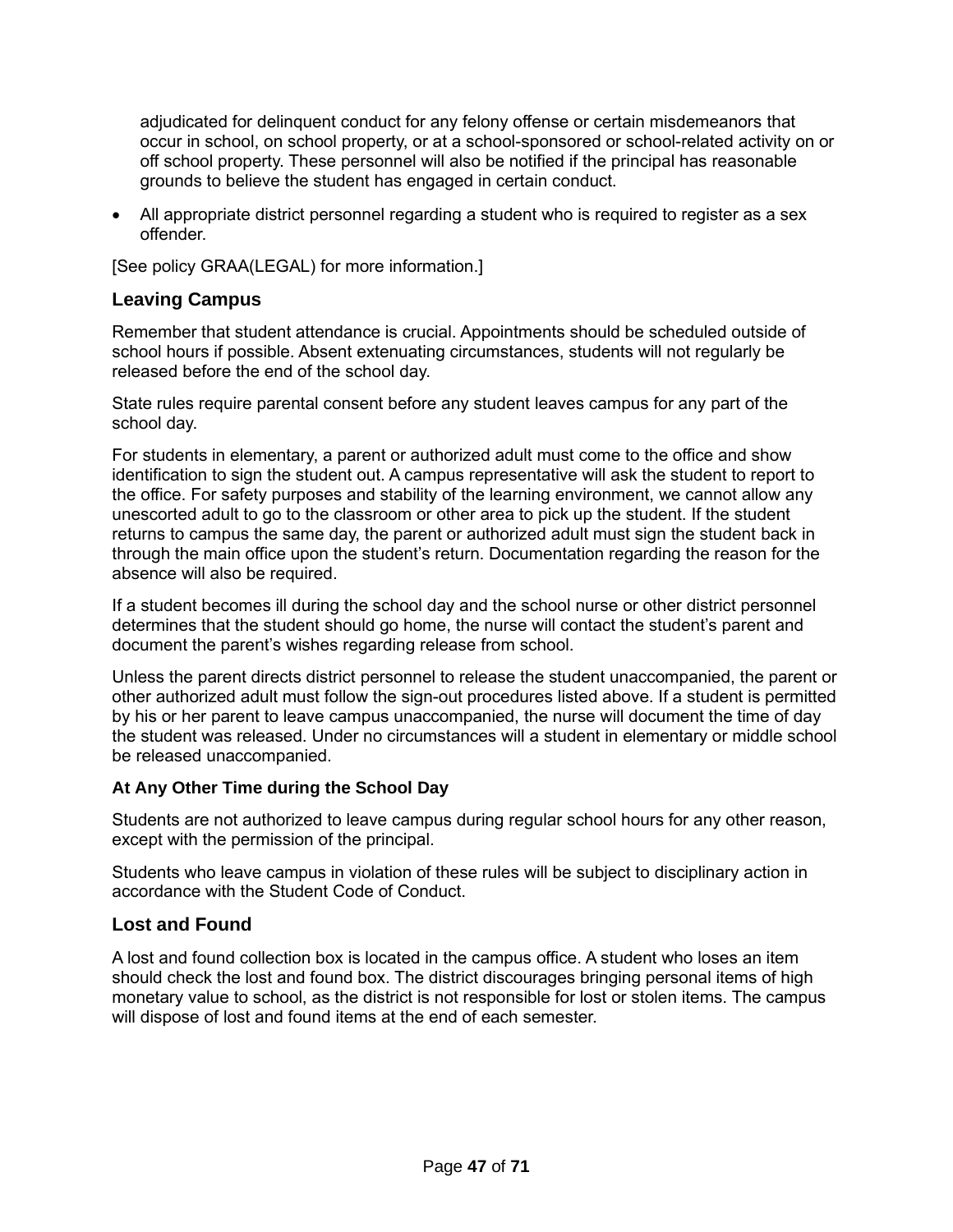# <span id="page-53-0"></span>**Makeup Work**

#### <span id="page-53-1"></span>**Makeup Work Because of Absence**

A teacher may assign makeup work to a student who misses class based on instructional objectives and the needs of the student in mastering the essential knowledge and skills or meeting subject or course requirements.

The student will be responsible for obtaining and completing the makeup work within the time specified by the teacher. A student who does not make up assigned work within the time allotted by the teacher will receive a grade of zero for the assignment.

The student is encouraged to speak with his or her teacher if the student knows of an absence ahead of time so that the teacher and student may plan any makeup work.

A student will be permitted to make up tests and turn in projects due in any class missed because of absence. Teachers may assign a late penalty to any long-term project in accordance with timelines approved by the principal and previously communicated to students.

#### <span id="page-53-2"></span>**DAEP Makeup Work**

#### <span id="page-53-3"></span>**In-School Suspension (ISS) and Out-of-School Suspension (OSS) Makeup Work (All Grade Levels)**

#### *Alternative Means to Receive Coursework*

While a student is in ISS or OSS, the district will provide the student with all course work for the student's foundation curriculum classes that the student misses as a result of the suspension.

#### *Opportunity to Complete Courses*

A student removed from the regular classroom to ISS or another setting, other than a DAEP, will have an opportunity to complete before the beginning of the next school year each course the student was enrolled in at the time of removal from the regular classroom. The district may provide the opportunity by any method available, including a correspondence course, another distance learning option, or summer school. The district will not charge the student for any method of completion provided by the district. [See policy FO(LEGAL) for more information.]

### <span id="page-53-4"></span>**Nondiscrimination Statement**

In its efforts to promote nondiscrimination and as required by law, the district does not discriminate on the basis of race, religion, color, national origin, gender, sex, age, disability, or any other basis prohibited by law in providing education services, activities, and programs, including Career and Technical Education (CTE) programs. The district provides equal access to the Boy Scouts and other designated youth groups.

In accordance with Title IX, the district does not and is required not to discriminate on the basis of sex in its educational programs or activities. The requirement not to discriminate extends to employment. Inquiries about the application of Title IX may be referred to the district's Title IX Coordinator (see below), to the Assistant Secretary for Civil Rights of the Department of Education, or both.

Other federal laws that prohibit discrimination include Title VI, Section 504, the Age Discrimination Act, the Boy Scouts Act, and Title II.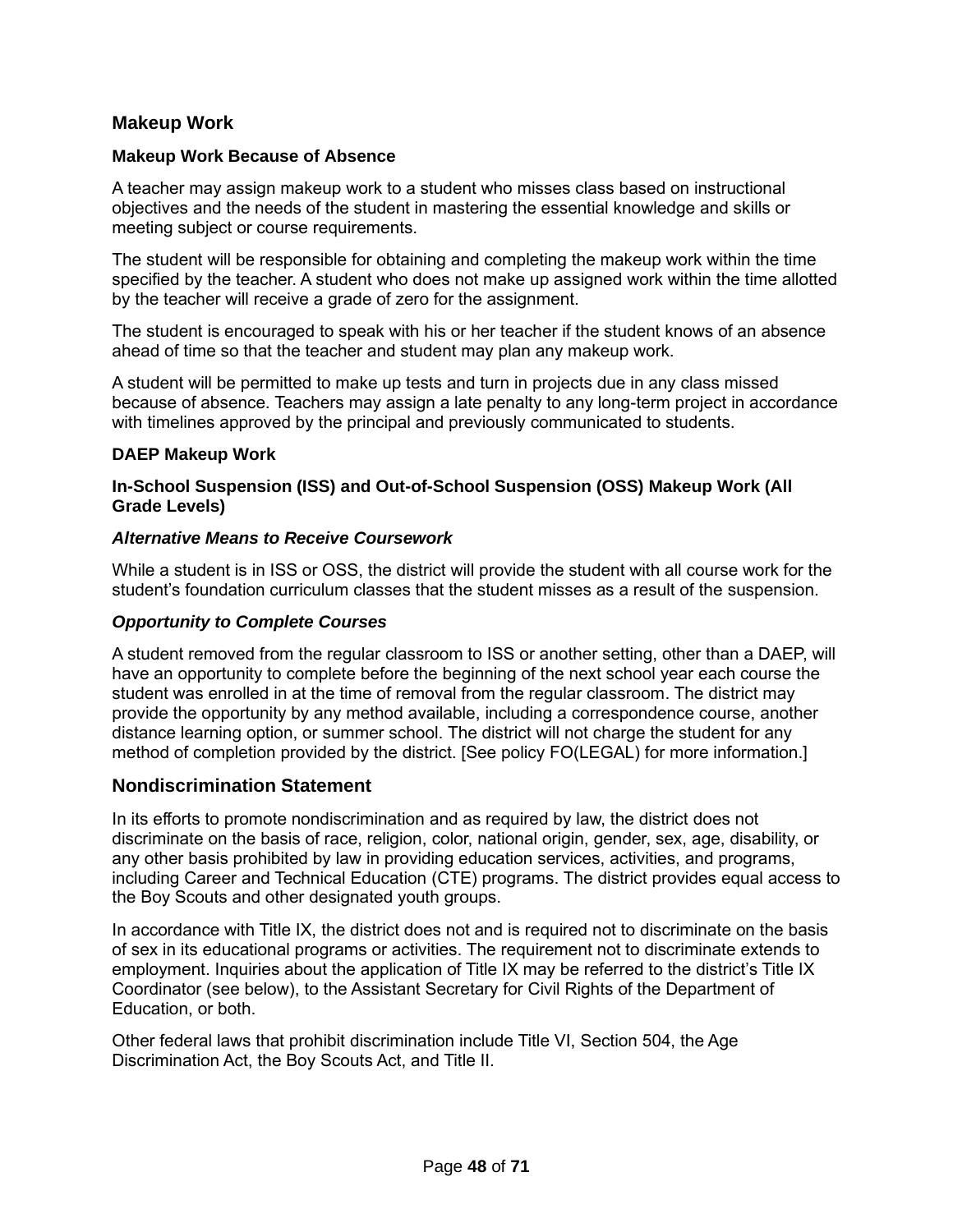The district has designated and authorized the following employee as the Title IX Coordinator to address concerns or inquiries regarding discrimination on the basis of sex, including sexual harassment, sexual assault, dating violence, domestic violence, stalking, or gender-based harassment:

#### *Greg Mcintyre, Deputy Superintendent of Administrative Services, 1621 University Ave, 325- 947-3838*

Reports can be made at any time and by any person, including during non-business hours, by mail, phone, or email. During district business hours, reports may also be made in person. Upon the district receiving notice or an allegation of sex-based harassment, the Title IX Coordinator will promptly respond in accordance with the process described at FFH(LOCAL).

The following district representatives have been designated to address concerns or inquiries about other kinds of discrimination:

• For concerns regarding discrimination on the basis of disability, see the ADA/Section 504 Coordinator:

#### *Dian Underwood, Director of Special Programs, 325-657-4055*

• For all other concerns regarding discrimination, see the superintendent:

[See policies FB, FFH, and GKD for more information.]

### <span id="page-54-0"></span>**Parent and Family Engagement**

#### <span id="page-54-1"></span>**Working Together**

Experience and research tell us that a child succeeds in education with good communication and a strong partnership between home and school. A parent's involvement and engagement in this partnership may include:

- Encouraging your child to put a high priority on education and working with your child every day to make the most of the educational opportunities the school provides.
- Ensuring that your child completes all homework assignments and special projects and comes to school each day prepared, rested, and ready to learn.
- Becoming familiar with all your child's school activities and with the academic programs, including special programs, offered in the district.
- Discussing with the school counselor or principal any questions you may have about the options and opportunities available to your child.
- Reviewing the requirements and options for graduation with your child in middle school and again while your child is enrolled in high school.
- Monitoring your child's academic progress and contacting teachers as needed. [See **Academic Counseling** on page [29.](#page-34-2)]
- Attending scheduled conferences and requesting additional conferences as needed. To schedule a telephone or in-person conference with a teacher, school counselor, or principal, please call the school office for an appointment. The teacher will usually return your call or meet with you during his or her conference period or before or after school. [See **Report Cards/Progress Reports and Conferences** on page [51.](#page-56-2)]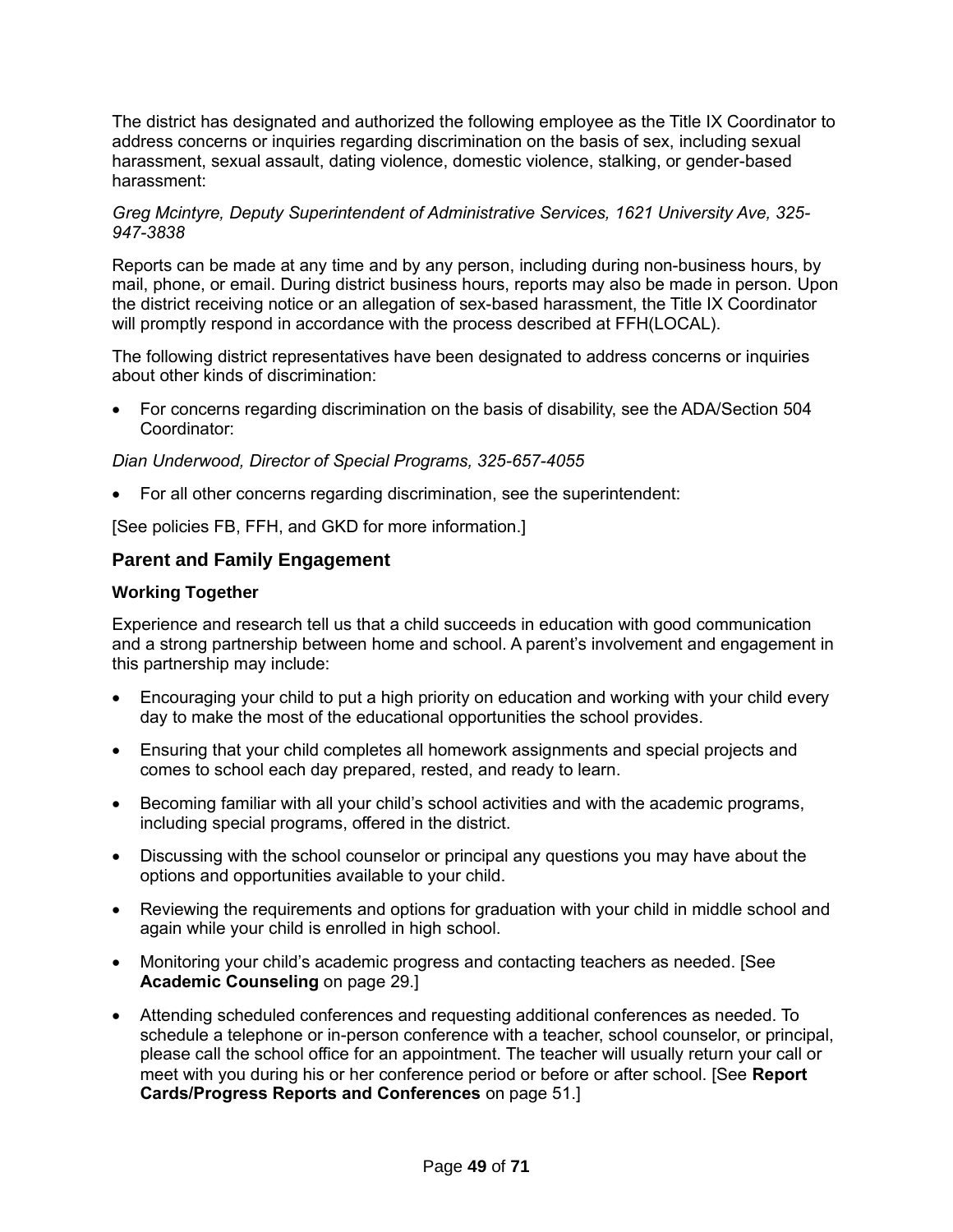- Becoming a school volunteer. [See **Volunteers** on page **Error! Bookmark not defined.** and policy GKG for more information.]
- Participating in campus parent organizations.
- Being aware of the school's ongoing bullying and harassment prevention efforts.
- Contacting school officials if you are concerned with your child's emotional or mental wellbeing.
- Attending board meetings to learn more about district operations. [See policies BE and BED for more information.]

# <span id="page-55-0"></span>**Pledges of Allegiance and a Minute of Silence**

Each school day, students will recite the Pledge of Allegiance to the U.S. flag and the Pledge of Allegiance to the Texas flag. Parents may submit a written request to the principal to excuse their child from reciting a pledge. [See **Reciting the Pledges to the U.S. and Texas Flags** on page [9.](#page-14-1)]

State law requires that one minute of silence follow recitation of the pledges. Each student may choose to reflect, pray, meditate, or engage in any other silent activity during that minute so long as the silent activity does not interfere with or distract others.

In addition, state law requires that each campus provide for the observance of one minute of silence in remembrance of those who lost their lives on September 11, 2001, at the beginning of the first class period when September 11 falls on a regular school day.

[See policy EC for more information.]

### <span id="page-55-1"></span>**Prayer**

Each student has a right to pray individually, voluntarily, and silently or to meditate in school in a manner that does not disrupt school activities. The school will not encourage, require, or coerce a student to engage in or refrain from such prayer or meditation during any school activity.

### <span id="page-55-2"></span>**Promotion and Retention**

A student will be promoted only on the basis of academic achievement or proficiency. In making promotion decisions, the district will consider:

- Teacher recommendation,
- Grades,
- Scores on criterion-referenced or state-mandated assessments, and
- Any other necessary academic information as determined by the district.

In addition, at certain grade levels a student—with limited exceptions—will be required to pass the State of Texas Assessments of Academic Readiness (STAAR) if the student is enrolled in a public Texas school on any day between January 1 and the date of the first administration of the STAAR.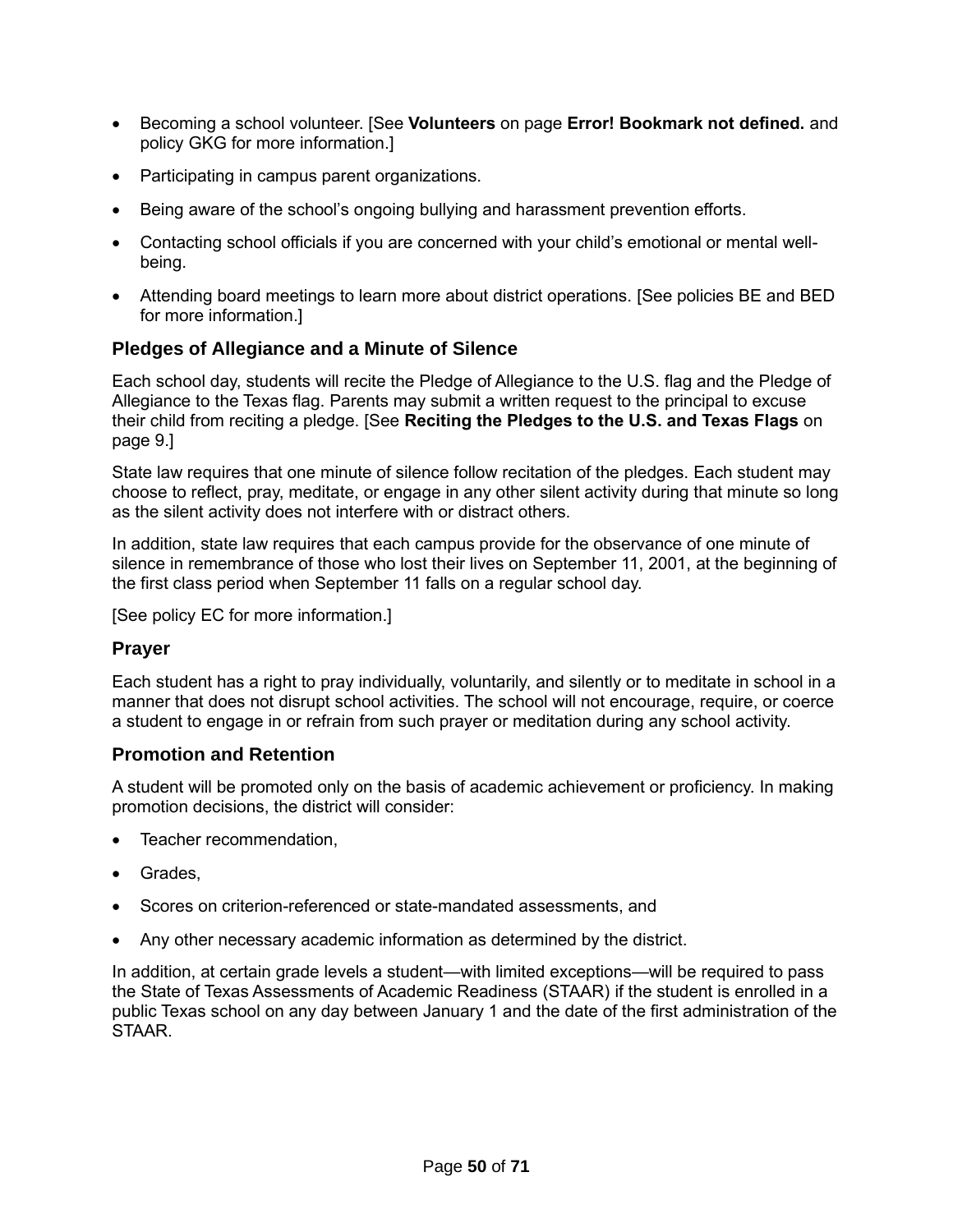# <span id="page-56-0"></span>**Elementary and Middle/Junior High Grade Levels**

To be promoted to grade 6, students enrolled in grade 5 must perform satisfactorily on the mathematics and reading sections of the grade 5 assessment in English or Spanish.

If a student in grade 5 or 8 is enrolled in a high-school credit course with a corresponding endof-course (EOC) assessment, the student will not be subject to the promotion requirements described above for the relevant grade 5 or 8 assessment. The student will instead take the corresponding EOC assessment.

If a student in grades 3–8 is enrolled in a class or course intended for students above his or her current grade level in which the student will be administered a state-mandated assessment, the student will be required to take an applicable state-mandated assessment only for the course in which he or she is enrolled, unless otherwise required to do so by federal law.

A student in grades 3–8 shall be assessed at least once in high school with the ACT or the SAT if the student completes the high school end-of-course assessments in mathematics, reading/language arts, or science prior to high school.

#### [See **Standardized Testing** on page [56.](#page-61-4)]

A student in grade 5 or 8 will have two opportunities to retake a failed assessment. If a student fails a second time, a grade placement committee consisting of the principal or designee, the teacher, and the student's parent will determine the additional special instruction the student will receive. After a third failed attempt, the student will be retained; however, the parent can appeal this decision to the committee.

For the student to be promoted based on standards previously established by the district, the decision of the committee must be unanimous and the student must complete additional special instruction before beginning the next grade level. Whether the student is retained or promoted, an educational plan for the student will be designed to enable the student to perform at grade level by the end of the next school year. [See policy EIE for more information.]

Certain students—some with disabilities and some classified as English learners—may be eligible for exemptions, accommodations, or deferred testing. An admission, review, and dismissal (ARD) committee meeting will be convened if a student receiving special education services in grade 5 or 8 fails to meet satisfactory performance after the first STAAR administrations in reading or math. For more information, see the principal, school counselor, or special education director.

A student at or above grade 3 who does not perform satisfactorily on his or her state-mandated examinations will participate in special instructional programs designed to improve performance. The district will notify the parent of their child's participation in this program. The student may be required to participate in this instruction before or after normal school hours or outside of the normal school year. Failure of a student to attend these programs may result in violations of required school attendance as well as the student not being promoted to the next grade level.

### <span id="page-56-1"></span>**Release of Students from School**

[See **Leaving Campus** on page [47.](#page-52-0)]

### <span id="page-56-2"></span>**Report Cards/Progress Reports and Conferences**

Report cards with each student's performance and absences in each class or subject are issued at least once every nine (9) weeks.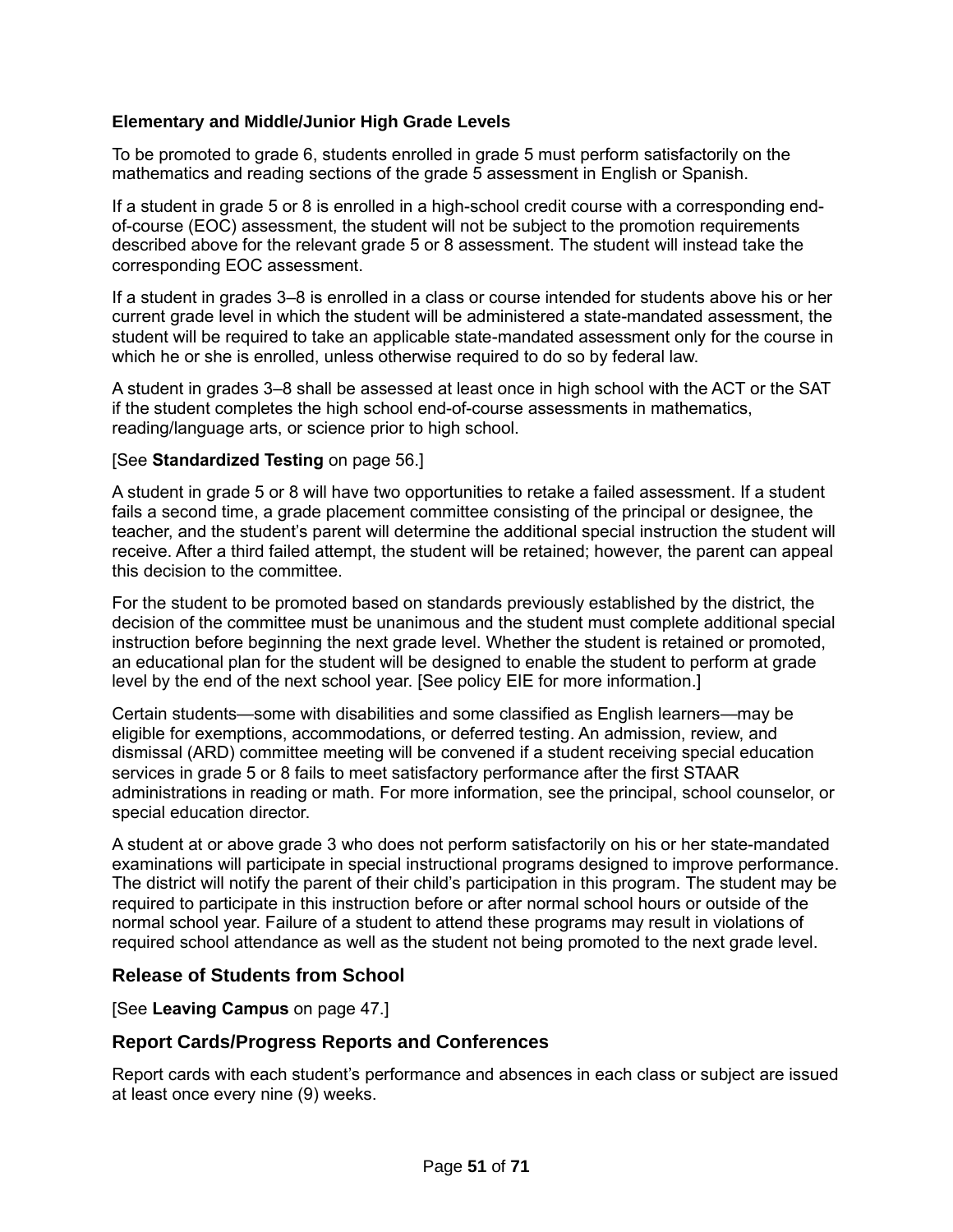At the end of the first three weeks of a grading period, parents will receive a progress report if their child's performance in any course/subject area is near or below 70 or is below the expected level of performance. If a student receives a grade lower than 70 in any class or subject at the end of a grading period, the parent will be asked to schedule a conference with the teacher. [See **Working Together** on page [49](#page-54-1) for how to schedule a conference.]

Teachers follow grading guidelines that have been approved by the principal pursuant to the board-adopted policy. Grading guidelines are designed to reflect each student's relative mastery of each assignment. State law provides that a test or course grade issued by a teacher cannot be changed unless the board determines that the grade was arbitrary or contains an error, or that the teacher did not follow the district's grading policy. [See **Grading Guidelines** on page [38](#page-43-3) and policy EIA(LOCAL) for more information.]

Questions about grade calculation should first be discussed with the teacher. If the question is not resolved, the student or parent may request a conference with the principal in accordance with FNG(LOCAL).

The report card or unsatisfactory progress report will state whether tutorials are required for a student who receives a grade lower than 70.

# <span id="page-57-0"></span>**Retaliation**

# [See **Dating Violence, Discrimination, Harassment, and Retaliation** on page [30.](#page-35-1)]

# <span id="page-57-1"></span>**Safety**

Student safety on campus, at school-related events, and in district vehicles is a high priority of the district. The cooperation of students is essential to ensuring school safety. A student is expected to:

- Avoid conduct that is likely to put the student or others at risk.
- Follow all behavioral standards in this handbook and the Student Code of Conduct or set by district employees.
- Remain alert to any safety hazards, such as intruders on campus or threats made by any person toward a student or staff member, and promptly report any incidents to a district employee. A student may make anonymous reports about safety concerns by [report@stayalert.info](mailto:report@stayalert.info) or visiting the [Stay Alert Website.](https://www.stayalert.info/)
- Know emergency evacuation routes and signals.
- Follow immediately the instructions of teachers, bus drivers, and other district employees who are overseeing the welfare of students.

# <span id="page-57-2"></span>**Accident Insurance**

Soon after the school year begins, parents will have the opportunity to purchase low-cost accident insurance that would help meet medical expenses in the event of injury to their child.

### <span id="page-57-3"></span>**Preparedness Drills: Evacuation, Severe Weather, and Other Emergencies**

Periodically, the school will conduct preparedness drills of emergency procedures. When the command is given or alarm is sounded, students need to follow the direction of teachers or others in charge quickly, quietly, and in an orderly manner.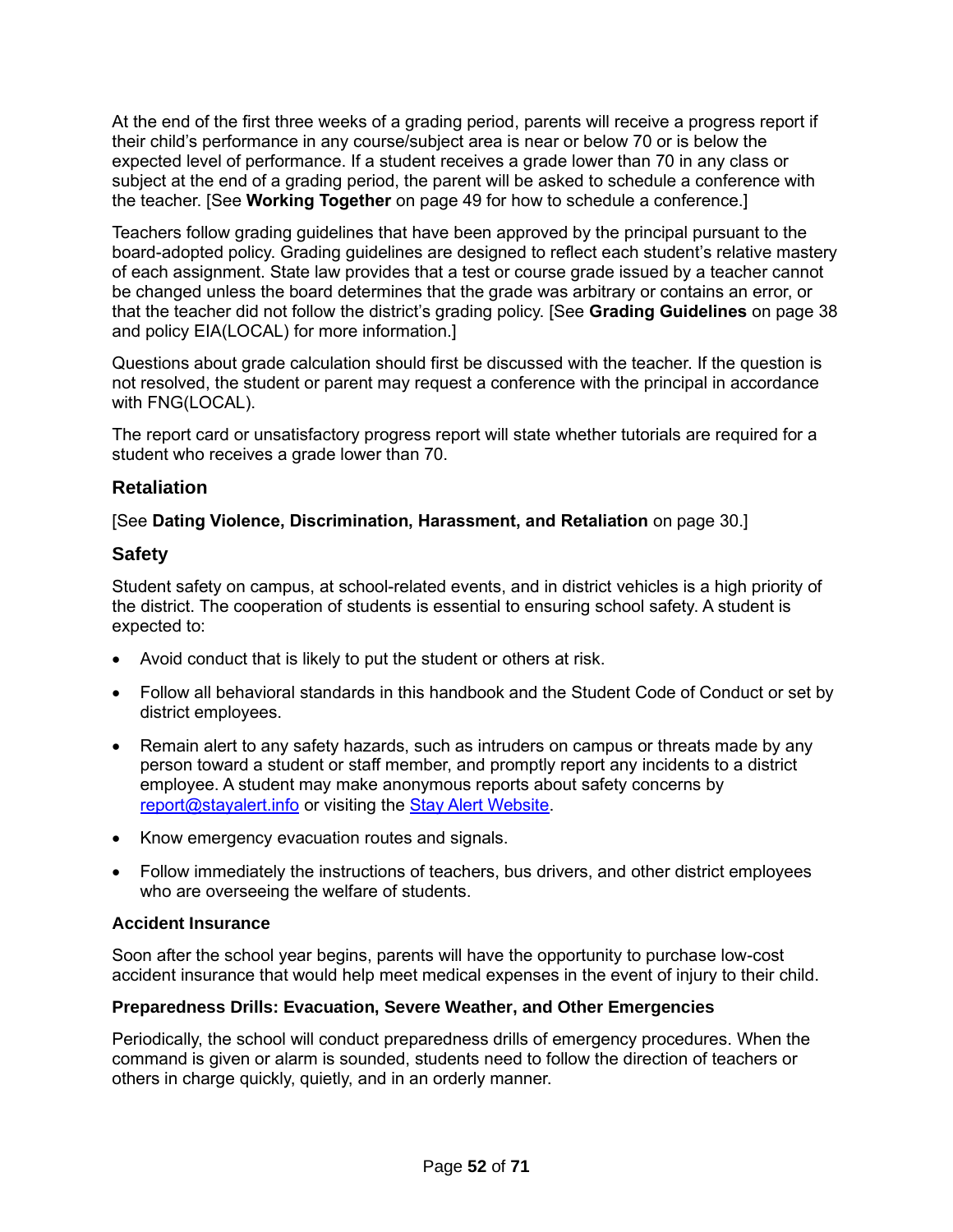# <span id="page-58-0"></span>**Emergency Medical Treatment and Information**

All parents are asked each year to complete a medical care authorization form, providing written parental consent to obtain emergency treatment and information about allergies to medications or drugs. Parents should contact the school nurse to update emergency care information (name of doctor, emergency phone numbers, allergies, etc.).

The district may consent to medical treatment, which includes dental treatment, if necessary, for a student if:

- The district has received written authorization from a person having the right to consent;
- That person cannot be contacted; and
- That person has not given the district actual notice to the contrary.

The emergency care authorization form will be used by the district when a student's parent or authorized designee is unable to be contacted. A student may provide consent if authorized by law or court order.

Regardless of parental authorization for the district to consent to medical treatment, district employees will contact emergency medical services to provide emergency care when required by law or when deemed necessary, such as to avoid a life-threatening situation.

### <span id="page-58-1"></span>**Emergency School Closing Information**

Each year, parents are asked to complete an emergency release form to provide contact information in the event that the district needs to notify parents of early dismissal, delayed opening, or restricted access to a campus because of severe weather, a security threat, or another emergency cause.

The district will rely on contact information on file with the district to communicate with parents in an emergency situation, which may include real-time or automated messages. It is crucial to notify your child's school when a phone number changes.

If the campus must close, delay opening, or restrict access to the building because of an emergency, the district will also alert the community in the following ways: local television channels, local radio, SAISD channel, SwiftK12, SAISD Webpage, etc.

### [See **Communications-Automated, Emergency** on page [27.](#page-32-1)]

### <span id="page-58-2"></span>**School Facilities**

### <span id="page-58-3"></span>**Food and Nutrition Services**

The district participates in the School Breakfast Program and National School Lunch Program and offers students nutritionally balanced meals daily in accordance with standards set forth in state and federal law.

Some students are eligible for free and reduced-price meals based on financial need. Information about a student's participation is confidential. The district may share information such as a student's name and eligibility status to help enroll eligible children in Medicaid or the state children's health insurance program (CHIP) unless the student's parent requests the student's information not be disclosed.

Participating students will be offered the same meal options as their peers and will not be treated differently from their peers.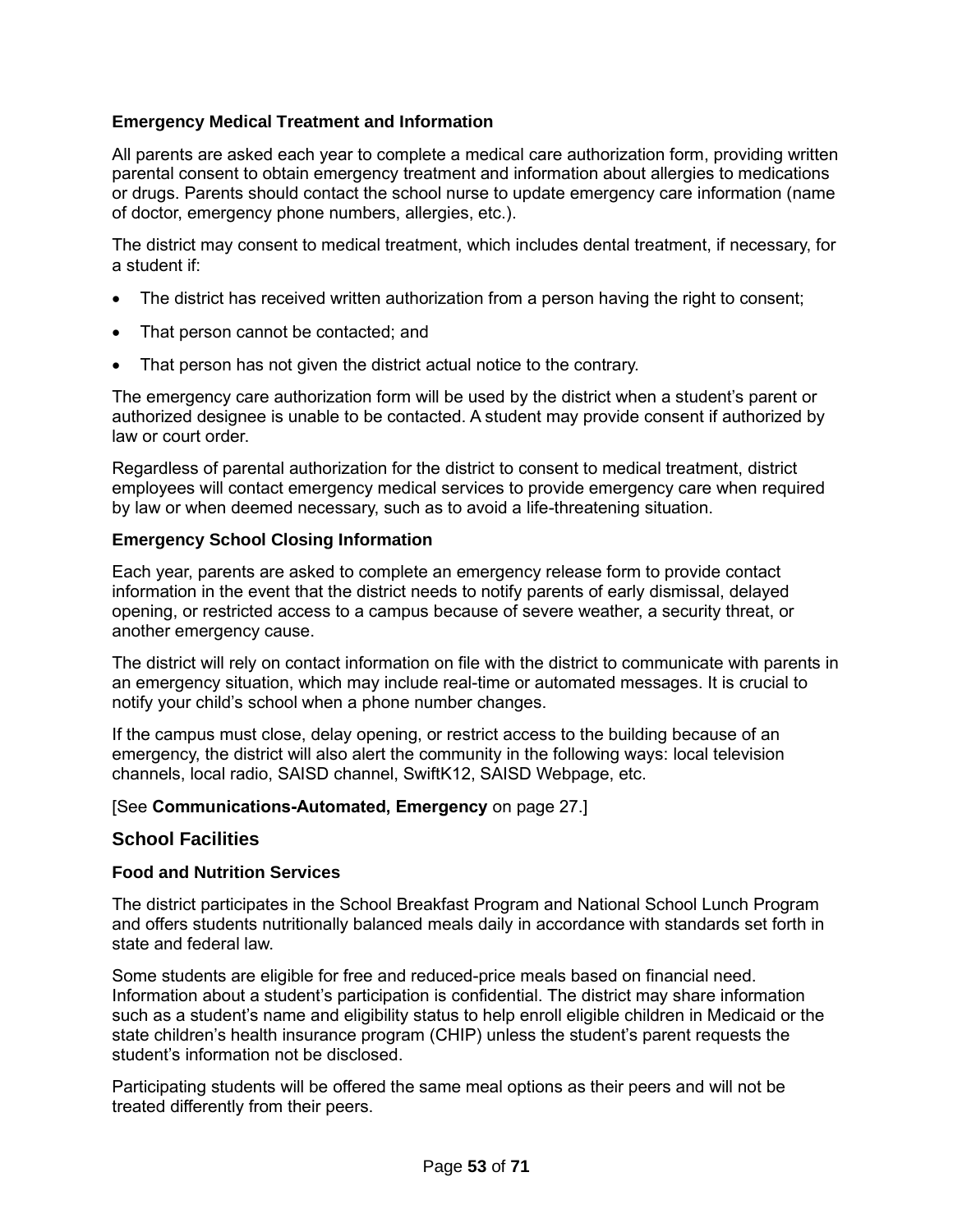To apply for free or reduced-price meal services, contact Child Nutrition Department:

[See policy CO for more information.]

Parents should continually monitor their child's meal account balance. When a student's meal account is depleted, the district will notify the parent. The student may continue to purchase meals according to the grace period set by the school board. The district will present the parent with a schedule of repayment for any outstanding account balance and an application for free or reduced meals.

If the district is unable to work out an agreement with the student's parent on replenishment of the meal account and payment of any outstanding balance, the student will receive a meal. The district will make every effort to avoid bringing attention to the student.

# *Vending Machines*

The district has adopted and implemented the state and federal policies for food service, including guidelines to restrict student access to vending machines. For more information regarding these policies and guidelines, see the principal*.* [See policy FFA for more information.]

### <span id="page-59-0"></span>**Pest Management Plan**

The district is required to follow integrated pest management (IPM) procedures to control pests on school grounds. Although the district strives to use the safest and most effective methods to manage pests, including a variety of non-chemical control measures, periodic indoor and outdoor pesticide use is sometimes necessary to ensure a safe, pest-free school environment.

All pesticides used are registered for their intended use by the U.S. Environmental Protection Agency and are applied only by certified pesticide applicators. Except in an emergency, signs will be posted 48 hours before indoor application. All outdoor applications will be posted at the time of treatment, and signs will remain until it is safe to enter the area.

Parents who have questions or who want to be notified of the times and types of applications prior to pesticide application inside their child's school assignment area may contact the Director of Maintenance, district's IPM coordinator at 325-659-3621.

# <span id="page-59-1"></span>**Conduct Before and After School**

Teachers and administrators have full authority over student conduct at before- or after-school activities. Whether a school activity is on or off district premises, students are subject to the same rules of conduct that apply during the instructional day. Misbehavior will be subject to consequences established by the Student Code of Conduct or any stricter standards of behavior established by the sponsor for extracurricular participants.

# <span id="page-59-2"></span>**Use of Hallways during Class Time**

During class times, loitering or standing in the halls is not permitted, and a student must have a hall pass to be outside the classroom for any purpose. Failure to obtain a pass will result in disciplinary action in accordance with the Student Code of Conduct.

# <span id="page-59-3"></span>**Use by Students Before and After School**

Certain areas of the school will be accessible to students before and after school for specific purposes. Students are required to remain in the area where their activity is scheduled to take place.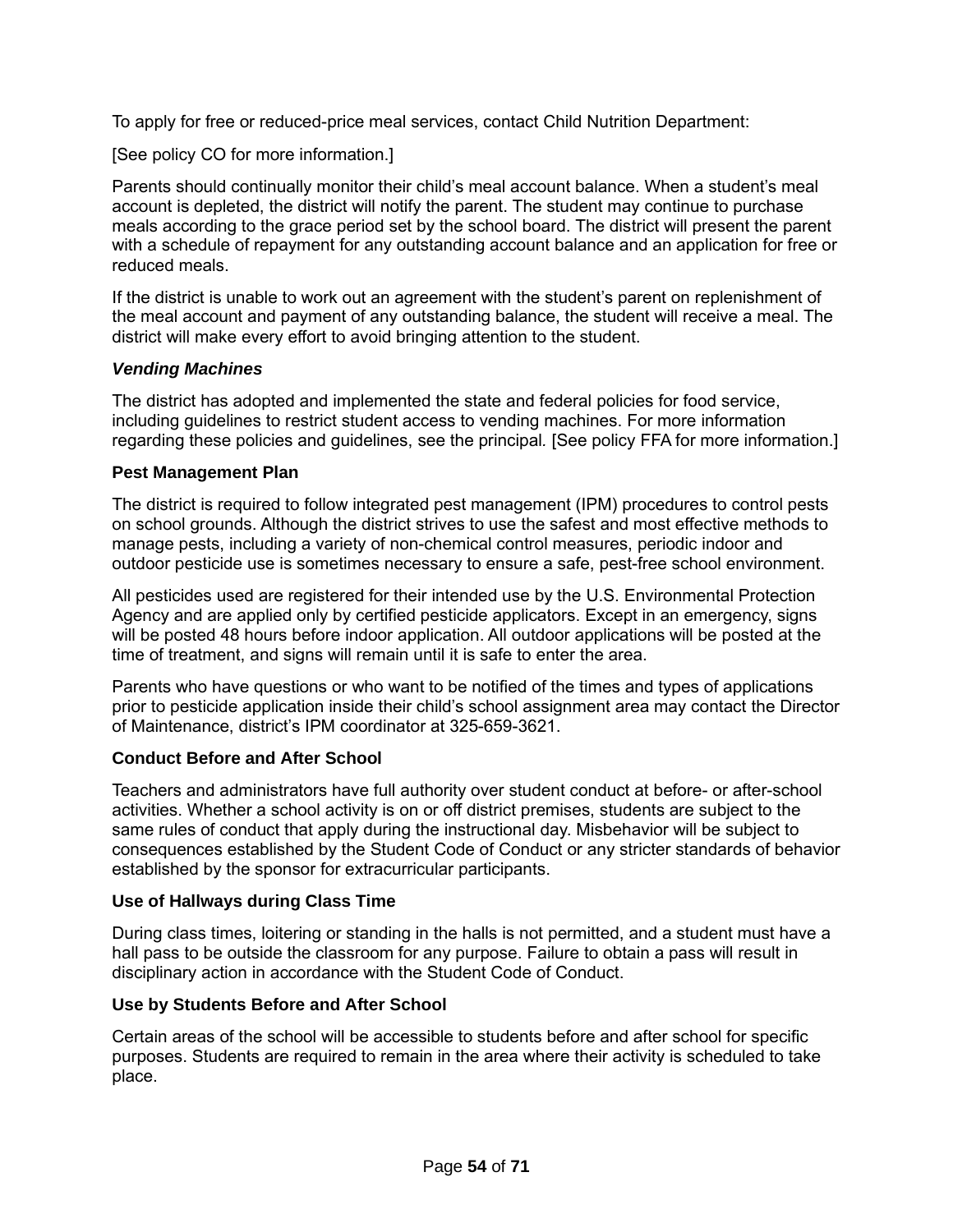Unless the teacher or sponsor overseeing an activity gives permission, a student will not be permitted to go to another area of the building or campus.

Students must leave campus immediately after dismissal of school in the afternoon, unless the student is involved in an activity under the supervision of a teacher or other authorized employee or adult.

# <span id="page-60-0"></span>**School-Sponsored Field Trips**

The district periodically takes students on field trips for educational purposes.

A parent must provide permission for a student to participate in a field trip.

The district may ask the parent to provide information about a student's medical provider and insurance coverage and may also ask the parent to sign a waiver allowing for emergency medical treatment in the case of a student accident or illness during the field trip.

The district may require a fee for student participation in a field trip to cover expenses such as transportation, admission, and meals; however, a student will not be denied participation because of financial need. The district is not responsible for refunding fees paid directly to a third-party vendor.

# <span id="page-60-1"></span>**Searches**

## <span id="page-60-2"></span>**Searches in General**

In the interest of promoting student safety and drug-free schools, district officials may occasionally conduct searches.

District officials may search students, their belongings, and their vehicles in accordance with law and district policy. Searches of students will be conducted without discrimination, based on, for example, reasonable suspicion or voluntary consent or pursuant to district policy providing for suspicionless security procedures, including the use of metal detectors.

In accordance with the Student Code of Conduct, students are responsible for prohibited items found in their possession, including items in their personal belongings or in vehicles parked on district property.

If there is reasonable suspicion to believe that searching a student's person, belongings, or vehicle will reveal evidence of a violation of the Student Code of Conduct, a district official may conduct a search in accordance with law and district regulations.

### <span id="page-60-3"></span>**District Property**

Desks, lockers, district-provided technology, and similar items are the property of the district and are provided for student use as a matter of convenience. District property is subject to search or inspection at any time without notice. Students have no expectation of privacy in district property.

Students are responsible for any item found in district property provided to the student that is prohibited by law, district policy, or the Student Code of Conduct.

#### <span id="page-60-4"></span>**Metal Detectors**

To maintain a safe and disciplined learning environment, the district reserves the right to subject students to metal detector searches when entering a district campus and at off-campus, schoolsponsored activities.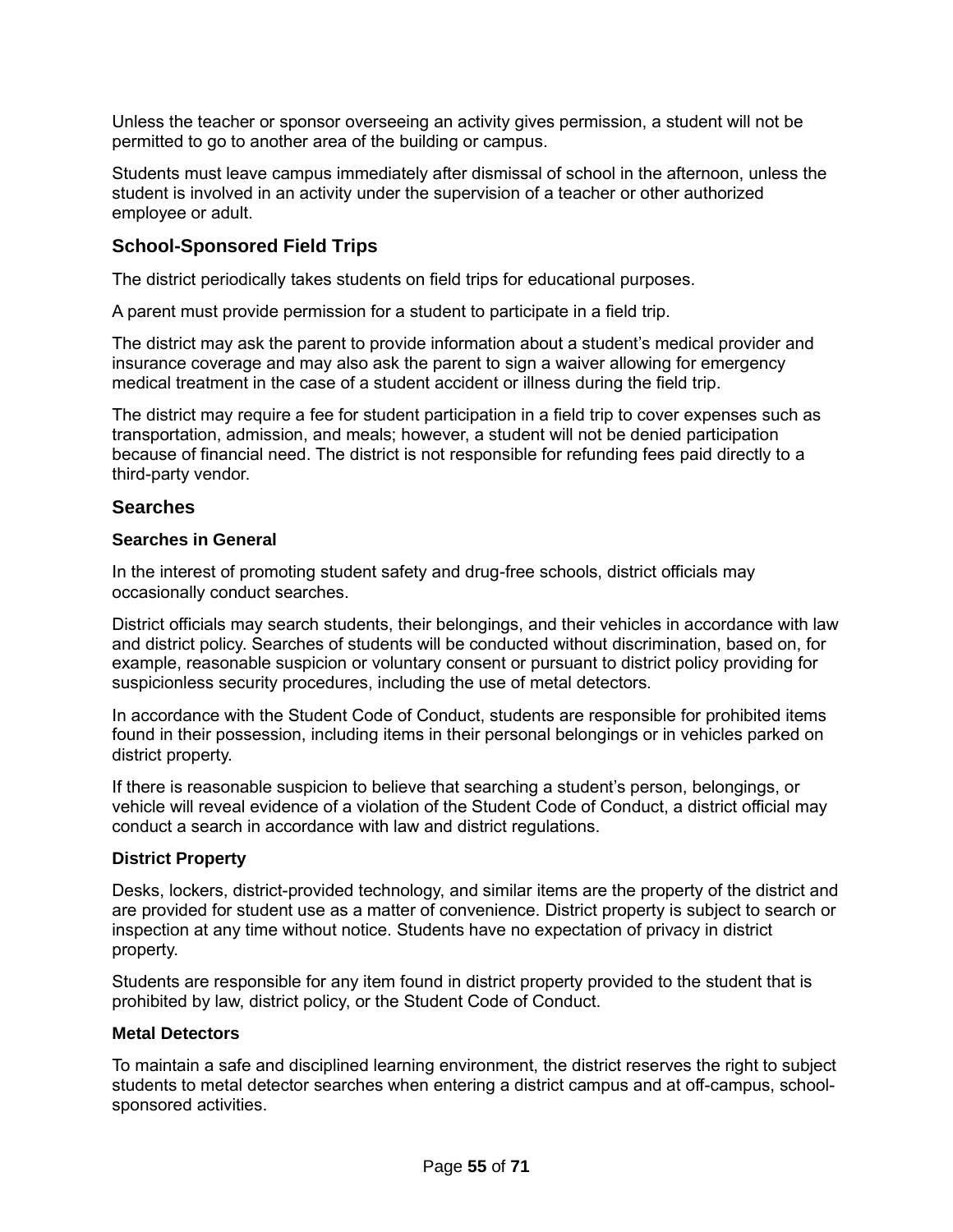# <span id="page-61-0"></span>**Telecommunications and Other Electronic Devices**

Use of district-owned equipment and its network systems is not private and will be monitored by the district. [See policy CQ for more information.]

Any searches of personal electronic devices will be conducted in accordance with law, and the device may be confiscated to perform a lawful search. A confiscated device may be turned over to law enforcement to determine whether a crime has been committed.

[See **Electronic Devices and Technology Resources** on page [34](#page-39-3) and policy FNF(LEGAL) for more information.]

#### <span id="page-61-1"></span>**Trained Dogs**

The district may use trained dogs to screen for concealed, prohibited items, including drugs and alcohol. Screenings conducted by trained dogs will not be announced in advance. The dogs will not be used with students, but students may be asked to leave personal belongings in an area that is going to be screened, such as a classroom, a locker, or a vehicle. If a dog alerts to an item or an area, it may be searched by district officials.

### <span id="page-61-2"></span>**Sexual Harassment**

[See **Dating Violence, Discrimination, Harassment, and Retaliation** on page [30.](#page-35-1)]

### <span id="page-61-3"></span>**Special Programs**

The district provides special programs for gifted and talented students, students who are homeless, students in foster care, bilingual students, migrant students, English learners, students diagnosed with dyslexia, and students with disabilities. The coordinator of each program can answer questions about eligibility requirements, as well as programs and services offered in the district or by other organizations. A student or parent with questions about these programs should contact the Director of Special Programs at 325-657-4055:

The Texas State Library and Archives Commission's Talking [Book Program](https://www.tsl.texas.gov/tbp/index.html) provides audiobooks free of charge to qualifying Texans, including students with visual, physical, or reading disabilities such as dyslexia.

### <span id="page-61-4"></span>**Standardized Testing**

### <span id="page-61-5"></span>**STAAR (State of Texas Assessments of Academic Readiness)**

#### *Grades 3–8*

In addition to routine tests and other measures of achievement, students at certain grade levels are required to take the state assessment, called STAAR, in the following subjects:

- Mathematics, annually in grades 3-8
- Reading, annually in grades 3–8
- Science in grades 5 and 8

State law requires successful performance on the reading and math assessments in grades 5 and 8 for a student to be promoted to the next grade level. A student may be exempt from this requirement if: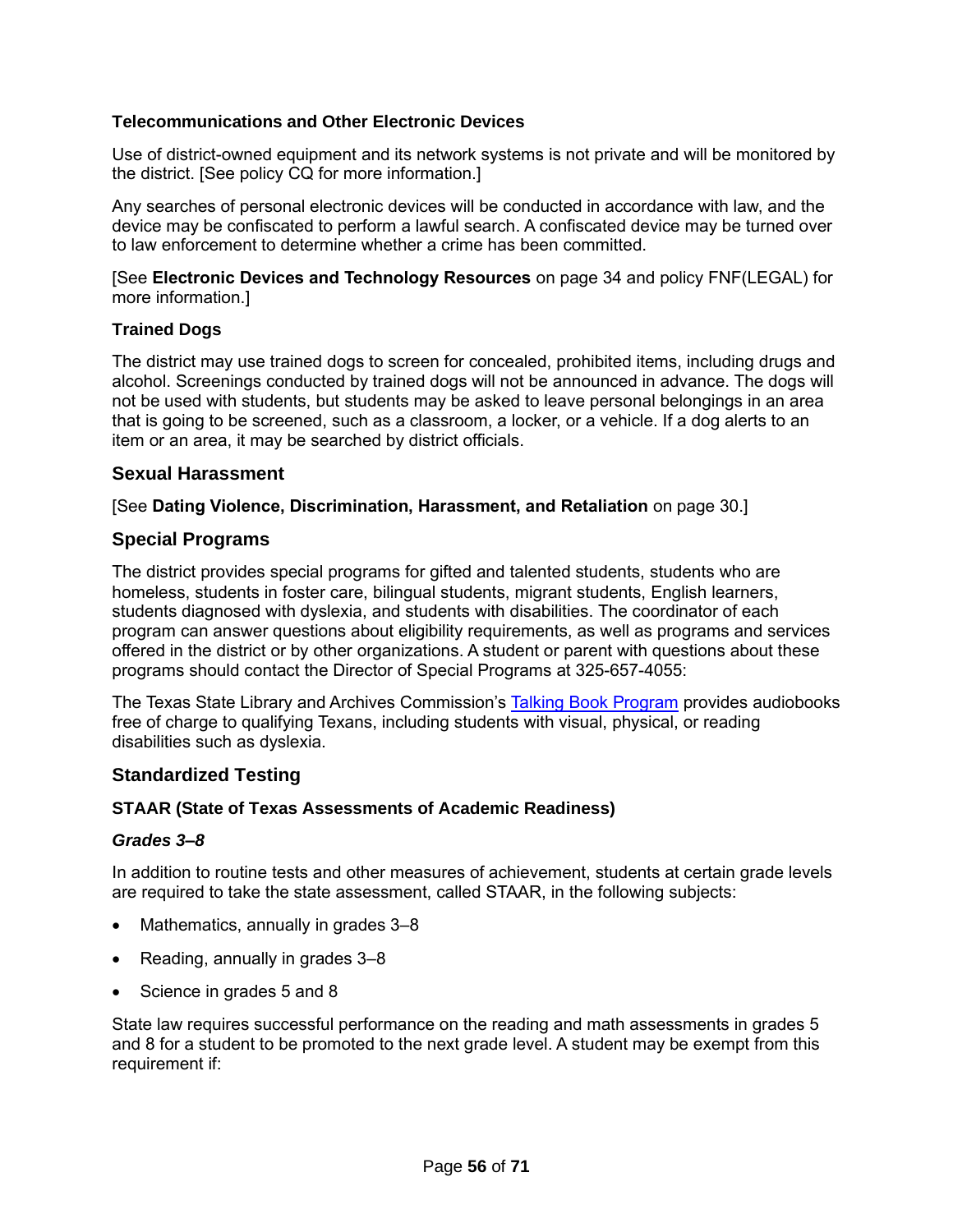- The student is enrolled in a reading or math course intended for students above the student's current grade level; or
- The student is enrolled in a special education program and the admission, review, and dismissal (ARD) committee concludes the student has made sufficient progress in his or her individualized education plan (IEP). [See **Promotion and Retention** on page [50.](#page-55-2)]

STAAR Alternate 2 is available for eligible students receiving special education services who meet certain state-established criteria as determined by the student's ARD committee.

STAAR Spanish is available for eligible students for whom a Spanish version of STAAR is the most appropriate measure of their academic progress.

# <span id="page-62-0"></span>**Students in Foster Care**

In an effort to provide educational stability, the district will provide enrollment and registration assistance, as well as other educational services throughout the student's enrollment, to any student who is currently placed or newly placed in foster care (temporary or permanent custody of the state, sometimes referred to as substitute care).

If you have questions, please contact the Director of Federal Programs, the district's foster care liaison, at 325-947-3838.

# [See **A Student in the Conservatorship of the State (Foster Care)** on page [15.](#page-20-1)]

# <span id="page-62-1"></span>**Students Who are Homeless**

A parent is encouraged to inform the district if his or her child is experiencing homelessness. District staff can share resources that may be able to assist families.

For more information on services for students who are homeless, contact the district's homeless education liaison:

### [See **A Student Who is Homeless** on page [15.](#page-20-2)]

# <span id="page-62-2"></span>**Student Speakers**

The district provides students the opportunity to introduce the following school events: certain football games designated by the campus principal, opening announcements and greetings for the school day, and any additional events designated by the superintendent.*.* If a student meets the eligibility criteria and wishes to introduce one of the school events listed above, the student should submit his or her name in accordance with policy FNA(LOCAL).

[See policy FNA(LOCAL) regarding other speaking opportunities.]

# <span id="page-62-3"></span>**Textbooks, Electronic Textbooks, Technological Equipment, and Other Instructional Materials**

The district provides textbooks and other approved instructional materials to students free of charge for each subject or class. Students must treat any books with care and place covers on them, as directed by the teacher. The district may also provide electronic textbooks and technological equipment to students, depending on course objectives.

If a student needs a graphing calculator for a course and the district does not provide one, the student may use a calculator application with graphing capabilities on a phone, laptop, tablet, or other computing device.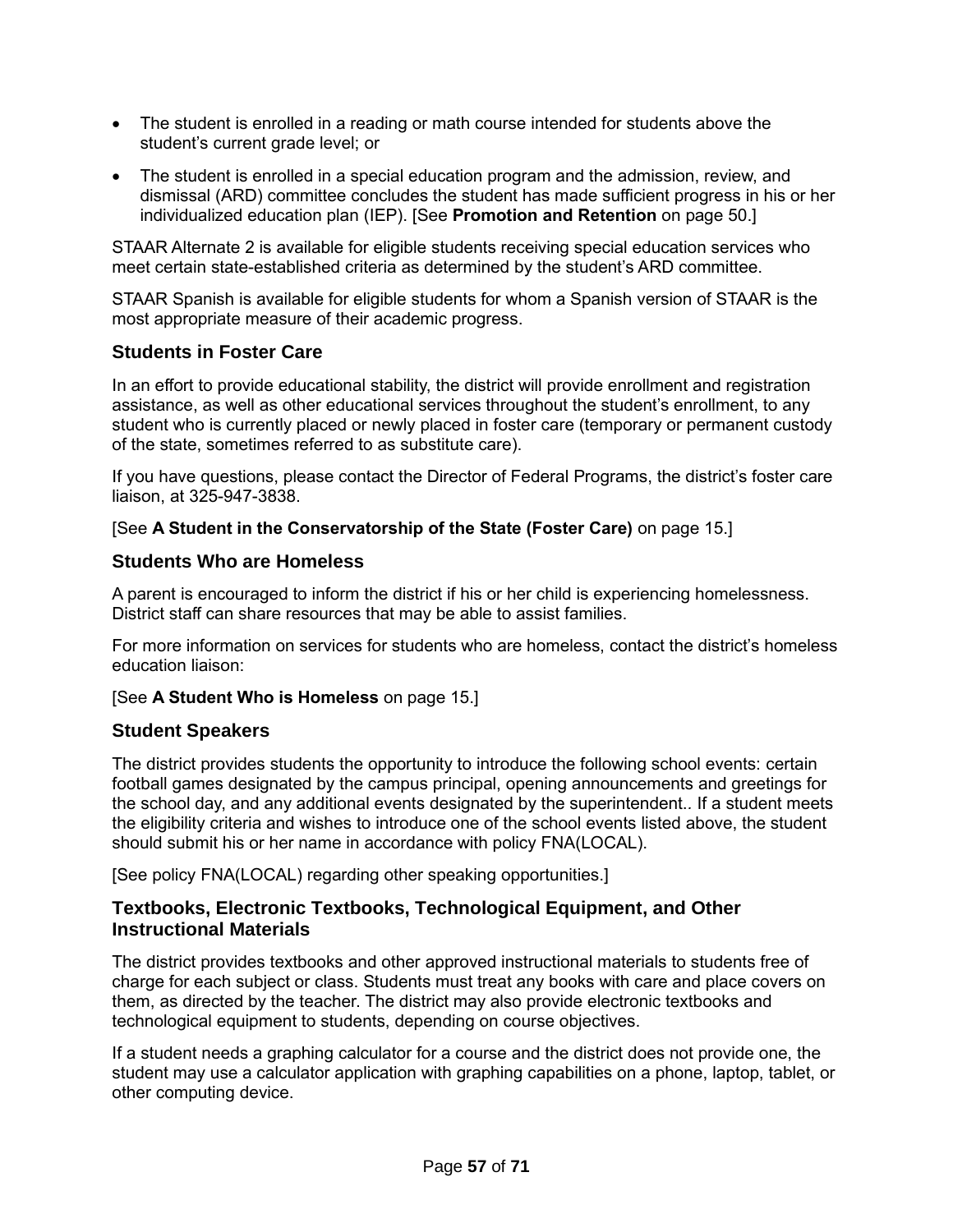A student who is issued a damaged item should report the damage to the teacher.

Any student who does not return an item or returns an item in an unacceptable condition loses the right to free textbooks and technological equipment until the item is returned or the damage is paid for by the parent. However, the student will be provided the necessary instructional resources and equipment for use at school during the school day.

# <span id="page-63-0"></span>**Transfers**

The principal is authorized to transfer a student from one classroom to another.

The superintendent is authorized to investigate and approve transfers between schools.

[See **Safety Transfers/Assignments** on page [14,](#page-19-3) **Bullying** on page [22,](#page-27-2) and **A Student Who Has Learning Difficulties or Who Needs Special Education or Section 504 Services** on page [16,](#page-21-0) for other transfer options.]

#### <span id="page-63-1"></span>**Transportation**

#### <span id="page-63-2"></span>**School-Sponsored Trips**

Students who participate in school-sponsored trips are required to use school-provided transportation to and from the event. However, in accordance with campus procedures, a parent may provide written consent for his or her child to ride with or be released after the event to the parent or another adult designated by the parent. [See **School-Sponsored Field Trips** on page [55.](#page-60-0)]

#### <span id="page-63-3"></span>**Buses and Other School Vehicles**

The district makes school bus transportation available to all students living two or more miles from school and to any students who are experiencing homelessness. This service is provided at no cost to students.

Bus routes and stops will be designated annually. Any subsequent changes will be posted at the school and on the district's website. For the safety of the driver and all passengers, students must board district vehicles only at authorized stops and drivers must unload passengers only at

A parent may designate a child-care facility or grandparent's residence as the regular pickup and drop-off location for his or her child. The designated location must be an approved stop on an approved route. For information on bus routes and stops or to designate an alternate pickup or drop-off location, contact the Director of Transportation at 325-659-3608.

Students are expected to assist district staff in ensuring that buses and other district vehicles are clean and safe. When riding in district vehicles, students are held to behavioral standards established in this handbook and the Student Code of Conduct. Students must:

- Follow the driver's directions at all times.
- Enter and leave the vehicle in an orderly manner at the designated stop.
- Keep feet, books, instrument cases, and other objects out of the aisle.
- Not deface the vehicle or its equipment.
- Not put head, hands, arms, or legs out of the window, hold any object out of the window, or throw objects within or out of the vehicle.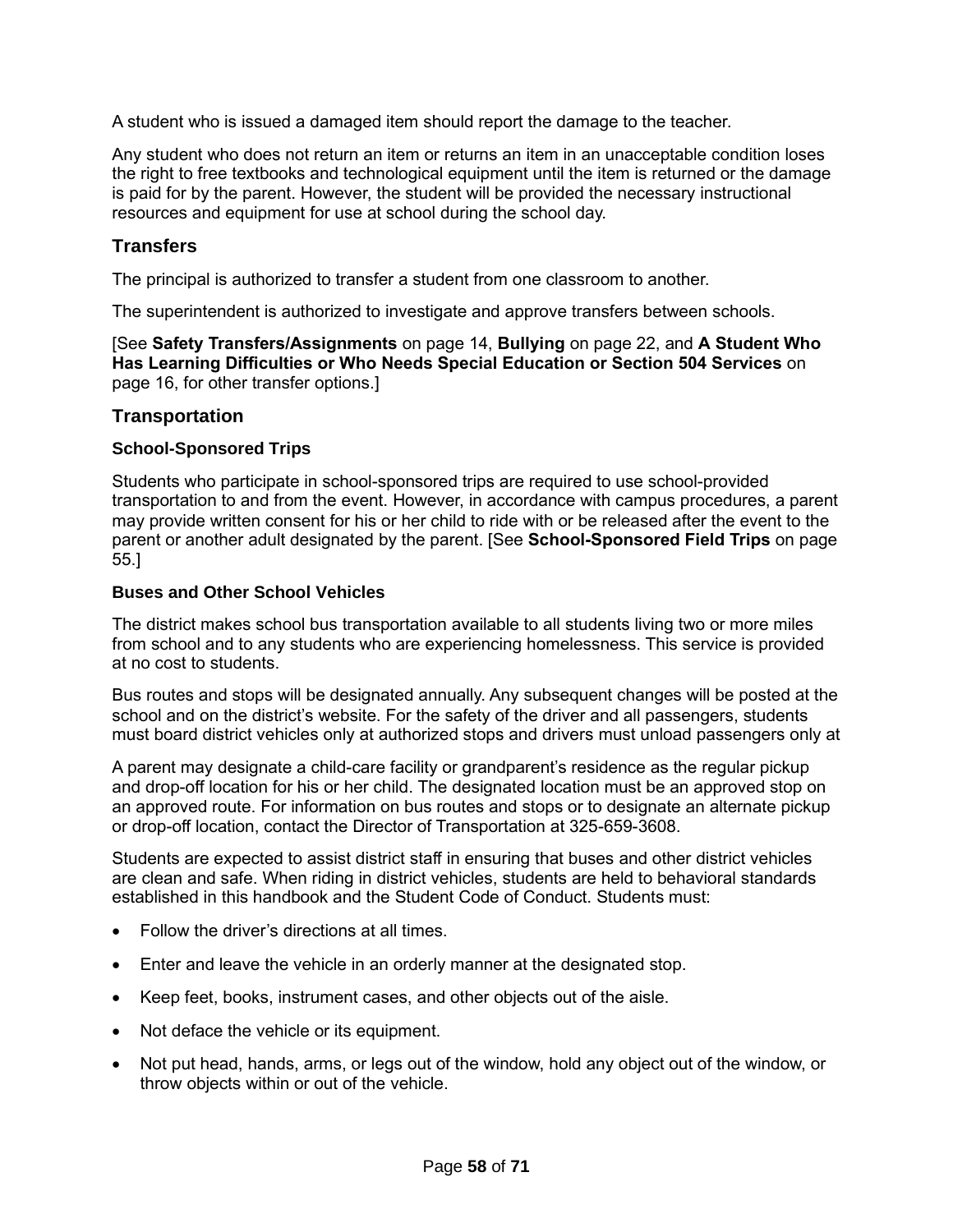- Not possess or use any form of tobacco or e-cigarettes in any district vehicle.
- Observe all usual classroom rules.
- Be seated while the vehicle is moving.
- Fasten their seat belts, if available.
- Wait for the driver's signal upon leaving the vehicle and before crossing in front of the vehicle.
- Follow any other rules established by the operator of the vehicle.

Misconduct will be punished in accordance with the Student Code of Conduct, including loss of the privilege to ride in a district vehicle.

[See the Student Code of Conduct for provisions regarding transportation to the DAEP.]

# <span id="page-64-0"></span>**Vandalism**

Littering, defacing, or damaging school property is not tolerated. Students will be required to pay for damages they cause and will be subject to criminal proceedings as well as disciplinary consequences in accordance with the Student Code of Conduct.

### <span id="page-64-1"></span>**Video Cameras**

For safety purposes, the district uses video and audio recording equipment to monitor student behavior, including on buses and in common areas on campus. Students will not be told when the equipment is being used.

The principal will review the video and audio recordings as needed and document student misconduct. Discipline will be in accordance with the Student Code of Conduct.

In accordance with state law, a parent of a student who receives special education services, a staff member (as this term is defined by law), a principal or assistant principal, or the board may make a written request for the district to place video and audio recording equipment in certain self-contained special education classrooms. The district will provide notice before placing a video camera in a classroom or other setting in which a child receives special education services. For more information or to request the installation and operation of this equipment, speak with the principal or Chief of School Leadership, who the district has designated to coordinate the implementation of and compliance with this law.

[See policy EHBAF(LOCAL) for more information.]

[For video and other recording by parents or visitors to virtual or in-person classrooms, see **[Consent to Video or Audio Record a Student when Not Already Permitted by Law](#page-11-0)** on page [6.](#page-11-0)]

### <span id="page-64-2"></span>**Visitors to the School**

### <span id="page-64-3"></span>**General Visitors**

Parents and others are welcome to visit district schools. For the safety of those within the school and to avoid disruption of instructional time, all visitors must first report to the main office and comply with all applicable district policies and procedures. All visitors should be prepared to show identification.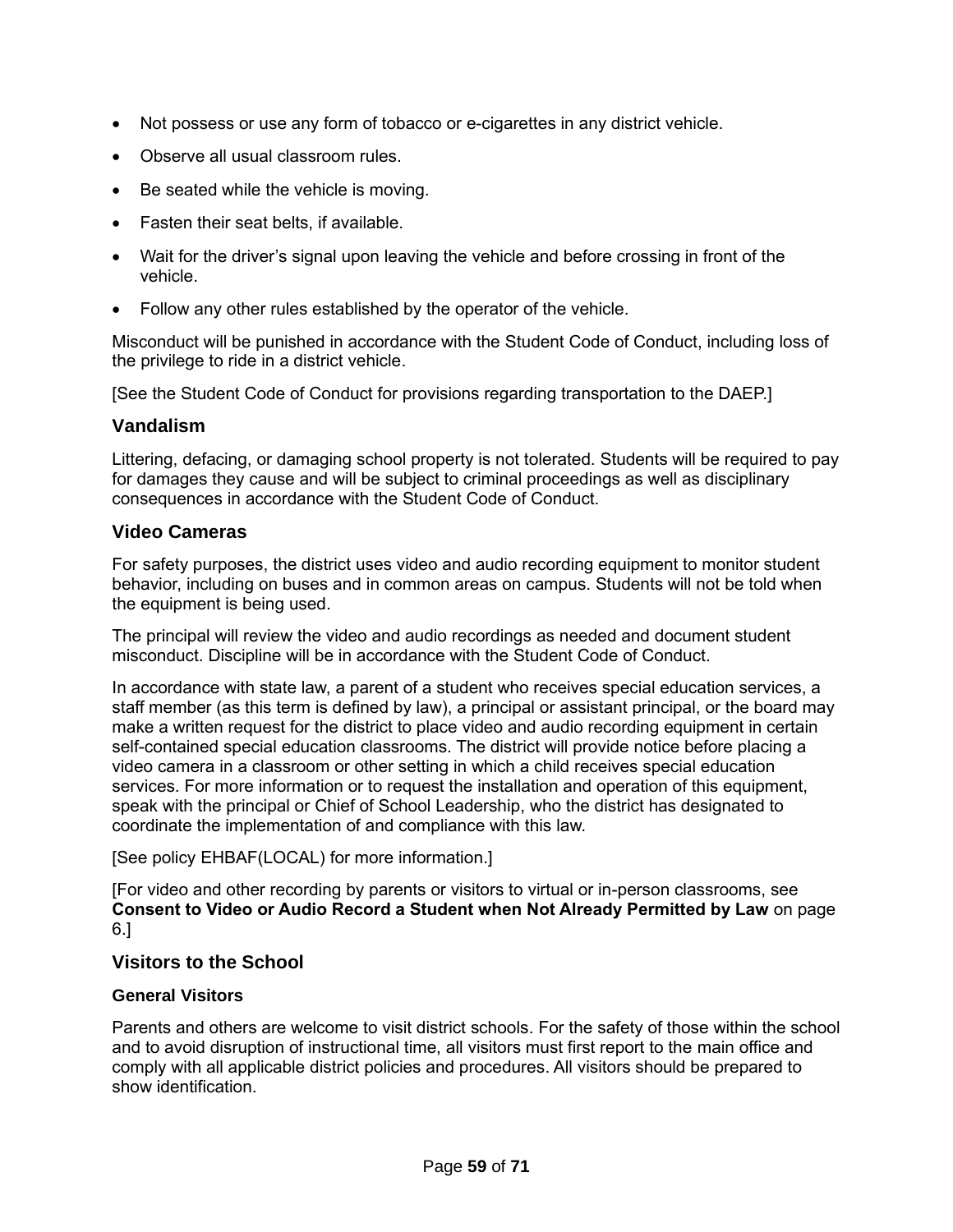Individuals may visit classrooms during instructional time only with approval of the principal and teacher. Visitors may not interfere with instruction or disrupt the normal school environment.

All visitors are expected to demonstrate the highest standards of courtesy and conduct. Disruptive behavior or violations of student privacy will not be permitted.

[For video and other recording by parents or visitors to virtual or in-person classrooms, see **[Consent to Video or Audio Record a Student when Not Already Permitted by Law](#page-11-0)** on page [6.](#page-11-0)]

#### <span id="page-65-0"></span>**Unauthorized Persons**

In accordance with Education Code 37.105, a school administrator, school resource officer (SRO), or district police officer has the authority to refuse entry to or eject a person from district property if the person refuses to leave peaceably on request and:

- The person poses a substantial risk of harm to any person; or
- The person behaves in a manner that is inappropriate for a school setting and persists in the behavior after being given a verbal warning that the behavior is inappropriate and may result in refusal of entry or ejection.

Appeals regarding refusal of entry or ejection from district property may be filed in accordance with policies FNG(LOCAL) or GF(LOCAL).

[See the Student Code of Conduct.]

#### <span id="page-65-1"></span>**Visitors Participating in Special Programs for Students**

#### *Business, Civic, and Youth Groups*

The district may invite representatives from patriotic societies listed in Title 36 of the United States Code to present information to interested students about membership in the society.

### <span id="page-65-2"></span>**Withdrawing from School**

To withdraw a student under age 18 from school, the parent or guardian must submit a written request to the principal specifying the reasons for withdrawal and the final day the student will be in attendance. Withdrawal forms are available from the principal's office.

Please provide the school at least three days' notice of withdrawal so that records and documents may be prepared.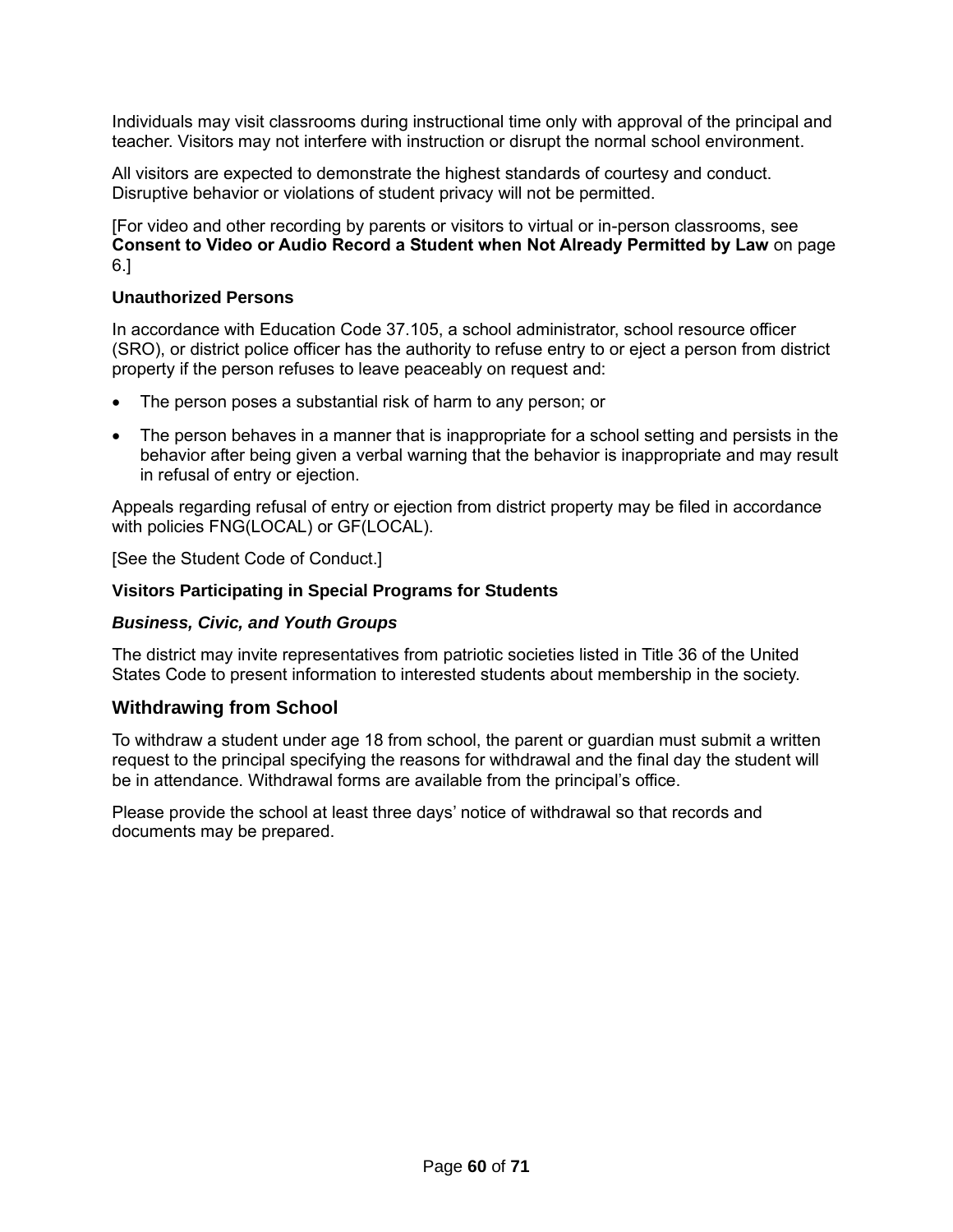# <span id="page-66-0"></span>**Glossary**

**Accelerated instruction** is an intensive supplemental program designed to help an individual student acquire the knowledge and skills required at his or her grade level. It is required when a student does not meet the passing standard on a state-mandated assessment.

**ARD** stands for admission, review, and dismissal. The ARD committee convenes for each student who is identified as needing a full and individual evaluation for special education services. The eligible student and his or her parents are members of the committee.

**Attendance review committee** is responsible for reviewing a student's absences when the student's attendance drops below 90 percent, or in some cases 75 percent, of the days the class is offered. Under guidelines adopted by the board, the committee will determine whether there were extenuating circumstances for the absences and whether the student needs to complete certain conditions to master the course and regain credit or a final grade lost because of absences.

**CPS** stands for Child Protective Services.

**DAEP** stands for disciplinary alternative education program, a placement for students who have violated certain provisions of the Student Code of Conduct.

**DFPS** stands for the Texas Department of Family and Protective Services.

**DPS** stands for the Texas Department of Public Safety.

**DSHS** stands for the Texas Department of State Health Services.

**ED** stands for the U.S. Department of Education.

**ESSA** is the federal Every Student Succeeds Act.

**FERPA** refers to the federal Family Educational Rights and Privacy Act, which grants specific privacy protections to student records. The law contains certain exceptions, such as for directory information, unless a student's parent or a student 18 years of age or older directs the school not to release directory information.

**IEP** stands for individualized education program and is the written record prepared by the ARD committee for a student with disabilities who is eligible for special education services.

**IGC** is the individual graduation committee, formed in accordance with state law, to determine a student's eligibility to graduate when the student has failed to demonstrate satisfactory performance on no more than two of the required state assessments.

**ISS** refers to in-school suspension, a disciplinary technique for misconduct found in the Student Code of Conduct. Although different from out-of-school suspension and placement in a DAEP, ISS removes the student from the regular classroom.

**SHAC** stands for School Health Advisory Council, a group of at least five members, a majority of whom must be parents, appointed by the school board to help ensure that local community values and health issues are reflected in the district's health education instruction, as well as assist with other student and employee wellness issues.

**Section 504** is the federal law that prohibits discrimination against a student with a disability, requiring schools to provide opportunities for equal services, programs, and participation in activities. Unless the student is determined to be eligible for special education services under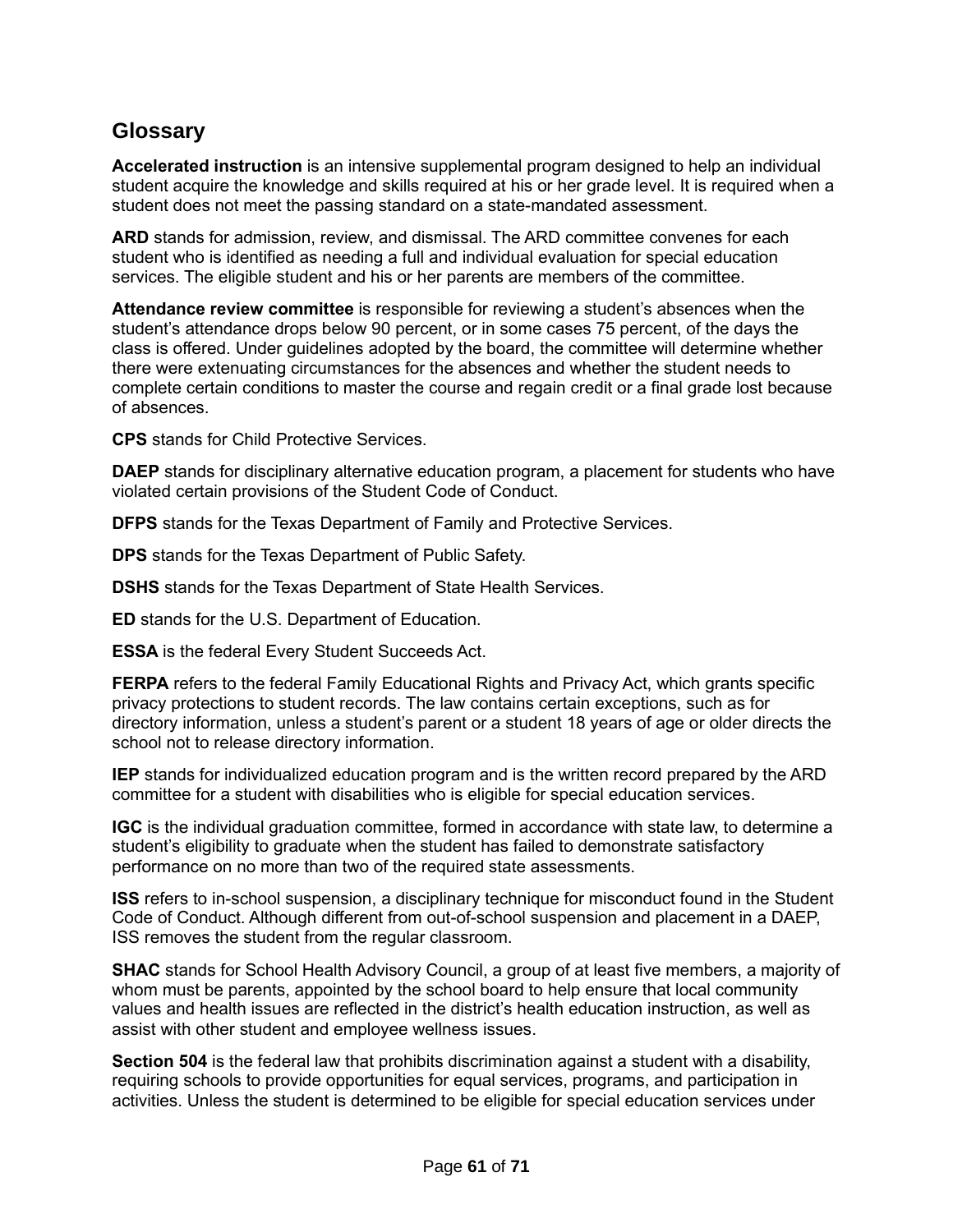the Individuals with Disabilities Education Act (IDEA), general education with appropriate instructional accommodations will be provided.

**STAAR** is the State of Texas Assessments of Academic Readiness, the state's system of standardized academic achievement assessments.

**STAAR Alternate 2** is an alternative state-mandated assessment designed for students with severe cognitive disabilities receiving special education services who meet the participation requirements, as determined by the student's ARD committee.

**STAAR Spanish** is an alternative state-mandated assessment administered to eligible students for whom a Spanish version of STAAR is the most appropriate measure of their academic progress.

**State-mandated assessments** are required of students at certain grade levels and in specified subjects. Except under limited circumstances, students must perform successfully on some state-mandated assessments to be promoted and students must pass the STAAR EOC assessments to graduate. Students have multiple opportunities to take the tests, if necessary, for promotion or graduation.

**Student Code of Conduct** is developed with the advice of the district-level committee and adopted by the board and identifies the circumstances, consistent with law, when a student may be removed from a classroom, campus, or district vehicle; sets out the conditions that authorize or require the principal or another administrator to place the student in a DAEP; and outlines conditions for out-of-school suspension and for expulsion. The Student Code of Conduct also addresses notice to the parent regarding a student's violation of one of its provisions.

**TAC** stands for the Texas Administrative Code.

**TEA** stands for the Texas Education Agency, which oversees primary and secondary public education in Texas.

**TEC** stands for the Texas Education Code.

.

**TELPAS** stands for the Texas English Language Proficiency Assessment System, which assesses the progress that English learners make in learning the English language and is administered for those who meet the participation requirements in kindergarten–grade 12.

**TSI** stands for the Texas Success Initiative, an assessment designed to measure the reading, mathematics, and writing skills that entering college-level freshmen students should have if they are to be successful in undergraduate programs in Texas public colleges and universities.

**UIL** refers to the University Interscholastic League, the statewide, voluntary nonprofit organization that oversees educational extracurricular academic, athletic, and music contests.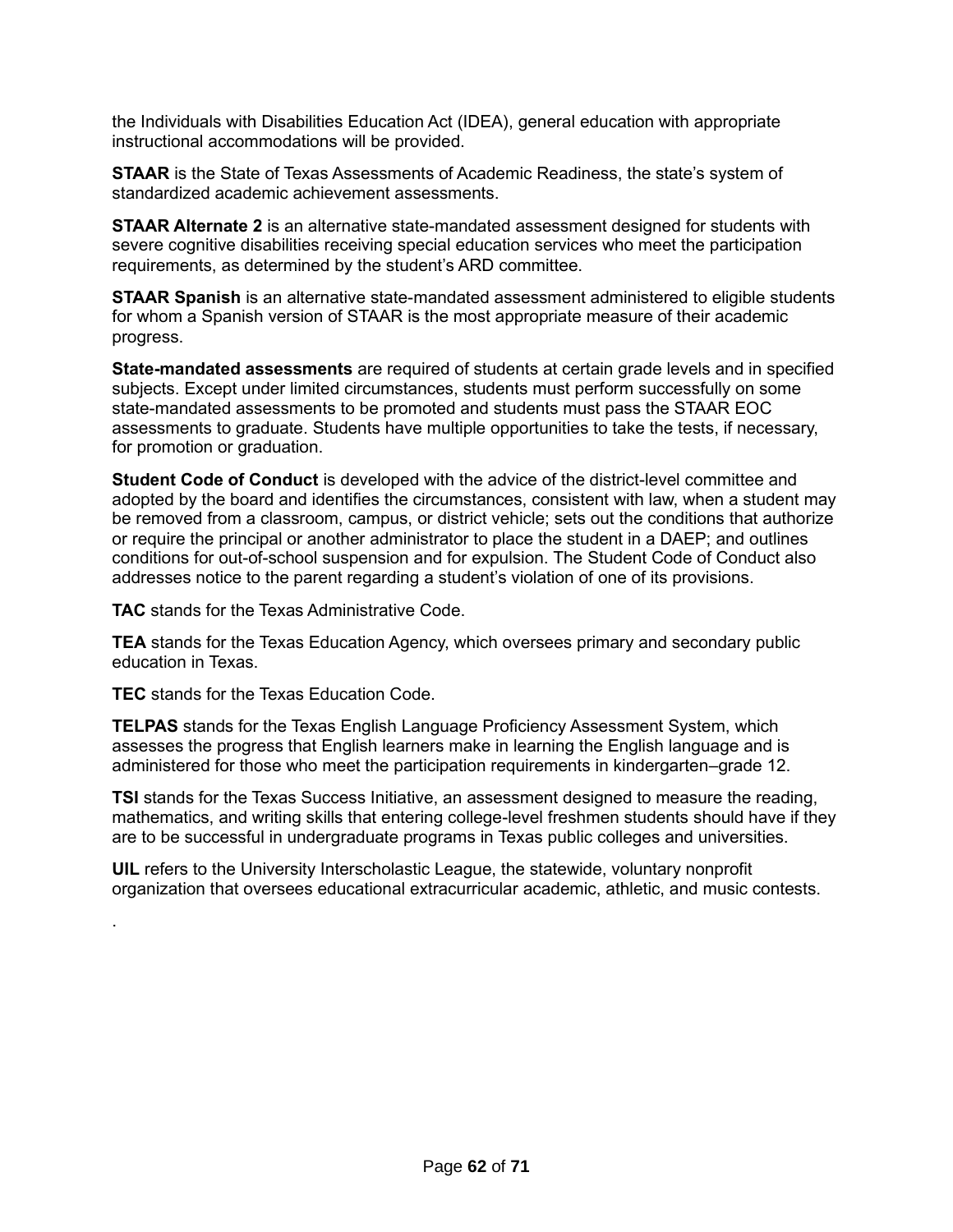# **Freedom from Bullying Policy**

<span id="page-68-0"></span>**Note:** School board policies may be revised at any time. For legal context and the most current copy of the local policy, visit our [policy online.](https://pol.tasb.org/Home/Index/1139) Below is the text San Angelo ISD's policy FFI(LOCAL) as of the date this handbook was finalized for this school year.

# <span id="page-68-1"></span>**Student Welfare: Freedom from Bullying**

Policy FFI(LOCAL) adopted on 11/11/2017

#### **Bullying Prohibited**

The District prohibits bullying, including cyberbullying, as defined by state law. Retaliation against anyone involved in the complaint process is a violation of District policy and is prohibited.

#### *Examples*

Bullying of a student could occur by physical contact or through electronic means and may include hazing, threats, taunting, teasing, confinement, assault, demands for money, destruction of property, theft of valued possessions, name calling, rumor spreading, or ostracism.

#### **Retaliation**

The District prohibits retaliation by a student or District employee against any person who in good faith makes a report of bullying, serves as a witness, or participates in an investigation.

#### *Examples*

Examples of retaliation may include threats, rumor spreading, ostracism, assault, destruction of property, unjustified punishments, or unwarranted grade reductions. Unlawful retaliation does not include petty slights or annoyances.

#### **False Claim**

A student who intentionally makes a false claim, offers false statements, or refuses to cooperate with a District investigation regarding bullying shall be subject to appropriate disciplinary action.

### **Timely Reporting**

Reports of bullying shall be made as soon as possible after the alleged act or knowledge of the alleged act. A failure to immediately report may impair the District's ability to investigate and address the prohibited conduct.

#### **Reporting Procedures**

#### **Student Report**

To obtain assistance and intervention, any student who believes that he or she has experienced bullying or believes that another student has experienced bullying should immediately report the alleged acts to a teacher, school counselor, principal, or other District employee. The Superintendent shall develop procedures allowing a student to anonymously report an alleged incident of bullying.

#### **Employee Report**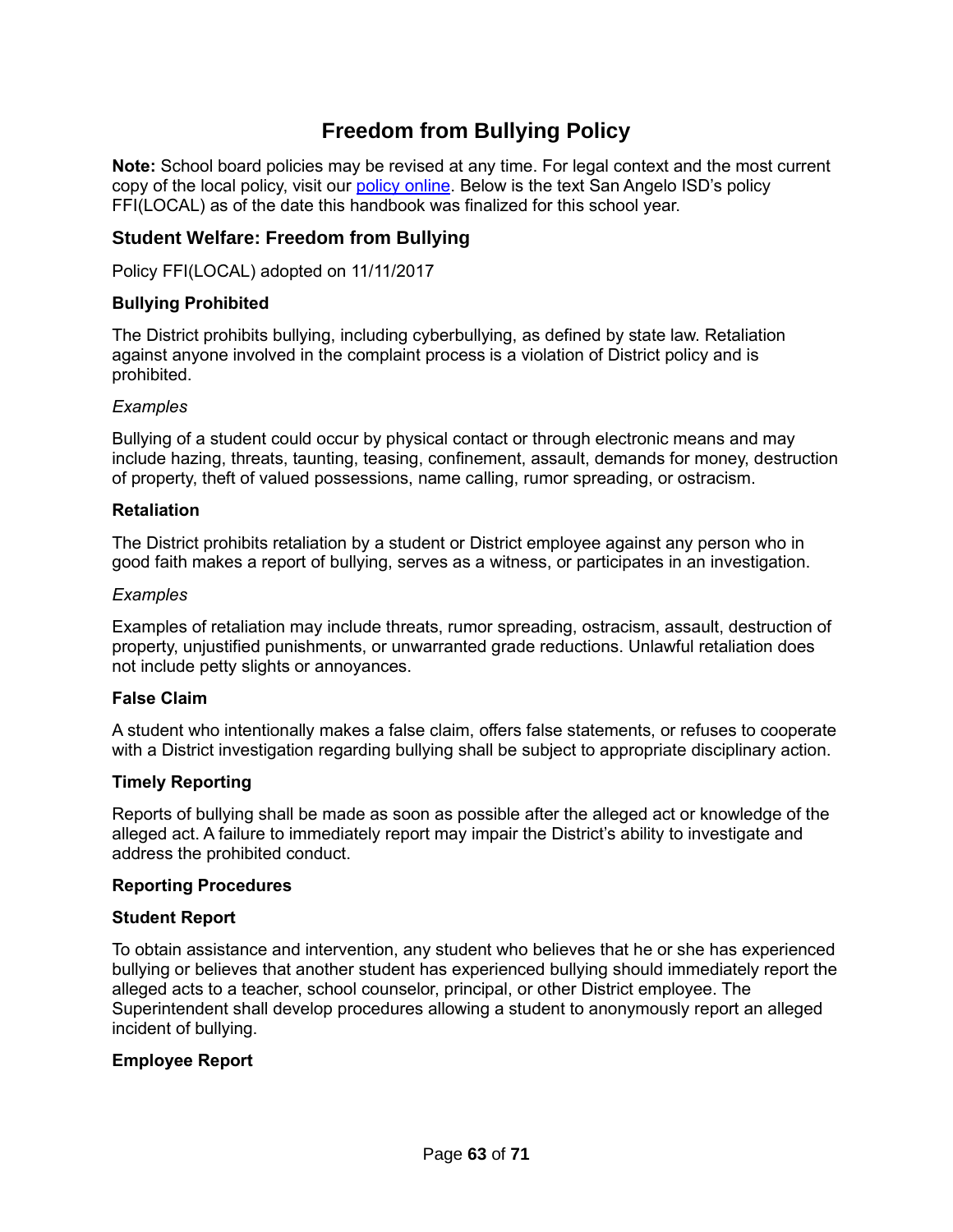Any District employee who suspects or receives notice that a student or group of students has or may have experienced bullying shall immediately notify the principal or designee.

### **Report Format**

A report may be made orally or in writing. The principal or designee shall reduce any oral reports to written form**.**

#### **Notice of Report**

When an allegation of bullying is reported, the principal or designee shall notify a parent of the alleged victim on or before the third business day after the incident is reported. The principal or designee shall also notify a parent of the student alleged to have engaged in the conduct within a reasonable amount of time after the incident is reported.

#### **Prohibited Conduct**

The principal or designee shall determine whether the allegations in the report, if proven, would constitute prohibited conduct as defined by policy FFH, including dating violence and harassment or discrimination on the basis of race, color, religion, sex, gender, national origin, or disability. If so, the District shall proceed under policy FFH. If the allegations could constitute both prohibited conduct and bullying, the investigation under FFH shall include a determination on each type of conduct.

#### **Investigation of Report**

The principal or designee shall conduct an appropriate investigation based on the allegations in the report. The principal or designee shall promptly take interim action calculated to prevent bullying during the course of an investigation, if appropriate.

### **Concluding the Investigation**

Absent extenuating circumstances, the investigation should be completed within ten District business days from the date of the initial report alleging bullying; however, the principal or designee shall take additional time if necessary to complete a thorough investigation.

The principal or designee shall prepare a final, written report of the investigation. The report shall include a determination of whether bullying occurred, and if so, whether the victim used reasonable self-defense. A copy of the report shall be sent to the Superintendent or designee.

#### **Notice to Parents**

If an incident of bullying is confirmed, the principal or designee shall promptly notify the parents of the victim and of the student who engaged in bullying.

#### **District Action**

#### **Bullying**

If the results of an investigation indicate that bullying occurred, the District shall promptly respond by taking appropriate disciplinary action in accordance with the District's Student Code of Conduct and may take corrective action reasonably calculated to address the conduct. The District may notify law enforcement in certain circumstances.

### **Discipline**